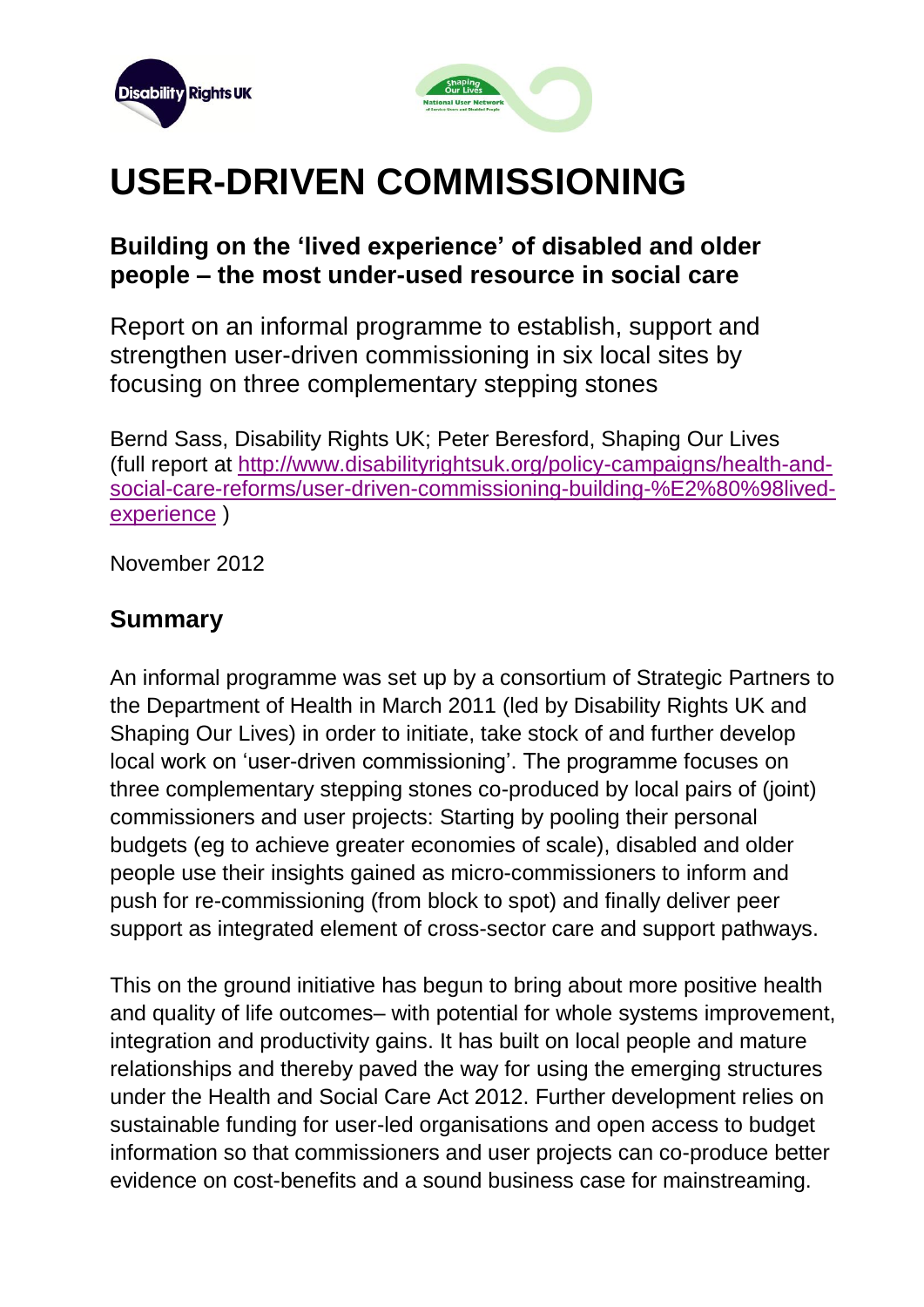Contact: [Bernd.Sass@DisabilityRightsUK.org](mailto:Bernd.Sass@DisabilityRightsUK.org) London, 0044-7906-521536 **Contents**

| <b>Introduction</b>                                                                                                                       | $\overline{\mathbf{4}}$ |
|-------------------------------------------------------------------------------------------------------------------------------------------|-------------------------|
| <b>Programme and background</b>                                                                                                           | $\overline{7}$          |
| <b>Learning from the sites</b>                                                                                                            | 12 <sub>2</sub>         |
| • First stepping stone – opportunities and<br>barriers to supporting personal budget<br>holders to pool their budgets                     | 13                      |
| • Second stepping stone – collective user<br>insights to inform de/re-commissioning<br>towards more demand-led provision                  | 23                      |
| • Third stepping stone – how can peer support<br>from user/staff- led mutual organisations<br>achieve better quality and value for money? | 32                      |
| <b>Break-out Session: Stakeholder-based</b><br>discussions at roundtable                                                                  | 43                      |
| Final conclusions – moving from positive<br>experiences with user-driven commissioning<br>to mainstreaming them                           | 46                      |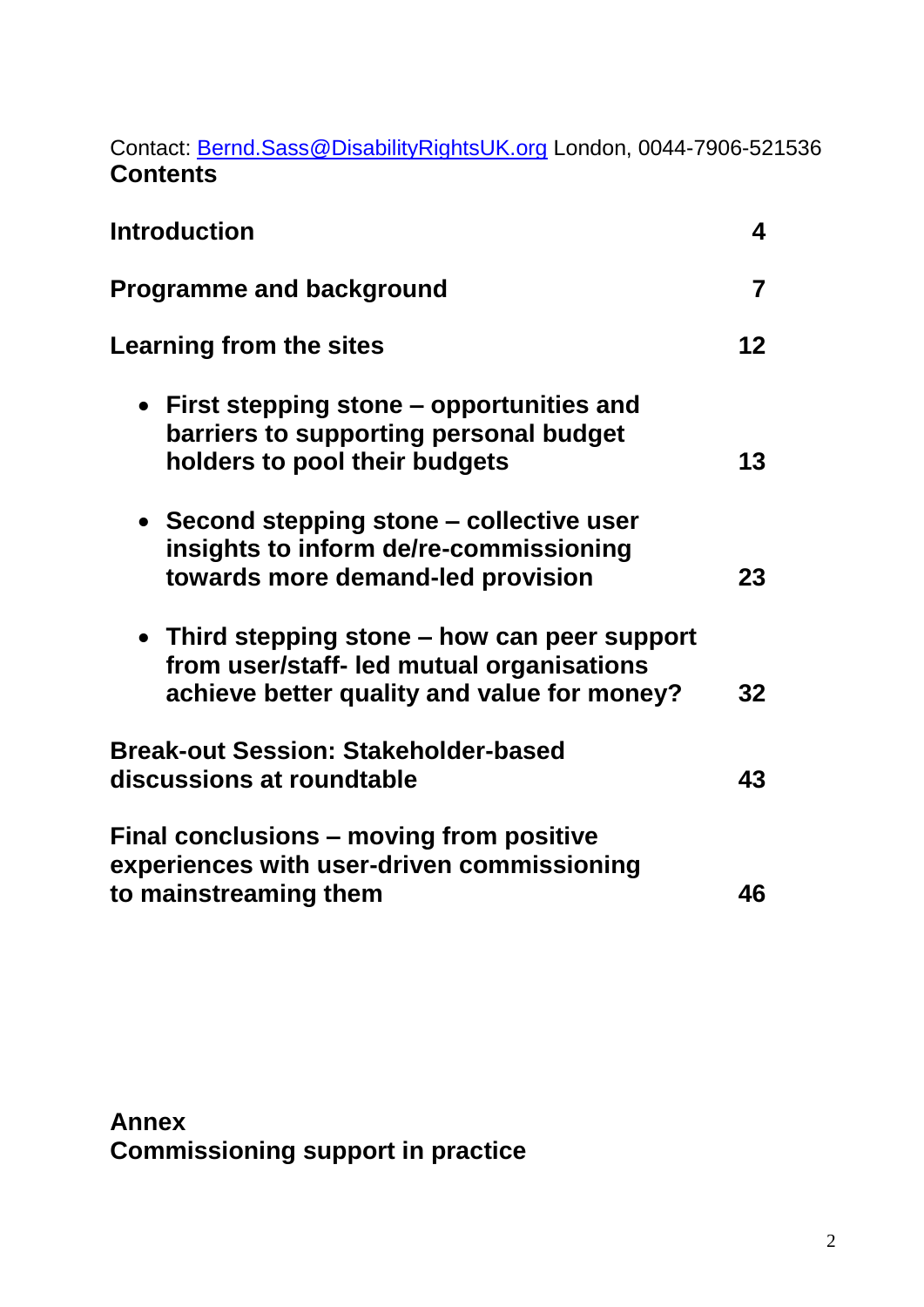## **Three case studies on the role of peer support and disabled people's user-led organisations (DPULOs)**

#### **Acknowledgements**

We would like to thank the following people for their continuous hard work and commitment to user-driven commissioning; their enthusiasm, thoughts, feedback and input both to the ideas which evolved in practice and to this report, were greatly valued and appreciated.

Gavin Owen Stockport Mind Grahame Freeland-Bright Richmond Council Jon Burke NAVCA Karen Wright **Essex County Council** Katy Wing NAVCA Michael Brown Gateshead Council Michael Slimings **Incontrol-able Hartlepool** Neil Harrison **Hartlepool Council** Nick Dixon Stockport Council Peter Beresford Shaping Our Lives Sue Bott **Disability Rights** UK

Alex O'Neil **Alex O'Neil Alex O'Neil Alex** O'Neil Andy Green **Disability Action in Islington** Emma Stone Joseph Rowntree Foundation Jackie Jones **Richmond Users Independent Living Scheme** Jackie Wade Richmond Users Independent Living Scheme Kim Haworth **Lancashire County Council** Michael Adams Essex Coalition of Disabled People Richard Jones Lancashire County Council Sheridan Dixon Sight Service Gateshead Shirley Dean **All Together Positive Stockport** Steve Strong **National Development Team for Inclusion** Sue Taylor Sue Taylor Sight Service Gateshead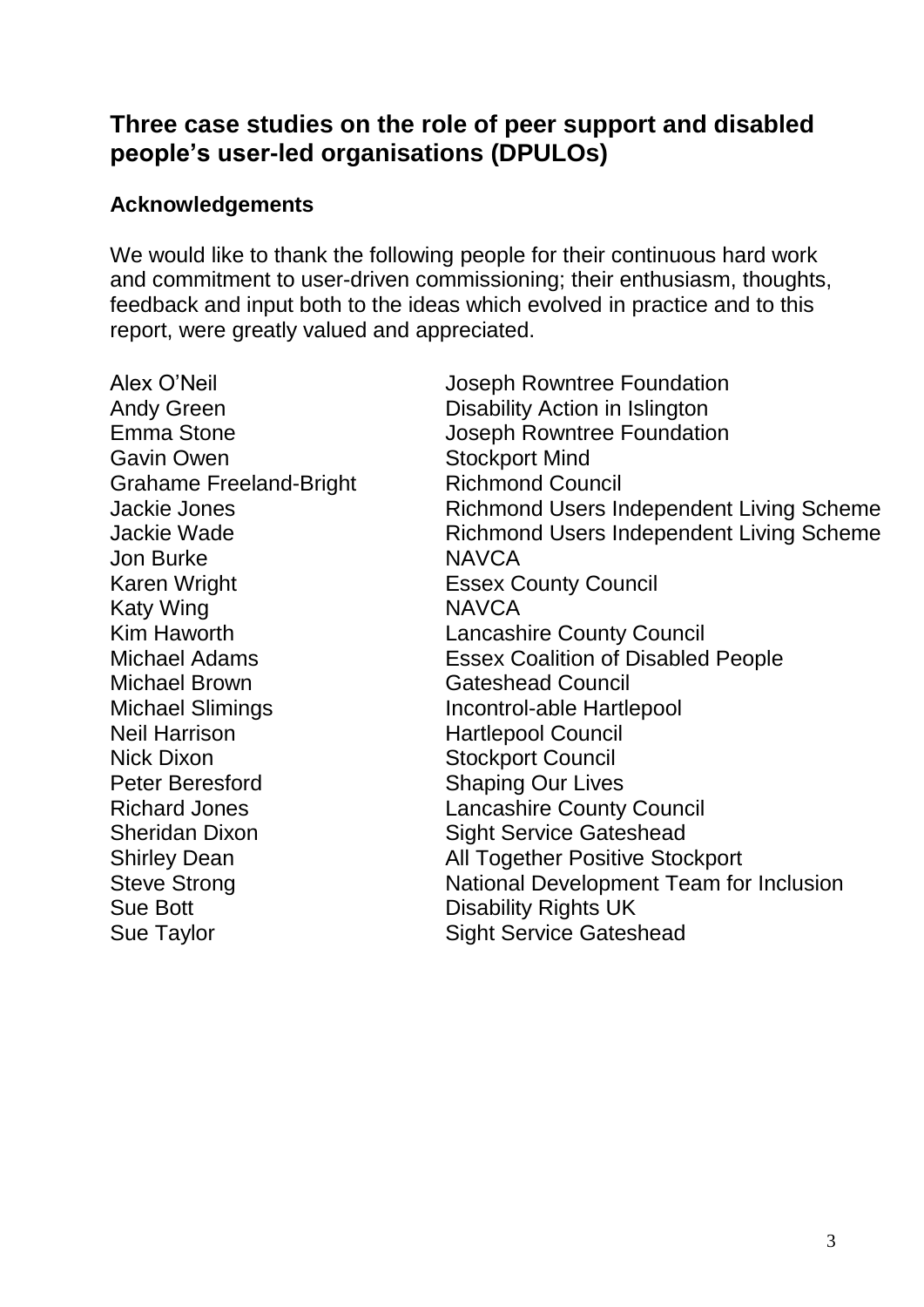## **Introduction**

This report sets out the background to and learning from an informal national programme on user-driven commissioning which culminated in a roundtable event in London in December 2011 and has been further developed since. The aim of this event was to bring together the key stakeholders involved in six pioneering local initiatives that have been taking forward this approach since at least March 2011. This publication reports the background and findings as a resource to help roll out this approach in social care and health, which can turn the rhetoric about usercentred and user-driven support into reality with numerous positive byproducts. The report draws on the development paths taken on the six sites as well as on the discussion between a wide range of co-productive service users, disabled people, commissioners and friends and supporters.

Richard Jones, past President of the Association of Directors of Social Services and Lancashire Director for Adult Services, set the context for this development. He highlighted that the overall context for care and support and for commissioning in particular is 'extremely challenging'. The 2011 Autumn statement from the Chancellor suggests that the national financial situation is unlikely to improve before 2016 or 2017 – now, a year later we know further welfare cuts are still to come. The challenge is whether what will be offered locally is reform or retrenchment. Some of the discussion about taking forward health and social care integration could result in fragmenting people's lives. There is a risk of an inadequate approach to the integration. Richard identified three shifts that he is concerned to create:

- Think Local Act Personal: to shift from thinking about people as 'service users' to thinking about people as 'citizens';
- A shift from a clinical to a community perspective;
- Co-production to develop a set of outcomes that can be used positively by people and communities.

A recent DEMOS report<sup>1</sup> came to similar conclusions. When comparing 152 local councils, the following interventions proved most effective in mitigating the impacts of cuts to social care budgets:

 1 <http://www.demos.co.uk/publications/copingwiththecuts>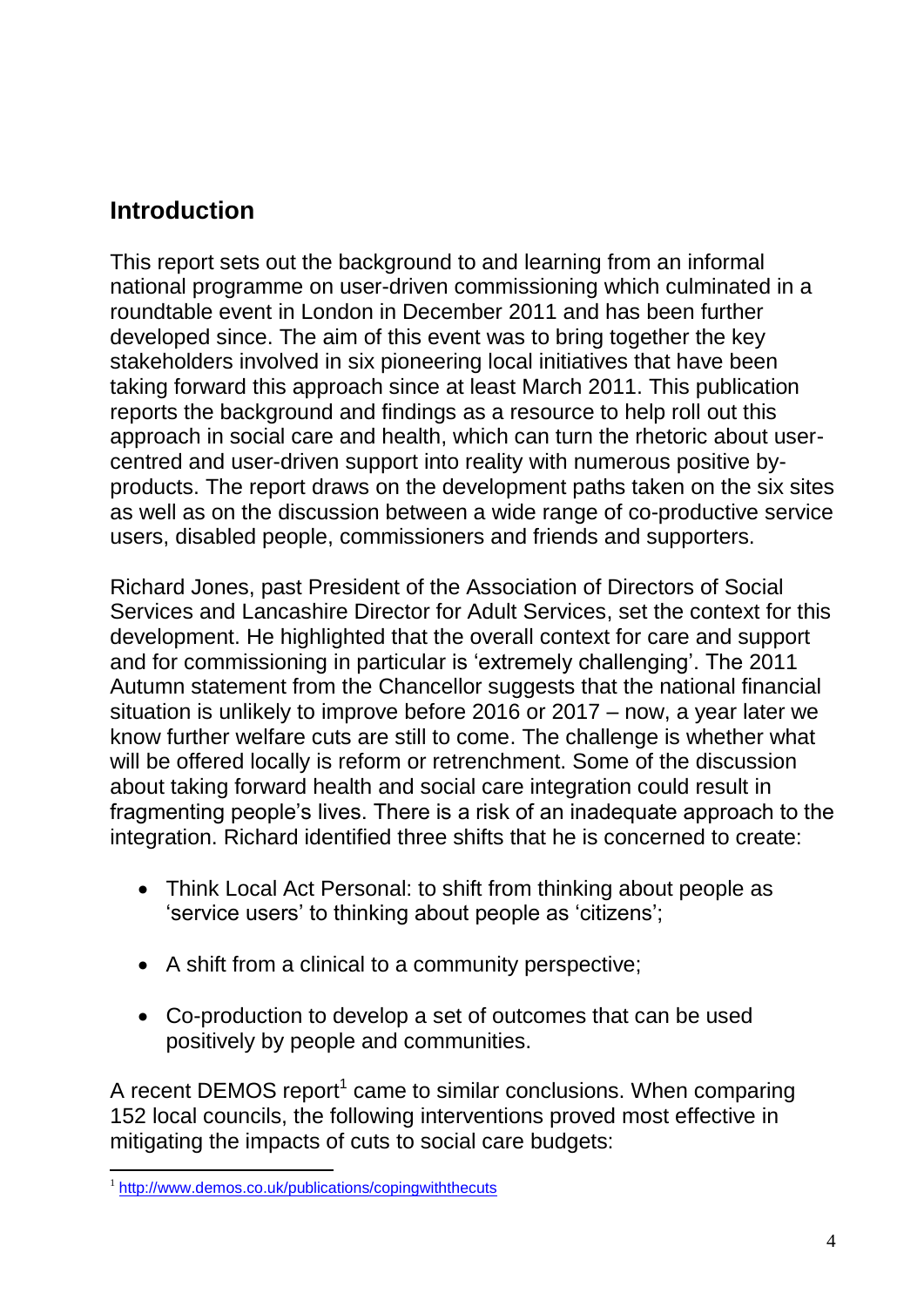- Coproduction involving service users in designing and planning their services, and in some cases delivering them.
- A move towards more integrated services, bringing in care, health and often housing and leisure.
- A commitment to personalisation, not as a short-term cost-cutting measure, but as a foundation on which these other strategies can be built.

At present, developments are often pushing in the opposite direction, to partial solutions rather than joined-up thinking. Current interventions often contribute to people's isolation rather than tackle it. The vast majority of care and support takes place in communities, by families, friends, neighbours. So how can commissioners link in with and support these assets by freeing up commissioning resources? We need to co-produce outcomes which can be owned by people and communities. Accountability to local people is a key issue, particularly because as yet there is no true mechanism to monitor the social care outcomes framework. High profile cases such as the abuse at Winterbourne View illustrate that we are still a long way away from a reform agenda that enables co-production around a shared set of outcomes.

User-driven commissioning may well help prevent such abuse in future. Disabled people are experts in improving their life chances and other outcomes. Every condition is both a crisis and an opportunity to re-assess life, set new priorities and – most importantly – make use of care and support in ways that are personal, effective and efficient. Disabled people have the passion and empathy to support others and have learned to come up with creative solutions to a crisis and the challenges of everyday life. Disabled people make sense of a condition and contextualise this within every aspect of their life. They see both what and how things could improve.

These qualities are highly applicable and in great demand in social care and the NHS. But the care sector as a whole is still very much a closed system geared towards 'treating' people as passive recipients who merely fill out questionnaires and take up beds until they can be discharged. Professional status is often not achieved together with disabled people but rather against them or at least outside of direct encounters with them. Yet, there is a whole life to be lived and managed – with often far greater consequences than any single clinical encounter or social care appointment can ever address positively.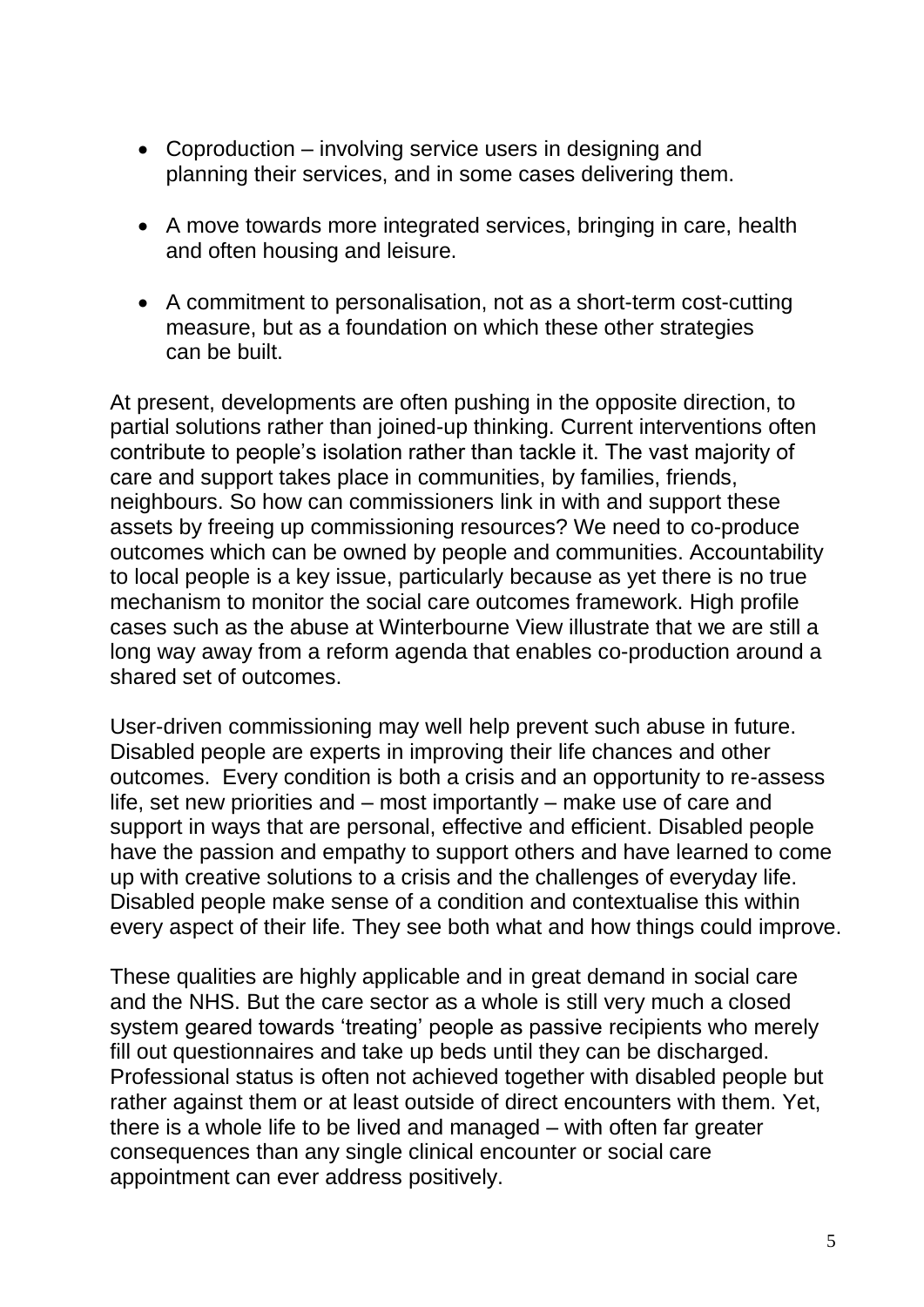Involving people in decisions about their care and support early on can make the key difference to more positive health and quality of life outcomes  $-$  as stated in the NHS White Paper<sup>2</sup>, Health and Social Care Act 2012 and highlighted throughout the more recent Care and Support White Paper and corresponding bill. We hope that the corresponding duties<sup>3</sup> will be taken seriously not just 'after the event' but throughout the commissioning cycle.

Little things such as commissioning extended time to be spent on support planning can reduce the demand on more costly care, just because people have been involved at an early stage and feel good about that. 'Peer navigators' sometimes support disabled people through an ever complex landscape of services. Others pool their personal budgets so that they become micro-commissioners and achieve greater economies of scale. There is no reason why social care departments and (forthcoming) clinical commissioning groups should not give a parity of voice to disabled people when it comes to de-commission large block contracts and re-commission more innovative types of support instead – peer support could be cocommissioned or subcontracted as defined parts of integrated 'whole life domains' pathways.

However, by too many such co-production in all its facets is seen as an add-on to core provision (with a separate overarching involvement budget) when genuine co-production should be recognised as a direct contributor to positive health and quality of life outcomes and hence factored in and threaded through commissioning pathways.

So how do we develop a moral imperative – hold up a mirror for decisionmakers to guide them to make informed judgements about how to improve present arrangements for care and support? Engaging with people as active citizens over the lifecourse is the challenge for the future – even more so in a context of resource demands and fragmented policies.

We need to ask and respond to what the reforms mean to people. 'Making it real' – the Think Local, Act Personal document, has set out 26 statements and 'makers of progress' to guide us through what people want and need from social care, at a high level.

  $^{2}$  Equity and excellence: Liberating the NHS

[http://www.dh.gov.uk/en/Publicationsandstatistics/Publications/PublicationsPolicyAndGuidance/DH\\_1173](http://www.dh.gov.uk/en/Publicationsandstatistics/Publications/PublicationsPolicyAndGuidance/DH_117353) [53](http://www.dh.gov.uk/en/Publicationsandstatistics/Publications/PublicationsPolicyAndGuidance/DH_117353)<br><sup>3</sup> Involvement duties in the Health and Social Care Act 2012: Duty to promote involvement of each patient

<sup>(13</sup>H) and Public involvement and consultation by clinical commissioning groups (14Z2)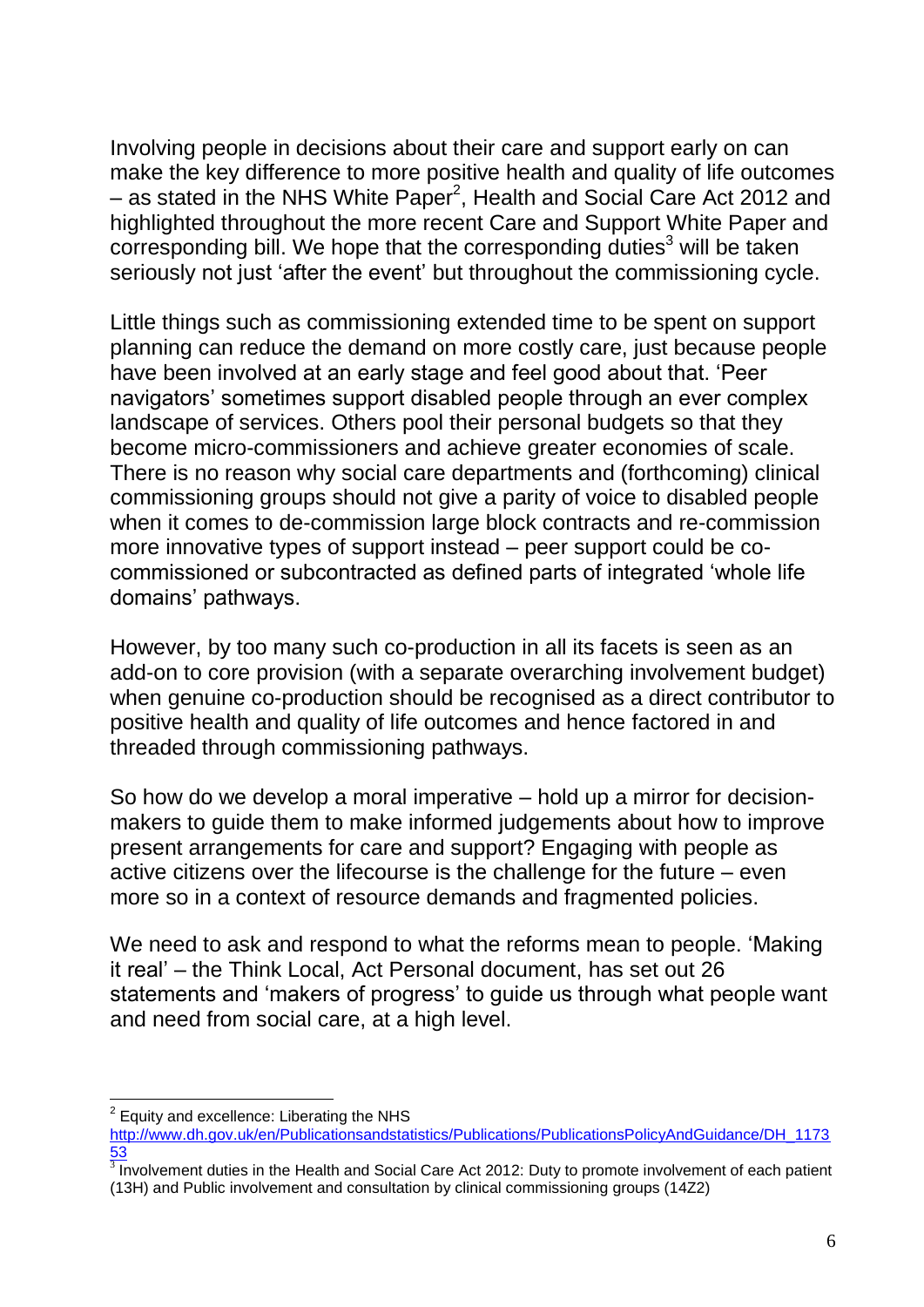User-driven commissioning is about applying user-led agendas in practice. It is at the heart of the reform agenda and can deliver these high level goals on the ground – foremost through people and relationships but alongside and supported by the emerging legal structures that have been put in place. **The Programme**

There are six different local sites in the programme working on distinct aspects of this agenda none of which follows a linear protocol but all of which aim to strengthen direct user input into commissioning. The sites are:

- Richmond User Independent Living Service and Richmond Council
- Incontrol-able Hartlepool and Hartlepool Council
- Essex Council of Disabled People and Essex County Council
- Lancashire County Council
- Sight Service Gateshead and Gateshead Council
- All Together Positive Stockport, Stockport Mind and Stockport Council

Together we wanted to explore how to create the leadership to deliver user-driven commissioning as commissioners, service users, survivors and disabled people and with our own and infrastructure support organisations.

Commissioning has been defined as "the process of specifying, securing and monitoring services to meet people's needs at a strategic level" (Audit Commission,  $2003<sup>4</sup>$ ) and "making the best use of all available resources to produce the best outcomes for our locality" (DCLG, 2011<sup>5</sup>). What probably supports this programme most is the current shift from commissioning services to outcomes-based commissioning which puts users of services at the centre – possibly more so than the personalisation agenda so far. For us this means people are seen and empowered to pursue their own pathways and necessary support (rather than set services) – which commissioning systems have to pick up on to the benefit of all of us.

# **Background: What we did**

This programme on user-driven commissioning focuses on local people and relationships rather than structures and systems. It began more than 1 ½ years ago in March 2011 by making contact with, talking to and identifying innovative user-led projects and commissioners up and down

 $\overline{a}$ <sup>4</sup> Audit Commission (2003). Making Ends Meet, London, Audit Commission

<sup>&</sup>lt;sup>5</sup> DCLG (2011). Strategic Commissioning for place-shaping. Volume 1: A report written by practitioners for practitioners, London, DCLG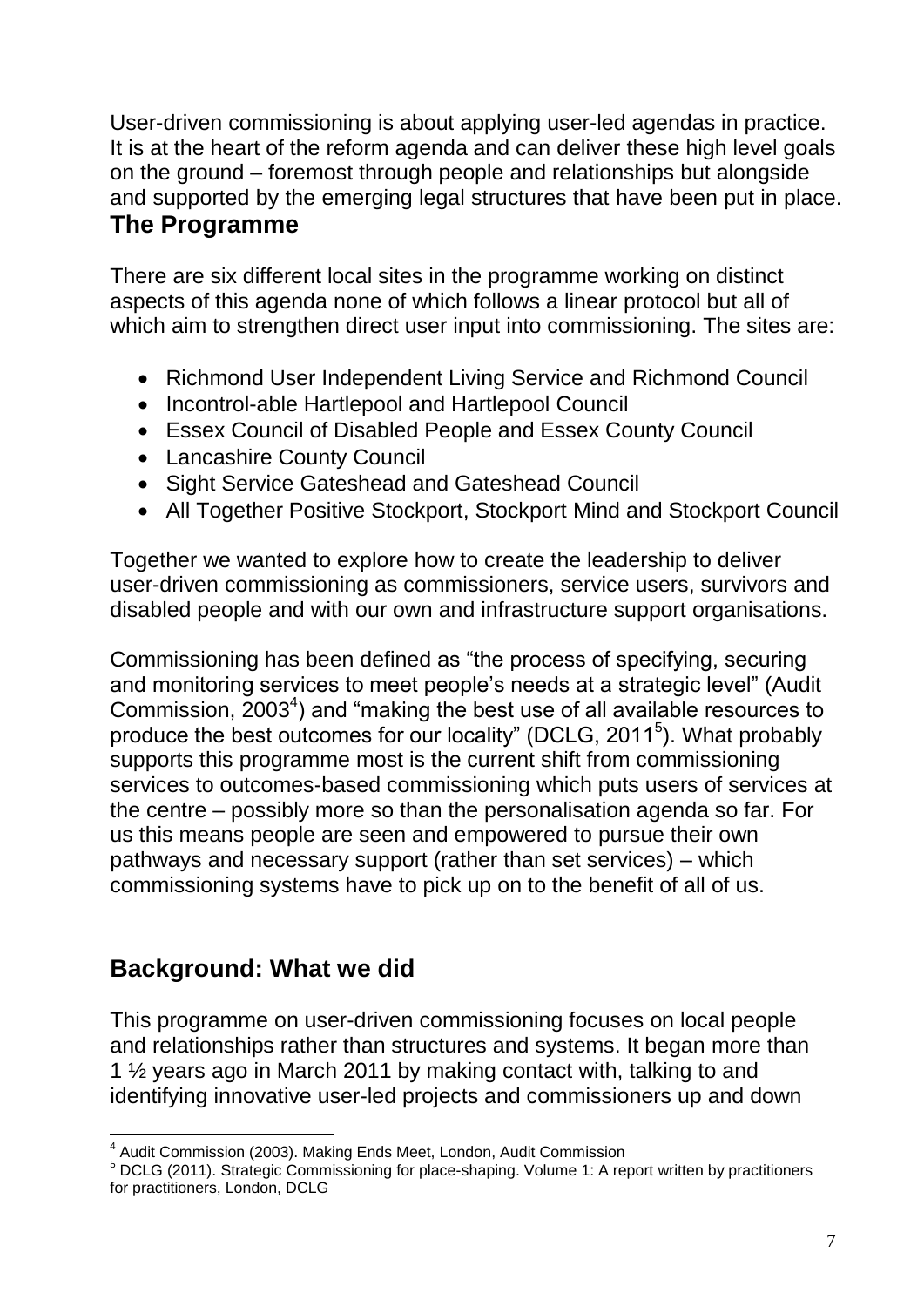the country. We did this with a view to create or build on direct relationships between service users and commissioners as strong local 'pairs' or pillars. This aim for an exclusive focus on the key players and decision-makers – service users and commissioners – appears to be distinct from similar pilotbased schemes such as People Powered Health<sup>6</sup>, UpToUs<sup>7</sup> and Building health partnerships<sup>8</sup> (between voluntary community and social enterprise organisations and forthcoming Clinical Commissioning Groups in the NHS).

We wanted to engage these two key stakeholder groups as catalysts for sustainable change which could be rolled out more widely. It turned out that the programme provided a valuable opportunity to start or refresh local dialogues about how to put users of social services in the driving seat across the commissioning cycle including in the delivery of some defined parts of new care and support pathways for commissioning. We have supported these initiatives, asked powerful questions, coached and advised on positive ways forward and win-win solutions. This co-produced programme therefore goes beyond related schemes such as the coursebased Expert Patients Programme<sup>9</sup> which goes further in reach but is limited to the delivery of courses by expert patients. Our aim was to create a model of coproduction in the sense of continuous user involvement towards shared outcomes across the whole commissioning cycle. Rather than just setting out better services (no matter how great the demand for them is) we wish to strengthen the commissioning capacity from within user projects themselves as this is where the crucial lived experience is located.

Providers, social care staff, clinicians, carers and *potential* service users were deliberately not involved at this initial stage – with two exceptions, one in Lancashire where the council engaged wider communities in 'Working Together for Change' and the other in Gateshead where we felt a provider consortium had taken an unusual step towards 'seed commissioning'. This focus was for practical reasons of what could be managed within a limited small-scale programme but also borne out of strategic considerations.

We all look to peers to support us in making sense of and contextualising a crisis, condition or treatment within our whole life, just as with any everyday life problem. Peer support is the most organic source of support and has huge potential, but is often undermined by professional styles and behaviours, provider interests and commissioning preferences and simply unquestioned routines in social care and health. We knew that there were

7 http://discuss.bis.gov.uk/buying/the-guide/case-studies/up2us/

 $\overline{a}$ 

<sup>&</sup>lt;sup>6</sup>[http://www.nesta.org.uk/areas\\_of\\_work/public\\_services\\_lab/people\\_powered\\_health](http://www.nesta.org.uk/areas_of_work/public_services_lab/people_powered_health)

<sup>8</sup> <http://www.commissioningboard.nhs.uk/2012/11/27/health-partners/>

<sup>9</sup> <http://www.expertpatients.co.uk/>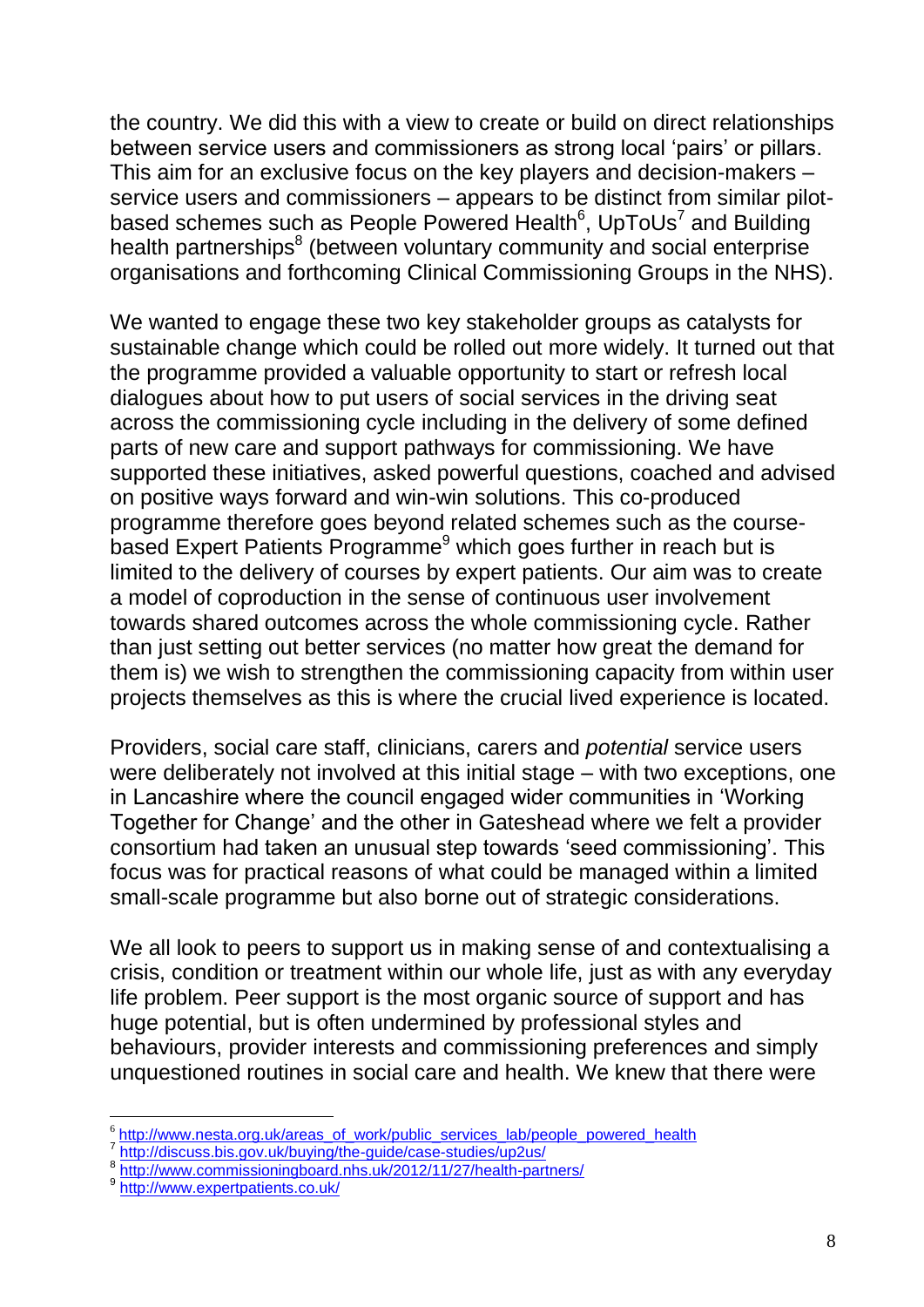plenty of gaps in provision of care and support in some places but rather than looking to providers straight away we wanted to first explore how we could identify and perhaps plug some of these gaps ourselves.

In several meetings with each local pair of commissioners and service user projects, we jointly considered the terms "nothing about me without me" and "outcome-based commissioning" and analysed what we saw behind these terms. Then we found our own take on it and set out ways in which service users themselves could determine and contribute to the identification, delivery and monitoring of shared outcomes.

At this stage it was essential to map out the challenges ahead and identify potential win-win solutions. The challenges were quickly apparent. Commissioners faced cuts to central Government formula grants and new expectations under the prevention agenda. Meanwhile local budgets were no longer ring-fenced (to protect local minorities) and resources were tied up in commitments to large contracts and salaries which made it difficult to shift from a capacity-driven system to a customer insight or demand-led model which would be much more personal, effective and efficient.

Service user projects in turn faced significant cuts to grants and contracts from local authorities and primary care trusts (or at an earlier stage, knew that there was no prospect of start-up funding). At the outset, virtually none of the six local sites had managed to engage with their local clinical commissioning groups in shadow form. This was despite the strong emphasis on strengthening the choice agenda in social care and health as well as in other public service areas. At the same time, service user projects had to come to terms with playing an increasingly strategic role in formulating needs of disabled and older people and responsive ways to meet them by peers. Furthermore, often with limited resources and capacity, they had to catch up with business development compared to their more advanced counterparts in the wider voluntary community sector (VCS), for example, in the transition from costing their support services to pricing them accordingly for a competitive market.

As to win-win solutions, across the six local sites we came up with a preliminary model of three stepping stones for taking forward user-driven commissioning. They represent different yet complementary ways of moving towards the same goal of user-driven commissioning. These are:

**First stepping stone** – setting out and supporting initiatives for people to pool their personal budgets to maximise (previously inaccessible)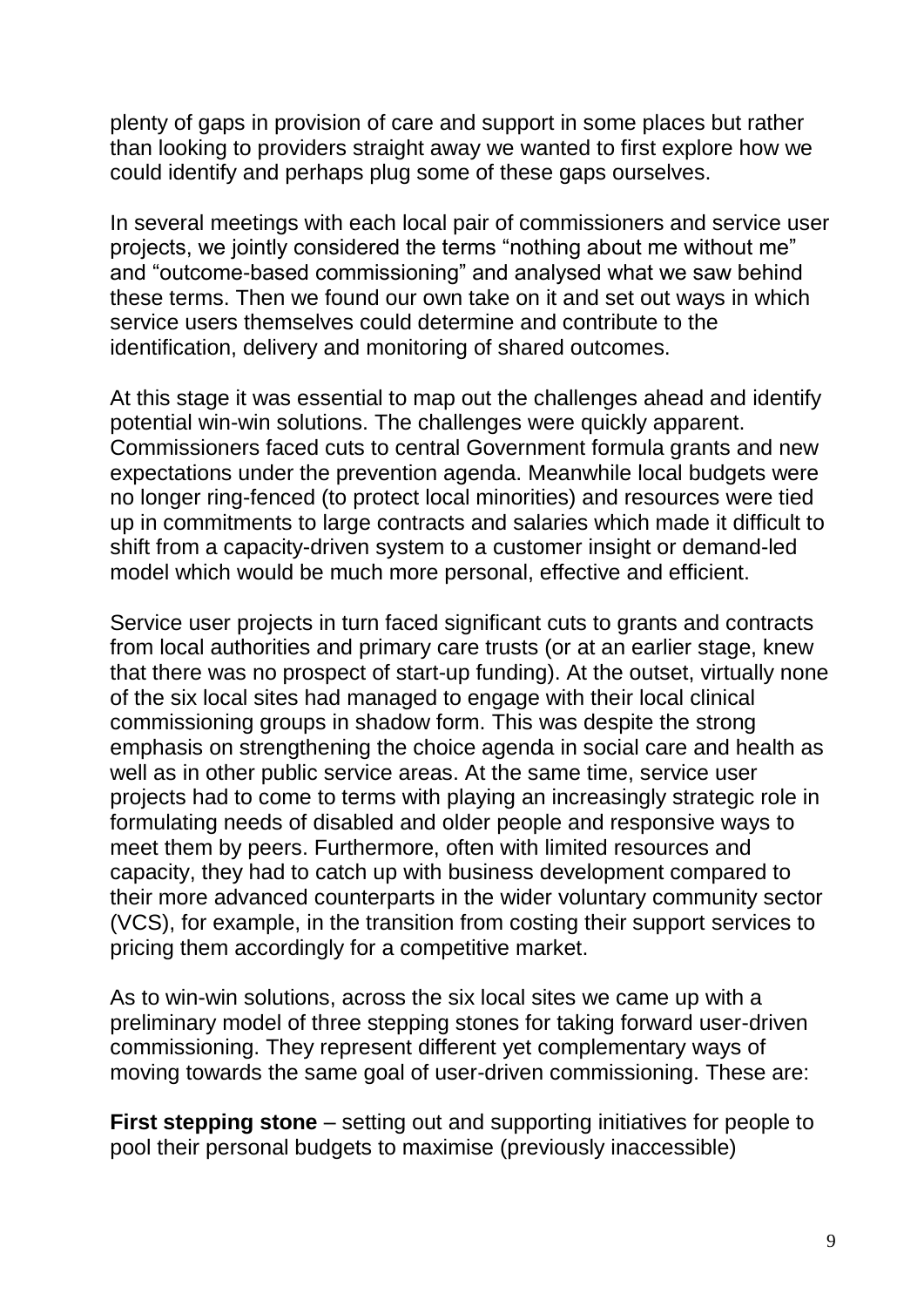outcomes on people's terms and achieve greater economies of scale, while also building up and sharing collective experiences and identities as teams.

**Second stepping stone** – evolving into mature conversations about decommissioning and re-commissioning to free up resources for more innovative ideas and personalised approaches while ensuring a fair, viable and comprehensive transition away from large block contracts such as those for day services ('chicken and egg' dilemma). This could evolve into new co-produced 'whole life' and cross-sector care and support pathways with bundled, proportionate tariffs for particular stages (based on specific outcomes) – to be allocated to different providers working in partnership.

**Third stepping stone** – creating foundations for user-led or hybrid mutual organisations (the latter to be jointly led by disabled people and staff). This would enable the delivery of peer support as an integrated element of those pathways and to promote and facilitate choice and thereby support others to navigate those new pathways and create their own solutions.

| 1. Pooling Personal<br><b>Budgets to maximise</b><br>outcomes on people's<br>terms, meet uptake<br>targets (eg 50.000<br><b>Personal Health</b><br><b>Budgets) and make</b><br>costs transparent: | 2. De-commissioning<br>in-house care and<br>block contracts to free<br>up resources and<br>innovate - yet master<br>'chicken and egg'<br>dilemma:                             | 3. Form and build<br>on small providers<br>and user-led<br>mutuals to<br>strengthen peer<br>support and foster<br>integration                   |
|---------------------------------------------------------------------------------------------------------------------------------------------------------------------------------------------------|-------------------------------------------------------------------------------------------------------------------------------------------------------------------------------|-------------------------------------------------------------------------------------------------------------------------------------------------|
| <b>Match</b>                                                                                                                                                                                      | <b>Drive</b>                                                                                                                                                                  | <b>Deliver</b>                                                                                                                                  |
| Bring people together,<br>eg to share a PA,<br>access / fund new<br>activities and ventures<br>and build up collective<br>insights along the way                                                  | Build on insights and<br>identify unit costs with<br>the aim to shift<br>resources into more time<br>for support planning and<br>more innovative types of<br>care and support | Paid peer navigators<br>and mutuals to<br>support peers to<br>contextualise a<br>treatment/condition<br>within life domains<br>and make choices |

This is what we envisaged the three stepping stones to look like:

While the three stepping stones evolved freely over time in co-production with the six sites, we knew from the outset that for the programme to be effective we needed to create the necessary momentum. Pooling personal budgets was the crucial trigger. Once disabled people have come together to form collective views and identities, they may then go on to inform decommissioning and even provide paid peer support eventually.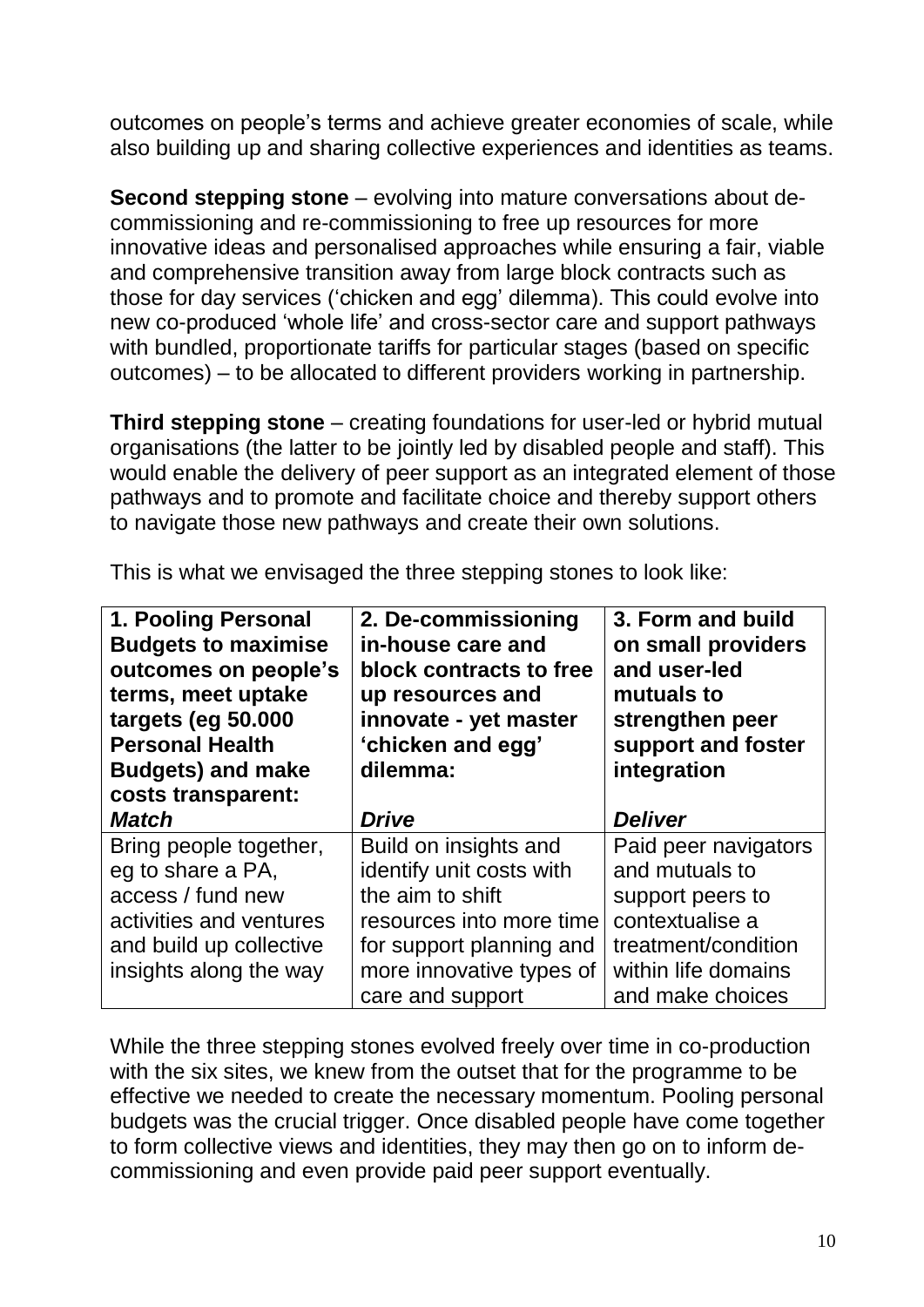These are some of the drivers and outcomes we had in mind:

#### *Save and Share*

Improvement drivers: mature relationships; transparent budgets; focus on partnerships, projects, 'co-produced' delivery, IT, staff / user buy-in

#### Potential outcomes

-better preventing / managing soars, medicines, equipment, etc -improved independent living, continuity / integration, quality of care -extended personal budgets across other public service areas -reduced waste, eg in assessments, hospital / A&E admissions, lengths of stay, referrals into residential care

Then share efficiency savings between users of services, commissioners and wider local community.

The three stepping stones build on each other and reflect the formula 'Match, Drive, Deliver, Save and Share'. This formula was intended to take everyone on board and foster budgetary fairness between users of services, commissioners and the wider local community – in the context of fierce cuts faced by disabled people yet frozen council tax benefiting the wider local community for example. Currently, the few (limited) mechanisms to bring about this fairness are through the Public Sector Equality Duty, impact assessments and judicial reviews 'after the event'. We hoped to foster the understanding of productivity gains and set out innovative ways forward to inform, empower and benefit all of the above three stakeholders.

Sometimes it pays to look back to a time where there had been more of such mutual empowerment. When Direct Payments had first been introduced disabled people had been encouraged to achieve greater productivity by spending their money in more efficient ways than councils had previously achieved under traditional 'in-house care'. Such savings – eg from better suited equipment or mutual arrangements with neighbours for cooking – could be identified, kept and spent by the Direct Payment holder on unforeseen expenditure such as overheads for employing a personal assistant, care from an agency to plug a gap or respite care.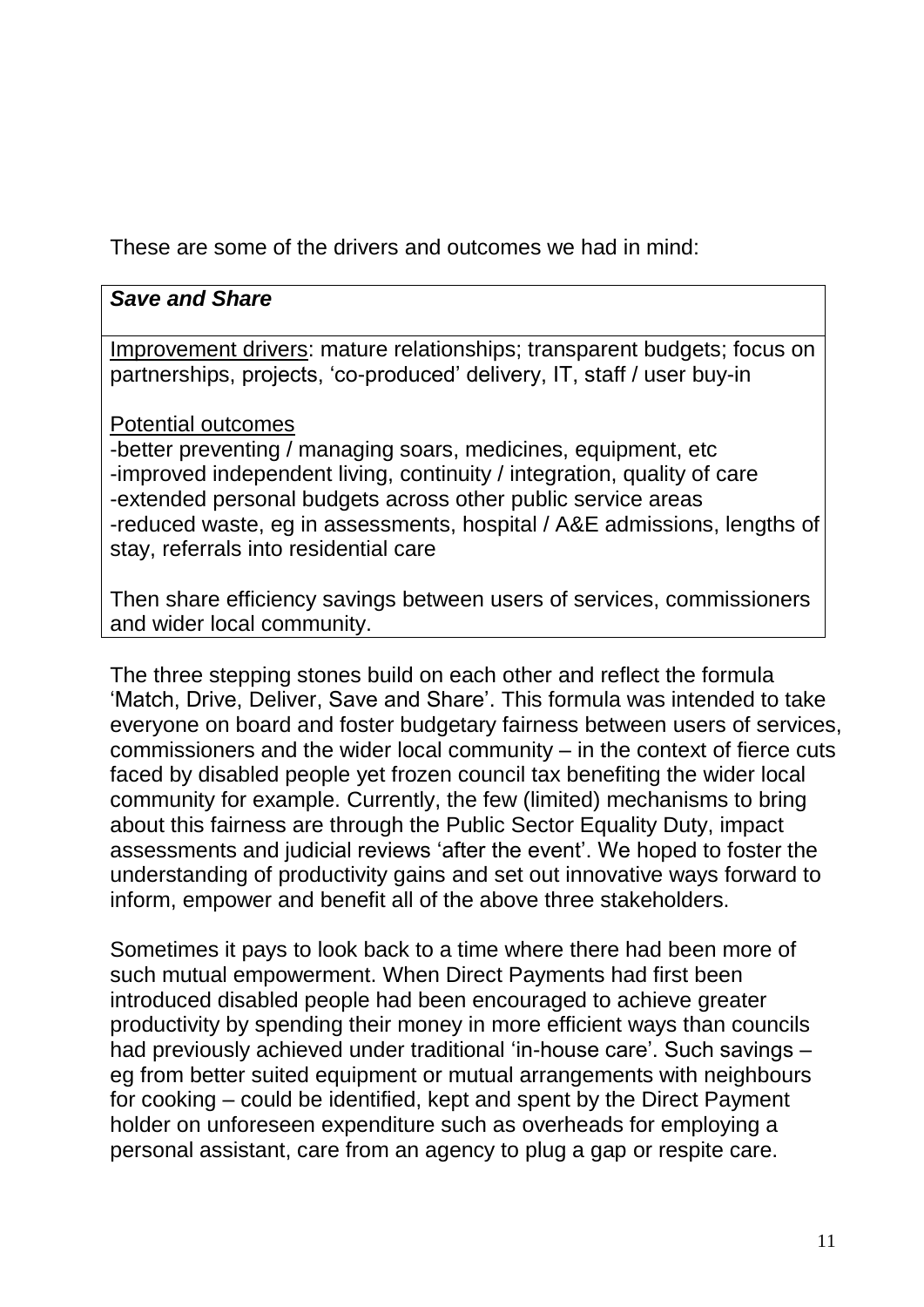This power to make independent decisions and build up some 'slack' has now been largely abolished. Direct Payment holders can only pay their personal assistants much less than what councils would otherwise pay traditional care providers – one of the reasons why Direct Payments have become a barrier in recent years. Otherwise, even the smallest savings will be clawed back immediately – without professionals or commissioning systems necessarily taking note of the learning behind these savings.

If disabled people are not supported and incentivised to find their own creative solutions but have their support cut instead, their needs deteriorate much faster. Their quality of life can diminish and the NHS (paid for by every taxpayer) eventually has to step in earlier and more frequently at greater cost. In effect, the valuable lived experience of people with support needs has largely ceased to play a role throughout the commissioning cycle. Coming up with the formula of 'Match, Drive, Deliver, Save and Share', we wanted to initiate a dialogue on how to reinstate the valuable impact of lived experience on the care and support system.

The term 'user-driven' - rather than user-led - commissioning reflects and recognises the fact that further stakeholders need to come on board to drive and deliver this agenda in co-production with disabled people.

# **Learning from the local sites**

In reality, the six sites had very different starting points but all were engaged in activities which related to at least one of the stepping stones set out above, though not necessarily in the linear order envisaged.

We met for the first time together with all but one of the six local sites at the roundtable in London in December 2011. This was to exchange ideas and experiences made so far and further co-produce the leadership around user-driven commissioning. This report brings together what we had been tackling in previous planning meetings from March 2011 onwards and sets out how far we have got by then, including updates up until October 2012.

A great deal of the model – and associated formula of ''Match, Drive, Deliver, Save and Share' – has still to be delivered. Given the complexity of the objectives and challenges faced in all sites, we have realised that we can create some of the narrative for change through people and relationships but in future will have to complement this with sound evidence.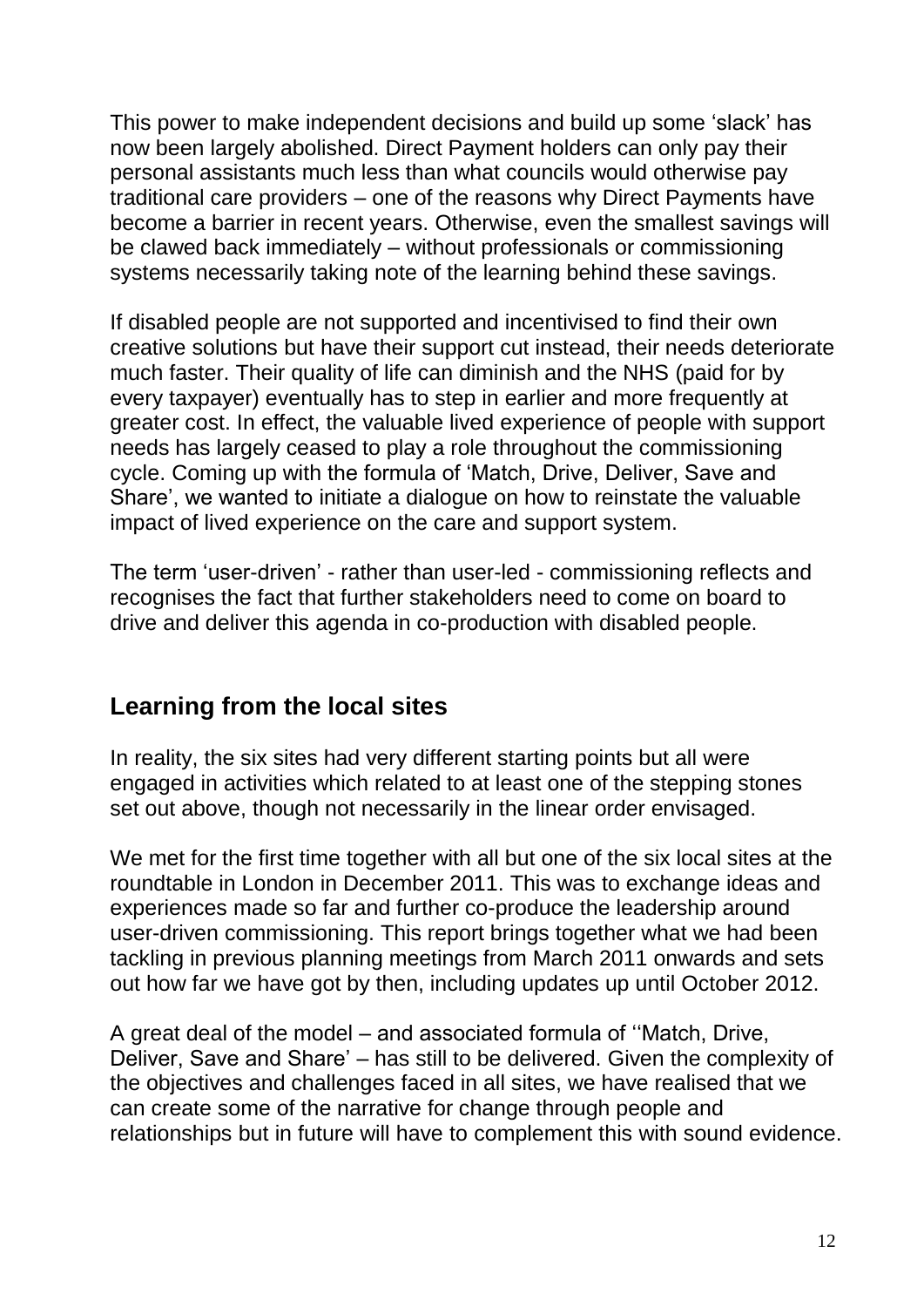While we are aware that there is still a long way to go for us, we hope that the learning from this initiative will be spread further and our start-up work replicated in local areas up and down the country – all of which will identify further pitfalls, enhance access to relevant budget information and help build up the evidence base for user-driven commissioning. We now look at the forms which the three stepping stones have taken so far.

## **I. First stepping stone – what are the opportunities and barriers to supporting personal budget holders to pool their budgets?**

Personal budgets have become the norm of how social care is delivered in England – although the 100% take-up target has just been reduced to 70%, the majority of users of social care services are now in receipt of personal budgets. It is important to note that personal budgets can be taken out or deployed in different forms offering the personal budget holder different levels of choice & control: A personal budget can continue to be managed by the local council (but its value must be made transparent to the person), it can be managed by a charity or an independent user trust on behalf of the person or it can be paid out directly as a Direct Payment with the greatest level of choice & control – or any mixture of these options. In reality, certain groups – in particular older people and people with mental health issues – are not routinely offered Direct Payments due to sometimes questionable assumptions about their readiness to manage them $^{10}$ .

Pooling direct payments refers to a number of personal budget holders coming together to tie up all or parts of their personal budgets. For the purposes of 'pooling', the above deployment options do not really matter as even someone with a personal budget managed by the council should be supported to pool (some or all of) it with peers if this corresponds with his or her expressed wishes and feelings and the agreed outcomes in the support plan.

We expected this approach to go beyond managing the technicalities and reaping the immediate benefits of pooling direct payments or personal budgets – for instance sharing responsibilities and hence the burden as employer of personal assistants (PAs). It turned out that pooling helps disabled people to develop and share a vision, skills, joint interests and identify and draw on additional community resources. Some of the things that can be achieved further down the line are about sharing personal assistants (PAs), improving social life with friendship groups, and other

 $\overline{a}$ <sup>10</sup> 'Keeping personal budgets personal' – report from Social Care Institute of Excellence <http://www.scie.org.uk/publications/reports/report40/files/report40.pdf>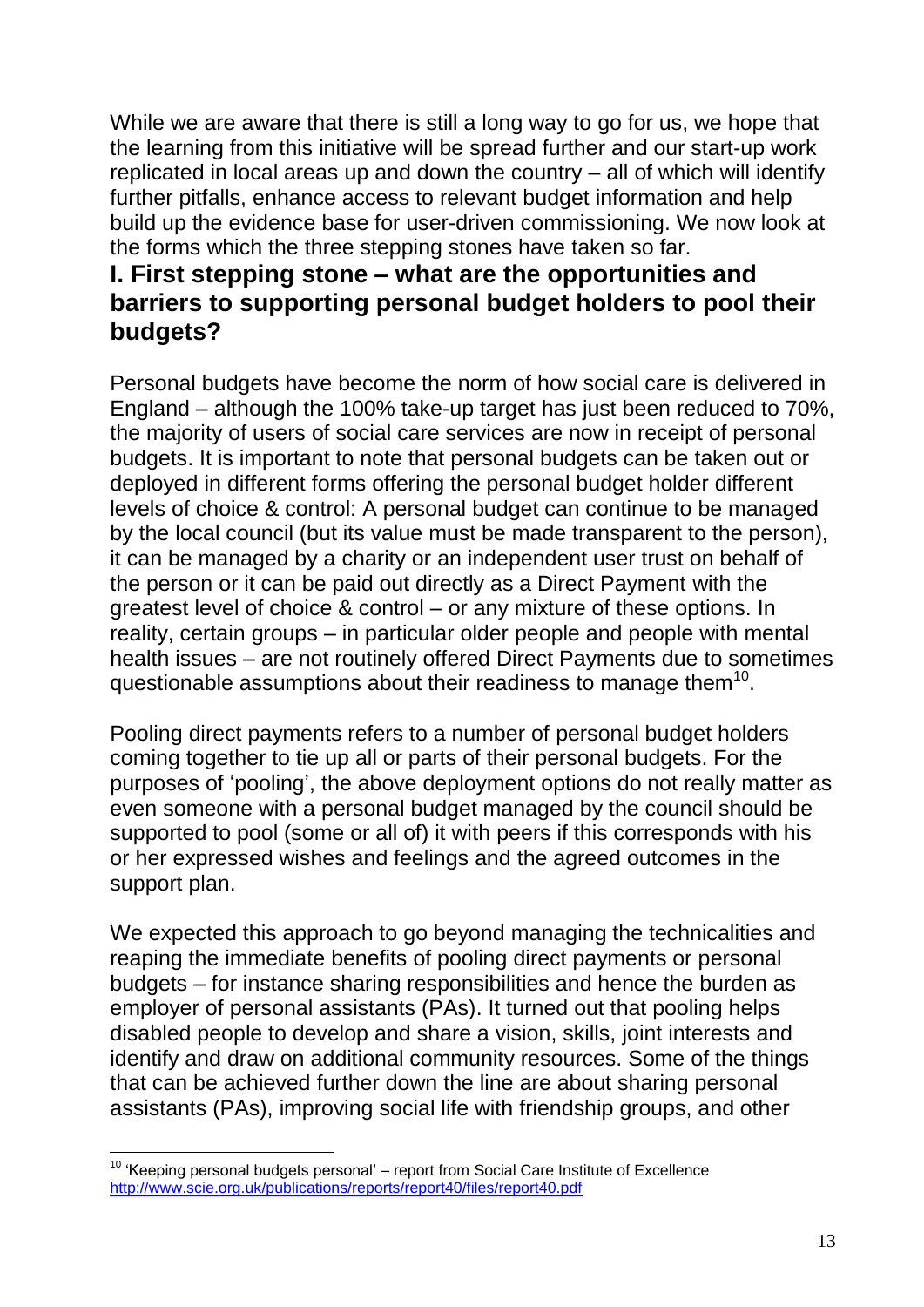arrangements for support and also setting up micro-enterprises. However, for pooling initiatives to achieve true impact on the current care and support system and much greater economies of scale, a more forthcoming and strategic approach is required from commissioners.

The Richmond Users Independent Living Scheme (RUILS) – as one of two sites engaged in this approach – presented the following initiatives:

- "Stepping on Out": a group of people with learning disabilities formed a non-profit micro-enterprise to design, make and sell cards<sup>11</sup>
- "Out and about consortium": young people set up a friendship group and shared personal assistants to support them to access diverse leisure activities in the community. This has given the group a sense of being on their own and feeling more like adults.
- "Mereway Friends": mutual friends hired a regular place to get together, socialise and offer peer support to each other. A couple of the members have been nominated to take on certain responsibilities to make sure the group runs properly.
- "Buddy Travel Solutions" setting up a tailored transport service

Further examples of creative spending relate to buying group training or tickets for the cinema, concerts, theme parks, football or organise a group holiday. By sharing provider costs, better terms and conditions can be negotiated and proper economies of scale achieved; these can potentially lead to the replacement of traditional day care if sufficient personal budget holders get together to set up their own innovative support instead.

It is absolutely essential that the approach is at all stages driven by disabled people and other players do not take over. This applies to both setting out the required support and determining the purpose and pace of the initiative. Any project must be allowed to fail if people do not see a way forward to actually improve their care and support and lives on the basis of pooled personal budgets. It is important that commissioners develop and have support packages in place for those approaching them with pooling initiatives. In fact, the noticeable absence of most commissioners from this agenda leads to some personal budget holders fearing that pooling could be used to cut spending and reduce rather than improve their support and independence. A planned, strategic approach would be open and upfront with people about the budget and support available and give clear assurances that any savings would not be clawed back but could be re-invested into the enterprise at least

 $\overline{a}$ [www.steppingonout.org.uk](http://www.steppingonout.org.uk/)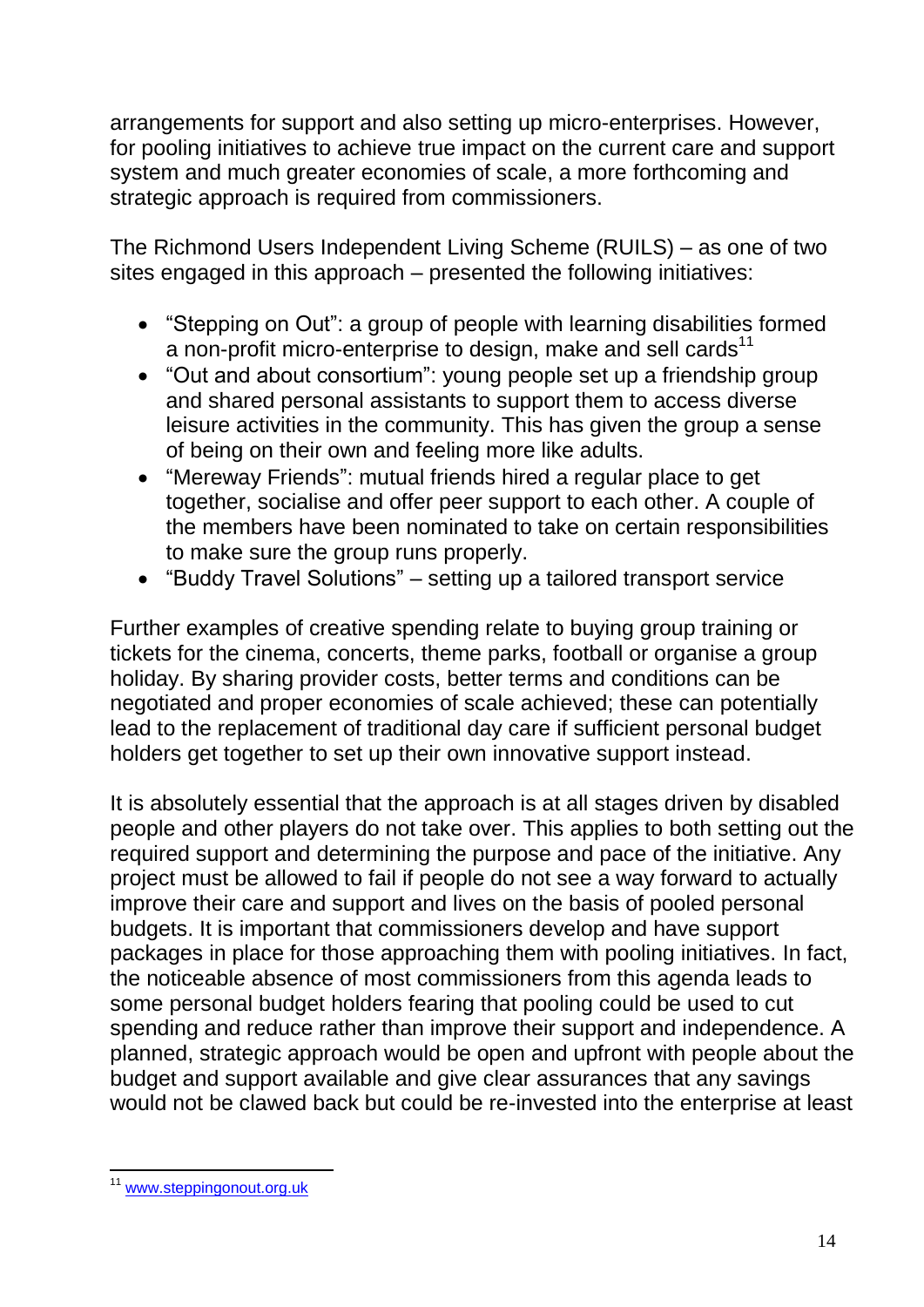for a defined period – all of which should be supported by sound evidence in the interest of both stakeholders.

There might be a temptation to aim for a consistent model but in fact people and circumstances will be so diverse that it will be impossible to not only tease out but also generalise 'key elements'. Every journey will be different, and a lot will depend on how the pooling teams have come together and set out the purpose of their initiative.

Costs for facilitation – at least for the set-up stage – need to be factored in. RUILS has not had start-up funding (apart from perhaps some small allocations for pooling in the support plans of some personal budget holders) but seeks to recoup its investment from supporting other initiatives. The RUILS guide on 'Pooling Direct Payments' details these and further success stories and provides an excellent start-up framework. It is structured in seven steps to getting ready to start pooling: 'Pooling Direct Payments – Your ideas, Your Way' is currently available for £6.95 from [info@ruils.co.uk](mailto:info@ruils.co.uk) .

#### Strengths of pooling personal budgets

One of the criticisms of personal budgets has been that people end up in isolation (taken out of day centres, etc.) without having sufficient options available to spend their money on. Pooling can address this concern. If facilitated carefully on disabled people's terms, pooling personal budgets creates an environment for inventive, varied and streamlined funding options and planning ideas. The approach has enabled growth in the market place and increased the range of available support, co-production and learning new skills for all local partners involved. Outcomes stated in the support plan can be more easily defined and measured than with individual provision of care and support. The support for those who pool their direct payments can then be more creatively tailored to the outcomes.

Pooling personal budgets helps multiply the benefits of personal budgets in that care and support become more personal, effective and efficient. The approach builds multiple circles of mutual support by tapping into wider community resources far beyond those for people with (similar) support needs. It also reduces the need for support. Satisfaction and independent living are greater, and in the longer term costs are reduced.

One pooling project we came across at a later point was initiated by carers to help their learning disabled relatives out of institutional care and be supported in the community instead. This case mirrors the story about how Direct Payments had come about – through a group of disabled people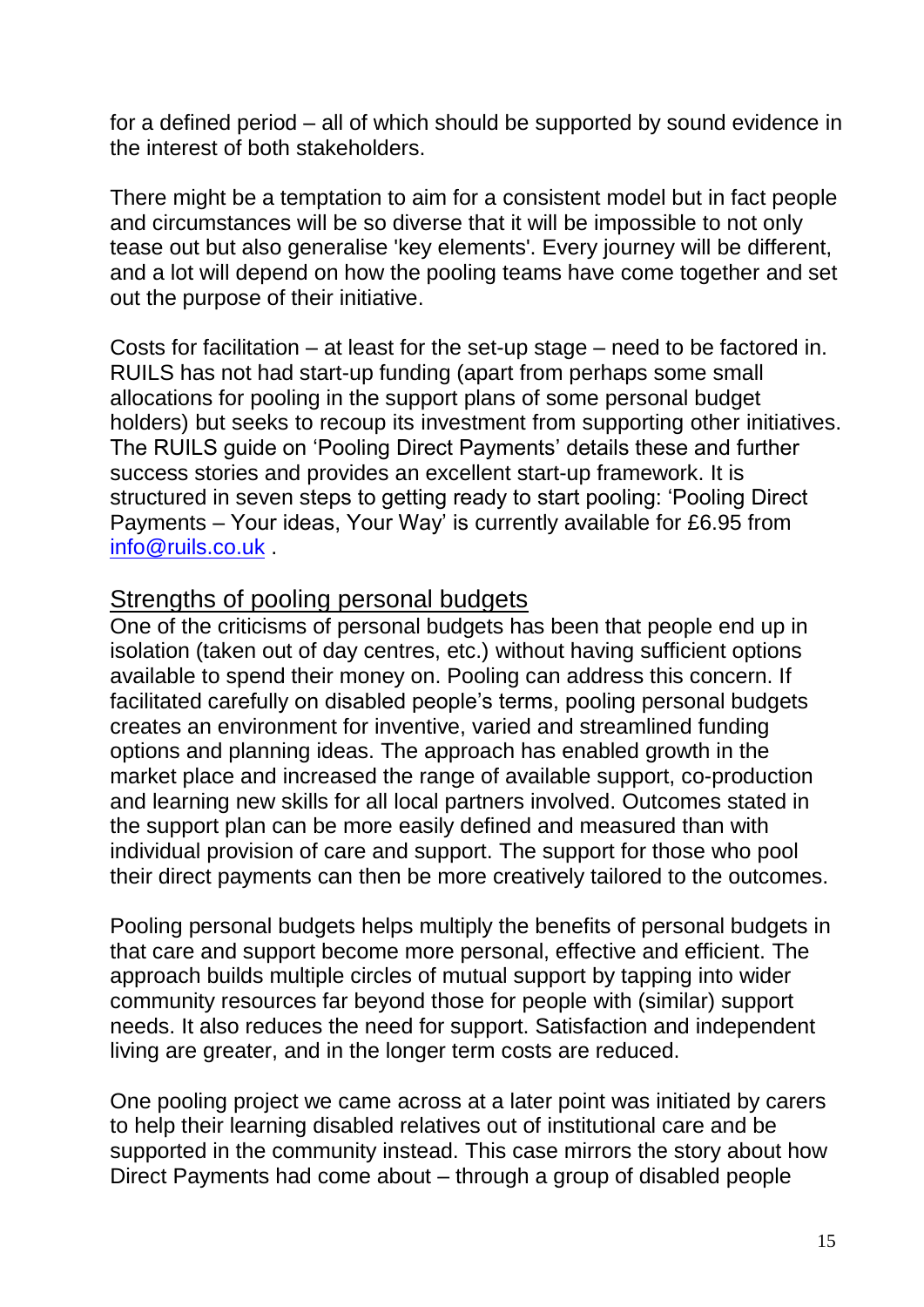breaking out of institutional care to make their own more empowering and more cost-effective arrangements. Despite a sound business case (and the expressed wishes and feeling of the relatives) for a cooperative domiciliary care support agency, it took this project considerable efforts for more than a year to convince the adult social care department of the win-win solution at stake. This is an example of how far user-driven innovation can and sadly often has to go in order to be picked up by traditional mindsets within in-house adult social care. In this case, even the commissioners themselves had to fight quite a few battles to achieve that success for all. There seems to be scope for better coordination in-house between the different council departments – let alone between different councils pioneering new pooling initiatives. Again, the lesson from this is that we need evidence and upfront investment in support set up by strategic commissioning. Only then can we systematically approach how similar pooling projects could evolve elsewhere and share the learning.

#### Further steps in pooling personal budgets

A number of areas for improvement in relation to pooling personal budgets emerged which can be broken down into four broad categories:

- 1) Setting up and providing ongoing facilitation support
- 2) Evaluation, governance, liability and further practicalities to address
- 3) Finances (commissioners' interests in investing and reaping benefits)
- 4) Building bridges (across social care and health and between users and providers)

We will now go through these areas one by one.

 $\overline{a}$ 

#### 1) Setting up and providing ongoing facilitation support

Pooling personal budgets requires co-producing solutions with disabled people and maintaining a shared vision. Sometimes people are first having to find like-minded peers with whom they could begin to share such a vision if they are not already engaged in shared activities or arrangements. This can be facilitated by 'time banks' which may already run in the local area [www.timebanking.org](http://www.timebanking.org/) . An important role in building up such timebanks for personal budget holders and other citizens may not only fall to user-led organisations<sup>12</sup> but also to forthcoming local HealthWatch<sup>13</sup> (replacing former Local Involvement Networks LINks) – a new citizen-led process (established under the Health and Social Care Act

 $12$  NHS Choices list a range of independent living support agencies including user-led organisations [http://www.nhs.uk/servicedirectories/pages/servicesearchadditional.aspx?ServiceType=SocialCare](https://remote.radar.org.uk/owa/redir.aspx?C=00be5726bd8840db92d0cf6d10ce4737&URL=http%3a%2f%2fwww.nhs.uk%2fservicedirectories%2fpages%2fservicesearchadditional.aspx%3fServiceType%3dSocialCare) [www.healthwatch.co.uk](http://www.healthwatch.co.uk/)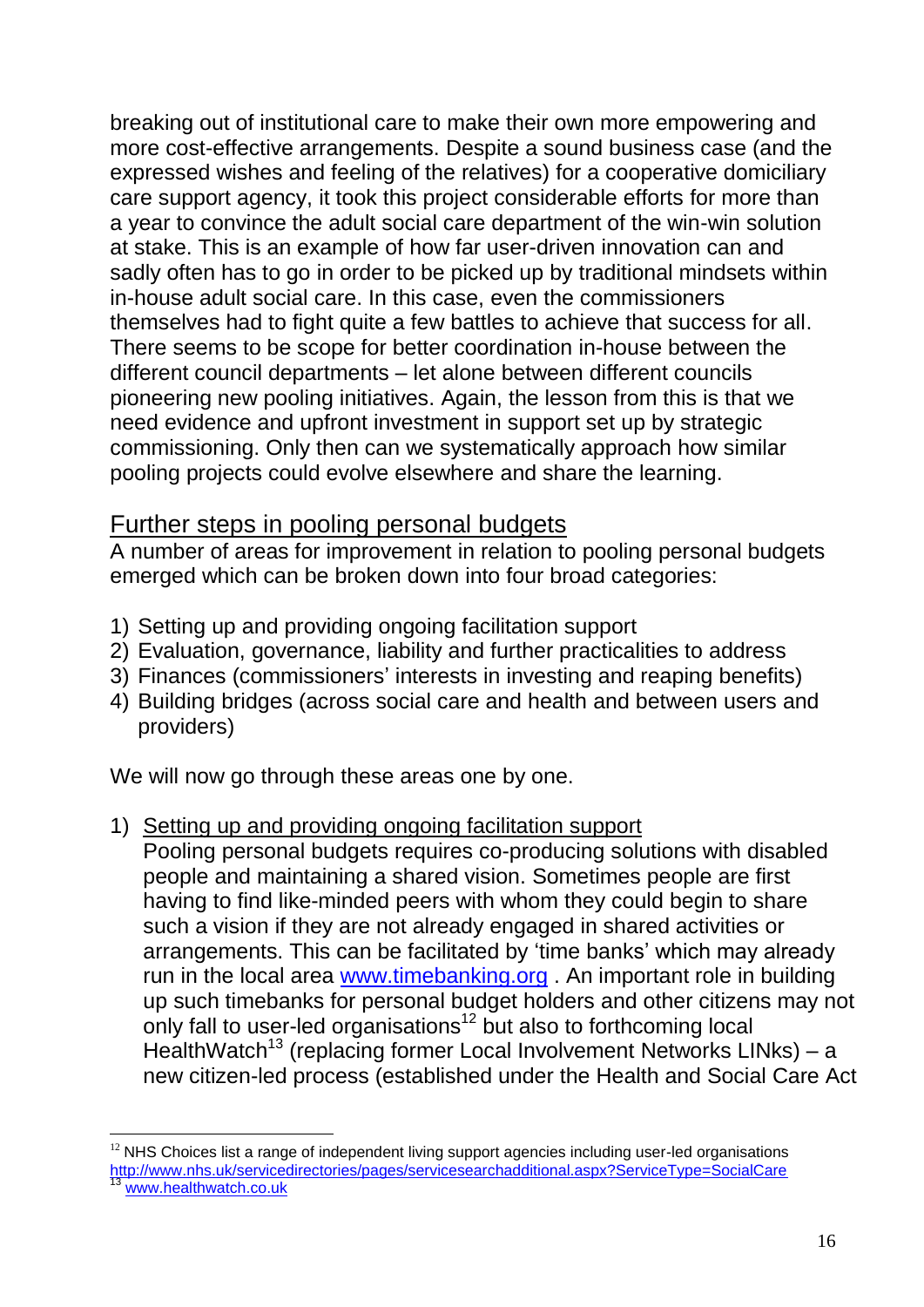2012) to strengthen engagement with and representation of whole sections of the community including seldom heard groups.

Such engagement is initially to gather insights about local needs, assets and aspirations to feed into Joint Strategic Needs Assessments but often HealthWatch may at the same time help put in place innovative types of care and support, eg by linking up schemes such as crafts-based workshops in the community with pooling teams across a range of years of age. Local authorities may want to think about the extent to which they want to reflect such (additional) work in the commissioning brief for their local HealthWatch or user-led organisation.

Furthermore, the pooling of personal budgets could already be promoted at the assessment or support planning stages – either by voluntary community sector and user-led organisations involved with Direct Payment support or the in-house social services team at the local council. Subject to the consent of the people involved, completed support plans and reviews may be scrutinised to identify groups of people with shared interests which they may just not be able to pursue on their own. In all this, it is crucial to break out of defined *care areas* to ensure that pooling teams actually form on the basis of shared interests rather than needs. Such breaking out can also be an important driver for the team activity such as in the example of "Stepping on Out" described above who produce cards and thereby engage with the wider (local) public. The wider the initiative the greater the potential for tapping into further networks and resources.

Once people have got together, they need to agree on a purpose for pooling, and a framework to deliver it and also the criteria which they consider essential for some or all team members to achieve that purpose. If the purpose is about a micro-enterprise, then a business plan and a suite of essential policies are also required. Members also need to reach consensus on the type and level of support they require. If the initiative is funded, there may be a need for monitoring outcomes such as quality of life to satisfy the funder and inform further mainstreaming of similar initiatives. So what outcomes does the team find most appropriate to have progress measured against (this will be continued in the next section under evaluation)?

Throughout, it is important to shape and keep alive the shared vision. There will be times of dwindling interest, and it is important for the team to identify one or two champions or involve an external facilitator if possible. Personal assistants (PAs) do not become redundant as a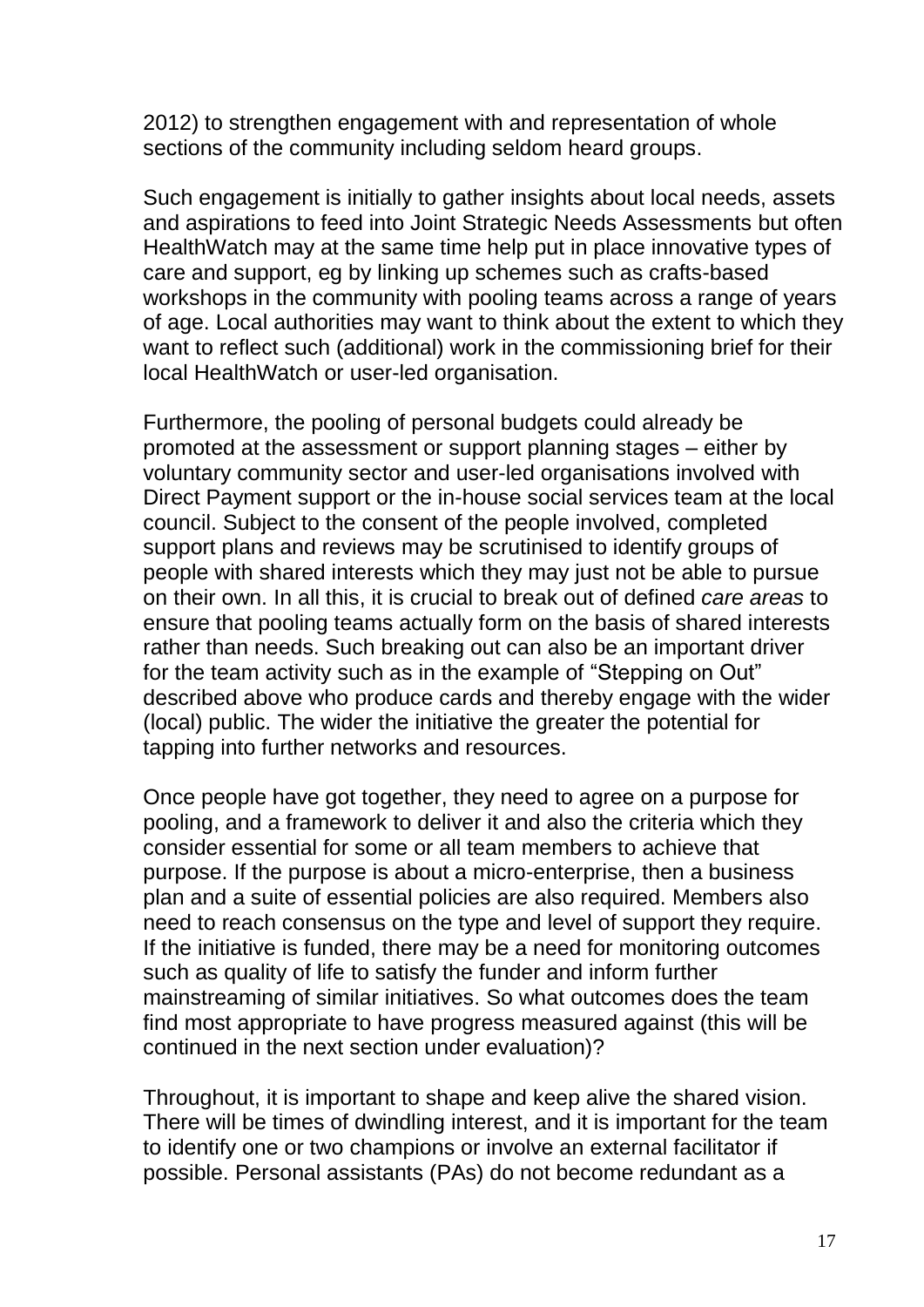result of pooling. Instead, PAs are essential in the transition and hence need to meet new personal requirements and be creative and committed to the approach. Although there have been several initiatives to support PAs (eq the Department of Health's PA framework<sup>14</sup>), the specific environment of pooled budgets and the active role PAs need to play in this context do not seem to have been addressed so far.

2) Evaluation, governance, liability and further practicalities to address In the spirit of shared learning, pooling projects should early on identify some outcomes which they hope they can most readily impact on with their initiative. This will help to keep the focus on real, hands-on improvements (and also help commissioners to justify any investment in related pooling projects elsewhere).

To this end, an evaluation at baseline and follow-up time points is key. Members of the pooling teams could assess themselves on fairly straightforward indicators such as 'quality of life', 'activation measures for self care', 'amount of GP visits per quarter' and any health outcomes. There will be further productivity gains which can be measured such as the number of referrals into A&E by the members of the pooling team. Finally, integration, i.e. the extent to which services and support have been joined up and centred around the individual across social care and health and community and primary care levels – both at the start and midway through the project –, is also an important outcome measure. An academic partner may advise on the evaluation part. Or this can be delivered by the commissioner's team directly.

Pretty soon some more formal and questions of the law will inevitably come up. For instance, what legal status will the pooling team have? What will the governance arrangements be, in particular when it comes to trading with third parties? How and by what methods will consensus be reached? When it comes to employing PAs, contracts and public liability issues arise which concern every employer of PAs. Forming a Community Interest Company (CIC)<sup>15</sup> is a fairly straightforward process, and this enables liability to be limited to a limited company, whereas in a consortium all members would still be liable individually.

Additional challenges may arise when it comes to tie up individual insurances and in relation to employment. At the time of writing this report, the two main insurance schemes had different arrangements in

 $\overline{a}$ 

<sup>&</sup>lt;sup>14</sup>[http://www.dh.gov.uk/en/Publicationsandstatistics/Publications/PublicationsPolicyAndGuidance/DH\\_128](http://www.dh.gov.uk/en/Publicationsandstatistics/Publications/PublicationsPolicyAndGuidance/DH_128733) [733](http://www.dh.gov.uk/en/Publicationsandstatistics/Publications/PublicationsPolicyAndGuidance/DH_128733)

[www.cicregulator.gov.uk](http://www.cicregulator.gov.uk/)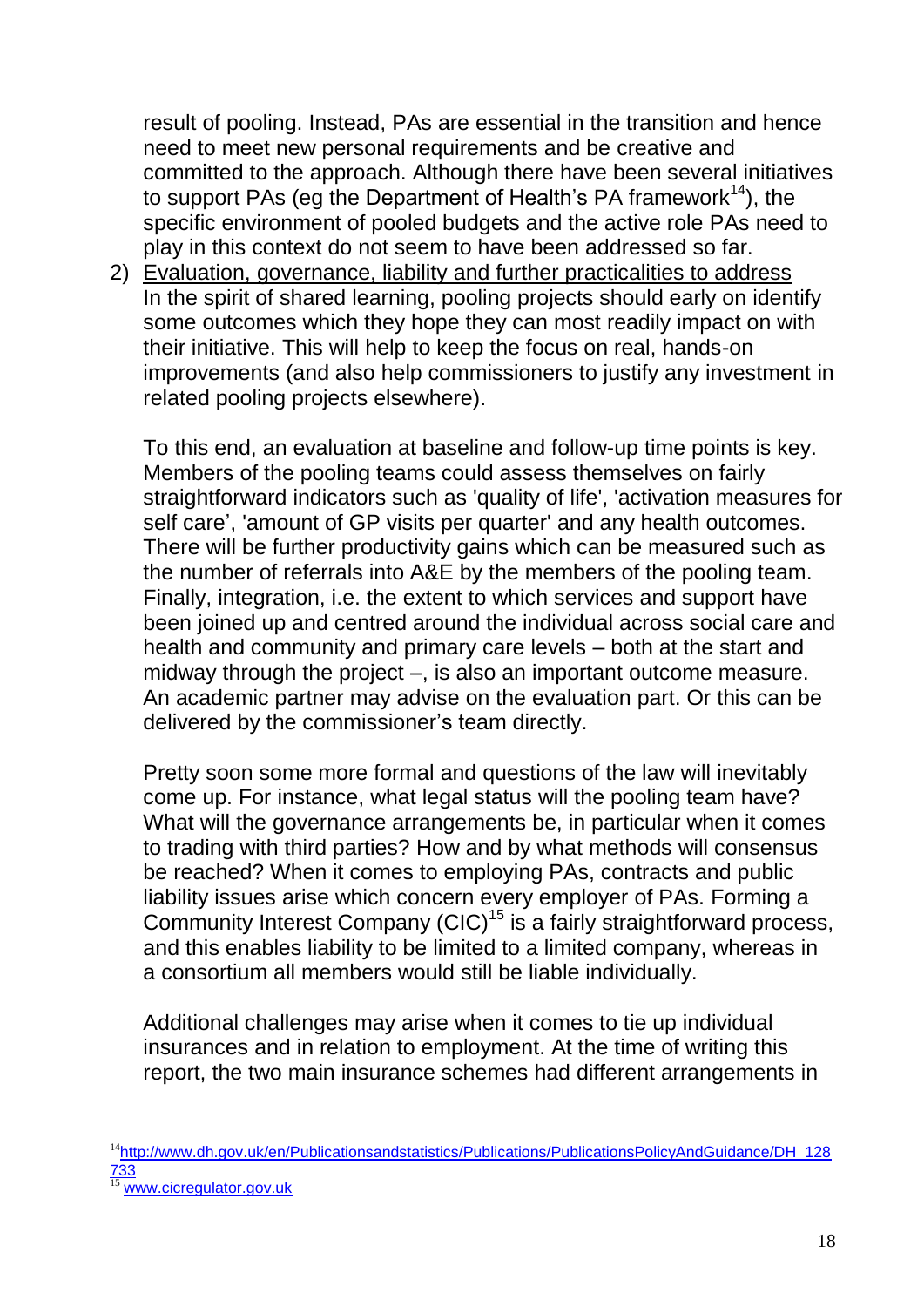place: Peninsula<sup>16</sup> required an additional joint policy held by nominated consortium partners of the pooling team, whereas Fish Insurance<sup>17</sup> proposed adding a term on pooling to the existing individual policies. Employment contracts must always set out clearly who the employer(s) and the employee are, and liability cannot switch. It is recommended to set out a fixed-term contract for any temporary arrangement – for instance if a PA should be shared during the holidays only. Some PAs may wish to work under a self-employed status for which HMRC has set out rigorous tests – otherwise tax and national insurance are to be paid at source by the employer, i.e. the pooling project.

Most of the answers to these questions will evolve naturally in the process, and there should be a range of local infrastructure support  $o$ rganisations (such as user-led organisations $18$ , local members of the National Association of Voluntary Community Action NAVCA<sup>19</sup> and Community Catalysts<sup>20</sup>) who can help. It is important to take care that such challenges do not take over the initiative and lead to its ethos being lost in bureaucracy. Often, it is better to slow down and obtain the necessary advice first.

3) Finances (commissioners' interests in investing and reaping benefits) The success and scale of pooling projects depend on the full commitment of the local authority and/or the forthcoming clinical commissioning groups, and significant interests have been created for them – in particular under the new Health and Social Care Act 2012. The Act has created duties<sup>21</sup> to ensure individual and collective involvement in social care and health provision which pooling initiatives can count towards alongside more system-based and hence limited drivers for involvement such as Shared Decision-Making (between different treatment options) for example.

As a matter of fact, direct payment holders already act as micro commissioners, although this role has been constrained in recent years. With pooling this role in shaping the local social care and NHS market can be much more readily recognised and scaled up. Commissioners need to be pointed at – by means of evidence from comparable projects if possible – what they may get out of investing in new pooling projects in

 $\overline{a}$ <sup>16</sup> [www.peninsula-uk.com](http://www.peninsula-uk.com/)

<sup>17</sup> See for example<https://www.fishinsurance.co.uk/carer-and-personal-assistant-insurance.php>

<sup>&</sup>lt;sup>18</sup> NHS Choices list a range of independent living support agencies including user-led organisations [http://www.nhs.uk/servicedirectories/pages/servicesearchadditional.aspx?ServiceType=SocialCare](https://remote.radar.org.uk/owa/redir.aspx?C=00be5726bd8840db92d0cf6d10ce4737&URL=http%3a%2f%2fwww.nhs.uk%2fservicedirectories%2fpages%2fservicesearchadditional.aspx%3fServiceType%3dSocialCare) 19 [www.navca.org.uk](http://www.navca.org.uk/)<br><sup>19</sup> www.navca.org.uk

[www.communitycatalysts.co.uk](http://www.communitycatalysts.co.uk/)

<sup>&</sup>lt;sup>21</sup> Involvement duties in the Health and Social Care Act 2012: Duty to promote involvement of each patient (13H) and Public involvement and consultation by clinical commissioning groups (14Z2)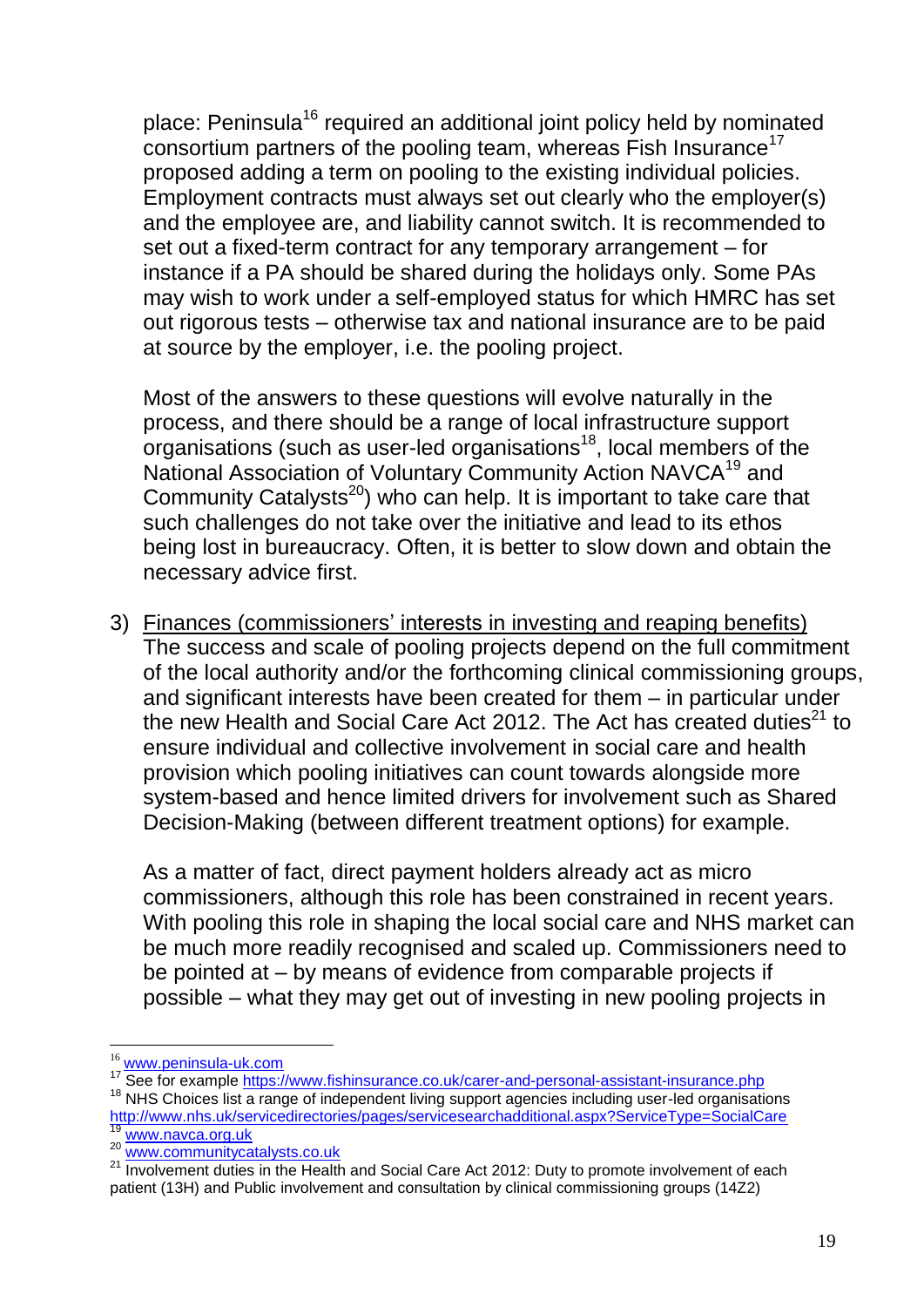order to put in that investment. For personal budget holders this means they need to provide information on the outcomes they aim to achieve and the likely resources required to get their pooling projects off the ground.

Currently, the lack of real investment in spending time with people on the support plan and providing support with managing personal budgets means that, in practice, many disabled people do not feel in control of them right at the outset. As a result, the benefits and productivity gains of more person-centred care and support can neither be imagined nor identified let alone reaped. If supported, pooling teams can mitigate some of this loss. However, the reality is that there is currently a culture of cuts which leads to two adversarial consequences.

Either control is taken back in-house. Or responsibility is being placed more and more on service users to meet their own needs with fewer resources or on carers. Often, these two consequences go hand in hand. As a result, disabled people are denied their right to participate in the community, their needs deteriorate much faster than with support, quality of life can diminish and the NHS (paid for by every taxpayer) eventually has to step in earlier and more frequently at greater cost.

All this cannot be turned around with just a small allocation (say 5%) for pooling in the support plan of the individual. It is pivotal that care and support is much better joined up with free community support, but any progress in simply replacing the former with the latter will inevitably make things much worse. There needs to be far greater and more strategic and system-wide investment (including for peers to promote pooling in the first place to support people to make informed choices from the outset) given the great benefits that commissioners (and also providers if incentivised accordingly) can reap: ultimately happier and healthier communities.

The Stockport story (see chapter on third stepping stone) demonstrates an example of how a user project (peers setting out improved access and discharge pathways in mental health) can be initiated by a commissioning team. There is no reason why this or a similar initiative could not be taken on by a pooling team elsewhere on their own terms.

#### 4. Building bridges (across social care and health and between users and providers):

User-driven commissioning deliberately builds on local pairs of commissioners and innovative user projects in the first instance. These pairs can act as strong local pillars ensuring the clarity and coherence of the approach. However, further down the line other stakeholders need to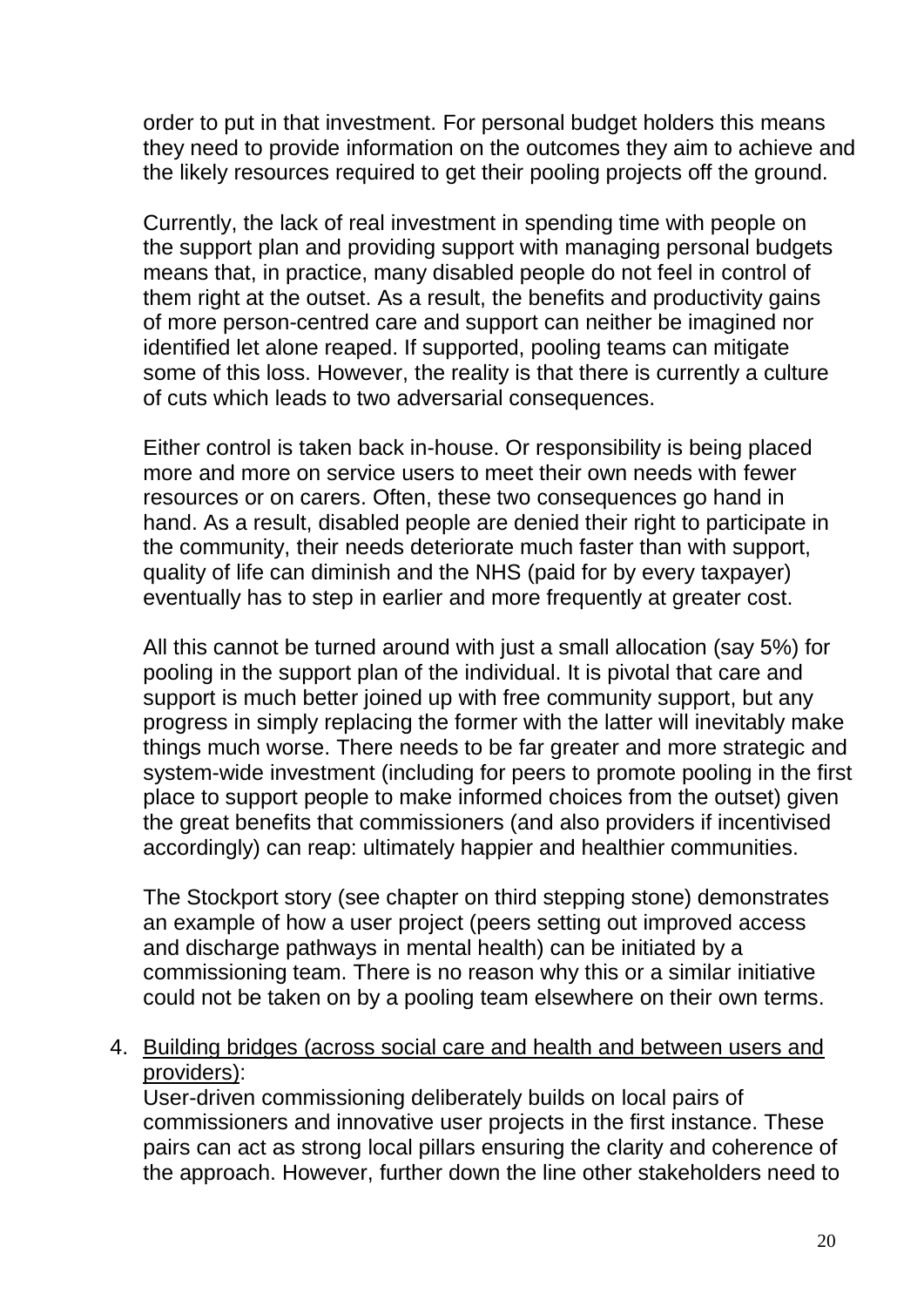come on board. For pooling projects to come to fruition, a much wider infrastructure of like-minded support is required.

Providers need to prepare for personal budget holders (acting as micro commissioners), and statutory commissioners need to put in place real incentives for providers to get ready for marketing improved services to pooling teams (demanding more flexible and personal solutions).

For individuals the option of individual (provider-held) service funds (ISF) has been created. When someone wants to use their personal budget to buy support from a chosen provider, that provider can use the person's budget (or part of it) on their behalf in the way that the person specifies. There are two ways that providers can develop  $1SFs^{22}$ . One is to respond to individual commissions from people or their families acting on their behalf, or from care managers through the commissioning process. The other is to proactively transform the block contract monies that providers receive and commit to using that money in an individualised way – in partnership with the commissioner. Time will show whether pooling can be arranged between different individual service funds in the same way as between personal budget holders.

At any rate, there are practicalities described throughout the report which need to be addressed by a wider pool of agencies in terms of support and specialist advice that is tailored, flexible and entrepreneurial, i.e. promoting self-initiative. The policy shift from commissioning services to commissioning outcomes should help with putting user projects at the centre of delivery. However, the major barrier with getting providers on board is that often their contracts do not incentivise true personalisation let alone defined outcomes or pooling. Moving from block contracts to framework agreements (where a council can request a service from a selection of providers without committing to a fixed provision) or even spot contracts (where terms, conditions and price would be negotiated separately for each transaction) would certainly pave the way for pooling. Providers fear the 'extra work' for a much more empowered citizen approach as this may challenge established short-term business models. So this again requires a discussion with both commissioners and providers on outcomes-based rather than service-based contracts which allow for and build in individual choice.

Some providers are already proactive in responding to needs and aspirations from service users. The Gateshead story (see chapter on

 $\overline{a}$ 

<sup>&</sup>lt;sup>22</sup> <http://www.groundswellpartnership.co.uk/choice-and-control-for-all>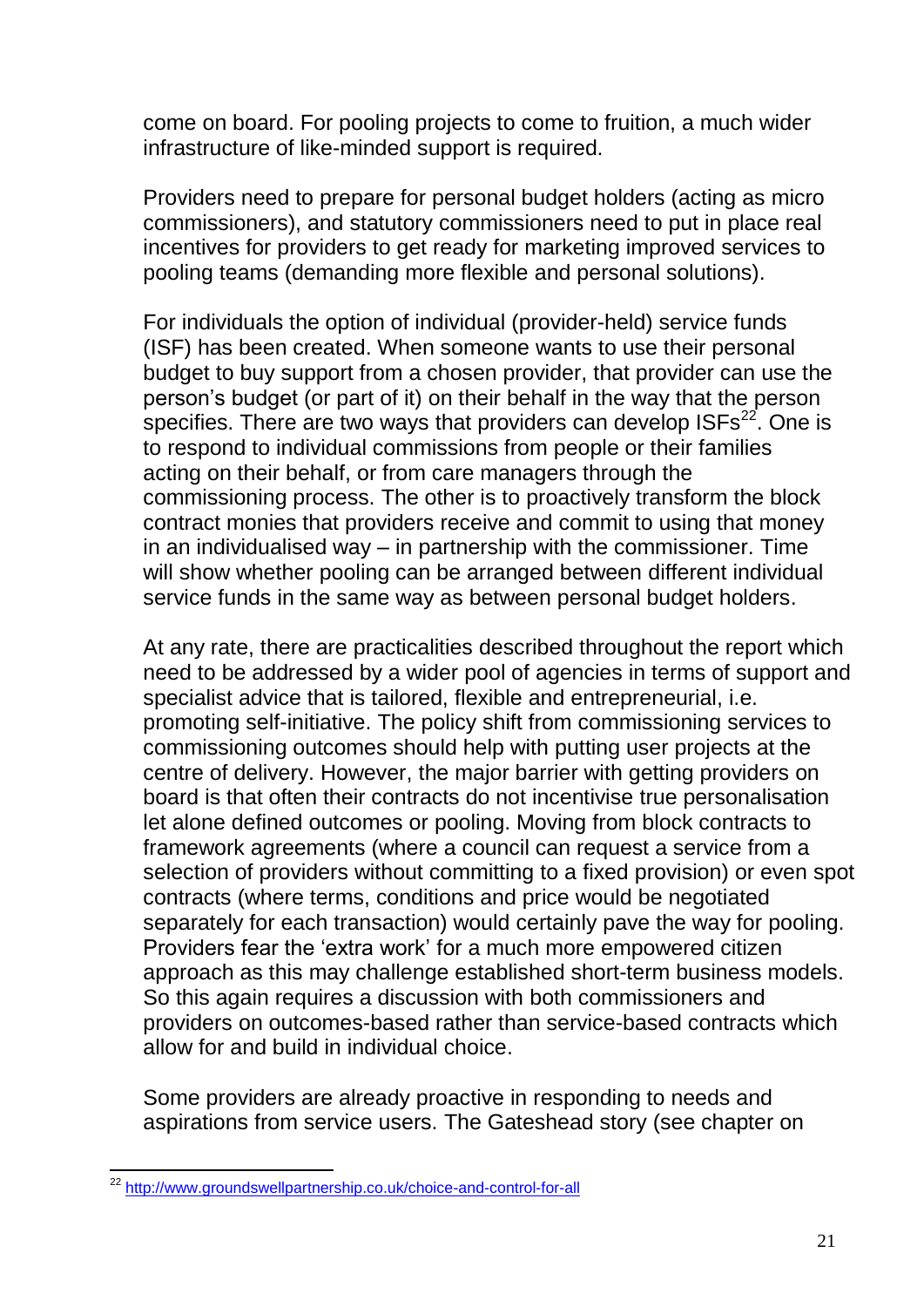third stepping stone) demonstrates how a provider-led consortium can kick off a fully fledged user-led Community Interest Company (disabled people supporting peers across whole life domains) and thereby act in its own interest. There is no reason why the learning from this initiative could not be applied to help pooling projects but then great care needs to be taken to build in the necessary 'user drive' from the outset.

#### Conclusions on pooling personal budgets

Perhaps the most exciting prospect of personal budgets is about pooling them in order to multiply their benefits – bringing together the strengths and assets of the personal budget holders but also those of their networks and whole sections of local communities. It should not matter in what form the personal budget is deployed or taken out, i.e. managed by another agency or as a Direct Payment. Commissioners need to be prepared for, foster and invest in pooling projects to build up greater evidence for what works.

As this is still a very new initiative, time will show what further benefits can be reached, as to whether pooling teams will actively exert influence on relevant commissioning decisions or even themselves deliver peer support as a defined and costed element of new care pathways. Could pooling even transform the care and support sector through economies of scale?

It is essential for pooling teams to build on their own initiative. Sometimes, enormous cultural resistance has to be overcome within a council despite a sound business case already having been made, as in the example of a cooperative domiciliary care support agency which could finally be set up. At any rate, there should be a 'get out' clause in place at any point in time, especially during difficult negotiations on pooling budgets with the council.

A lot of (facilitated) time and energy needs to be put in at the beginning in order to get a project off the ground and enhance the building of positive relationships and trust. A dedicated person or rather a set of champions with the right skill set is needed to ensure that the approach is inclusive at all stages, can gain momentum, overcome dwindling interest and achieve sustainability. This requires business and entrepreneurial skills as well as experiential knowledge of disability based on the social model of disability.

This investment certainly goes beyond that required for related timebanks – bringing together local people so that they can exchange their distinct skills. How can timebanks open up to accommodate the support needs of disabled people who may not always have something to give in return – except their personal budget? Pooled personal budgets may just be that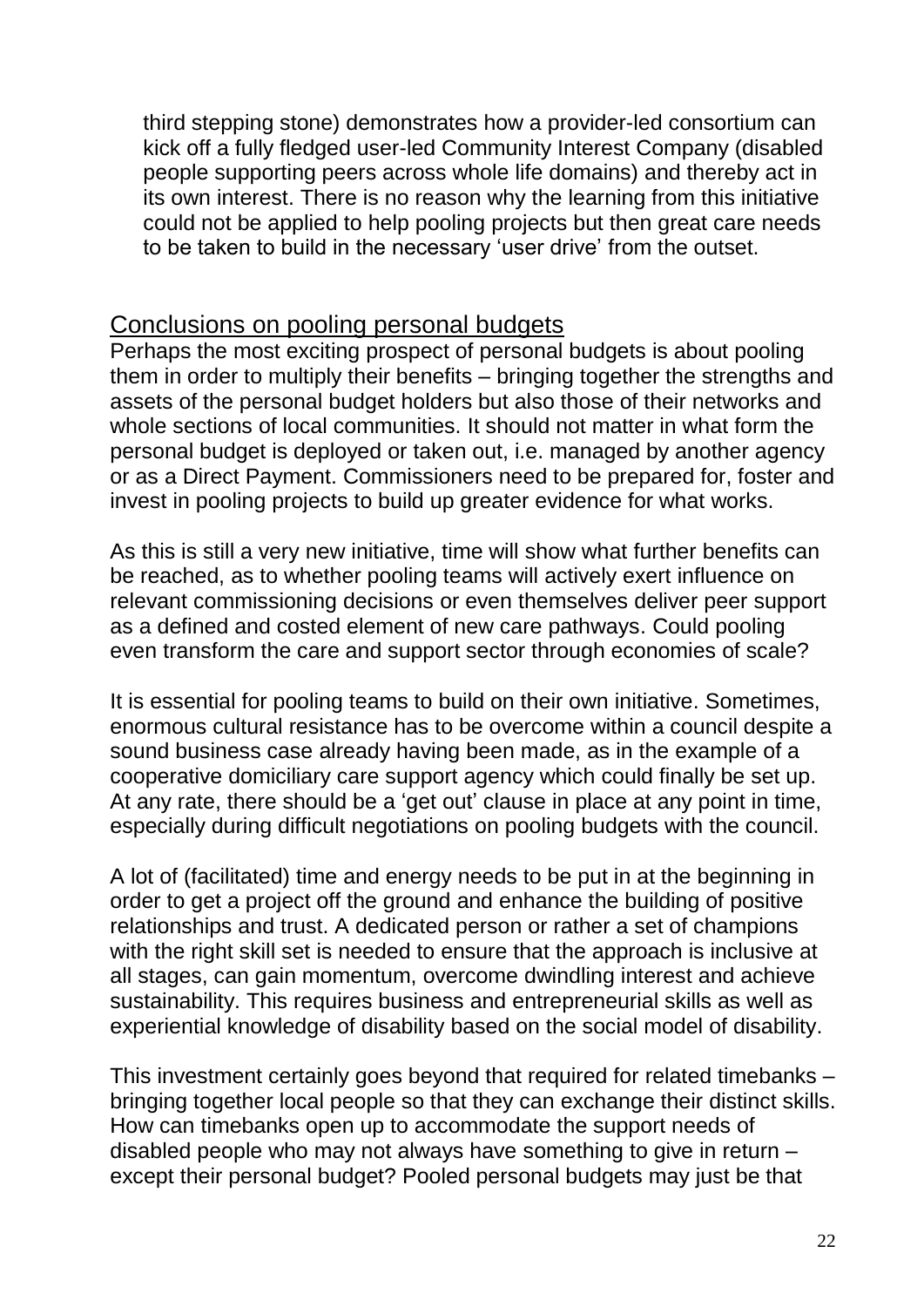distinct element lacking timebanks which can be far in reach but are often less sustainable as they do not usually form around significant support needs of the individuals engaged in them. How can we get better at identifying and evaluating this increased social value locally? Relevant work would certainly be supported by and contribute to the implementation of the Social Value  $Act^{23}$  from January 2013.

## **Second stepping stone – How can collective user insights inform de/re-commissioning and what levers enhance a move towards more demand-led provision with and for service users?**

We started with the expectation that involving disabled and older people and other service users in (joint) commissioning would increase the range of available support and hence make it more personalised, effective and efficient. A key vehicle for this would be that outcomes for contract monitoring and service reviews could be directly informed and set by the users of services. In effect, disabled people and other service users could exercise greater levels of choice and control, and this would also lead to more joined up services and support. This 'push for choice' would be facilitated by new cross-sector care and support pathways with 'bundled, proportionate tariffs' for particular stages associated with specific outcomes.

We found that having established and strong relationships between commissioners and service user projects and organisations was critical to achieving certain milestones towards this fundamental change.

So far three of the six pilots have directly focused on user insights informing de- and re-commissioning – two with a one-off approach applied to specific care areas and the other pursuing co-production across the different stages of the commissioning cycle, breaking out of the constraints of defined care areas and departments.

## Co-production – gathering and using individual data to inform strategic commissioning in representative involvement sessions

The Lancashire and Hartlepool pilots produced abridged versions of the Department of Health paper on using person-centred data for commissioning: "Working Together for Change<sup>24</sup>" (WTFC). This uses a

 $\overline{a}$ <sup>23</sup> <http://www.legislation.gov.uk/ukpga/2012/3/enacted>

<sup>24</sup>[http://www.lancashire.gov.uk/acs/sites/commissioning/toolkit/display.asp?siteid=5081&pageid=32699&e](http://www.lancashire.gov.uk/acs/sites/commissioning/toolkit/display.asp?siteid=5081&pageid=32699&e%E2%80%93e) [%E2%80%93e](http://www.lancashire.gov.uk/acs/sites/commissioning/toolkit/display.asp?siteid=5081&pageid=32699&e%E2%80%93e)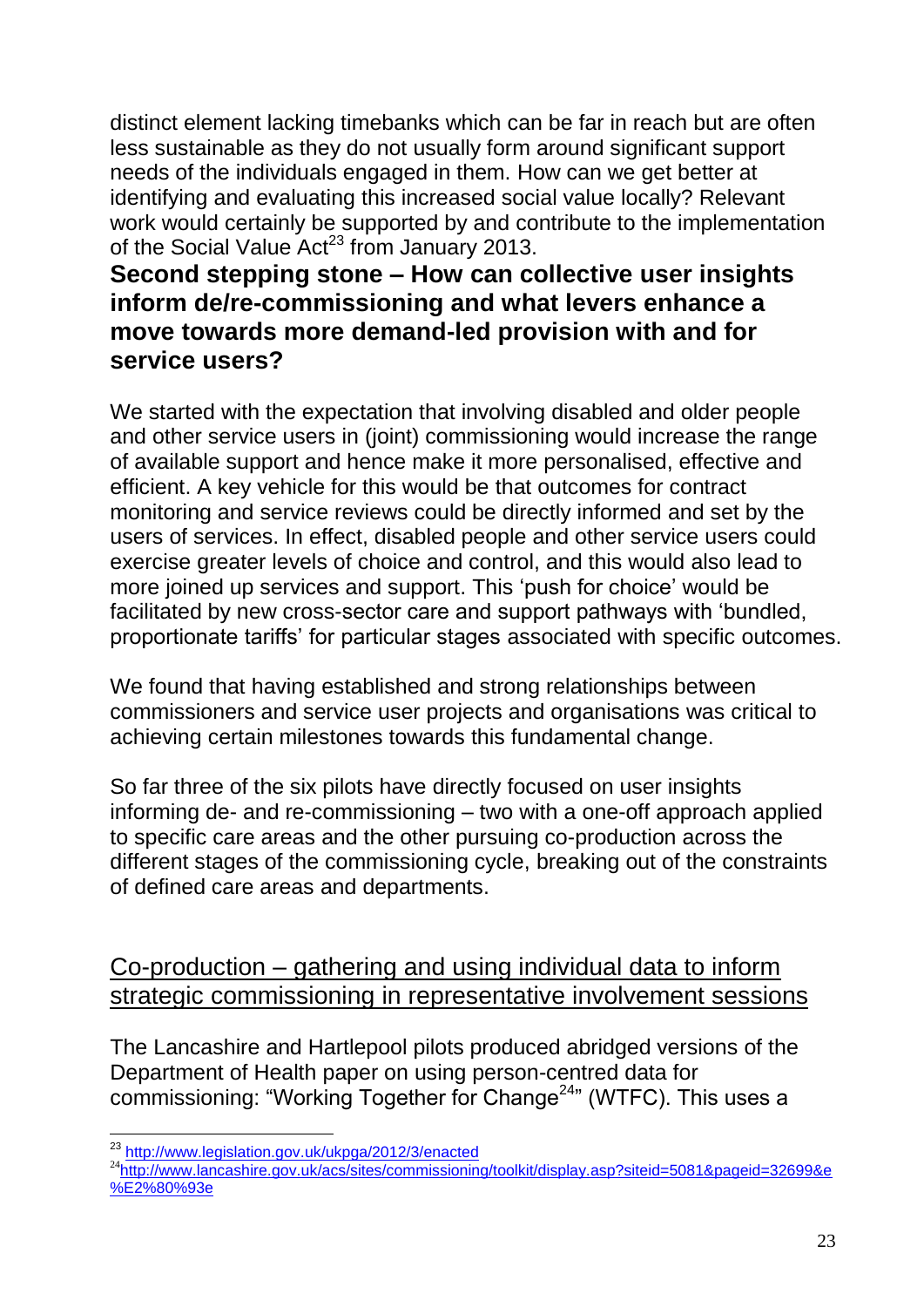series of 'coat-hangers' to explore what is working and what is not working. People vote for what they want to change.

It works by putting people at the centre of the commissioning cycle. The cycle includes four elements over eight stages: to analyse, plan, do and review. It involves citizen engagement to improve commissioning across the local community. The aim is to understand what makes sense to people, enabling them to be involved effectively in the design of services and support. The approach includes events with service users, commissioners, carers and a range of professionals to evaluate services – for example, professionals involved in dementia day services, safeguarding and reablement. Stakeholders should participate in equal ratios. Throughout, it draws on the experience of people using self-directed support.

Snapshot from the roundtable

- Q The shift from a needs based approach to meeting aspirations is being undermined by the cuts – how can we meet this challenge?
- A Inevitably there are resource constraints. Many local authorities are trying to protect the front line. We have to move to a citizen-based approach, where the person is the expert on their own life. Local authorities are shrinking in size and their staff will never have time to be the expert in people's lives. The expertise in communities and individuals needs to be recognised and supported. This is where the assets are. But there needs to be start-up funding to support these and to achieve real improvements in people's quality of life.

Strengths of the 'Working Together for Change' approach In Lancashire, action plans have been developed and examples include:

- Personalisation in relation to the 'stroke pathway'
- Bringing all stakeholders together to identify themes to kick-start the Health and Wellbeing Board being set up under the Health and Social Care Act 2012

The scheme works on the principle of "You told us this, so together we have done this". It offers a process for aggregating individual views to influence strategic commissioning, sometimes gathered from a great number of individual working sessions. A lot of practical improvements have been made that do not cost additional money.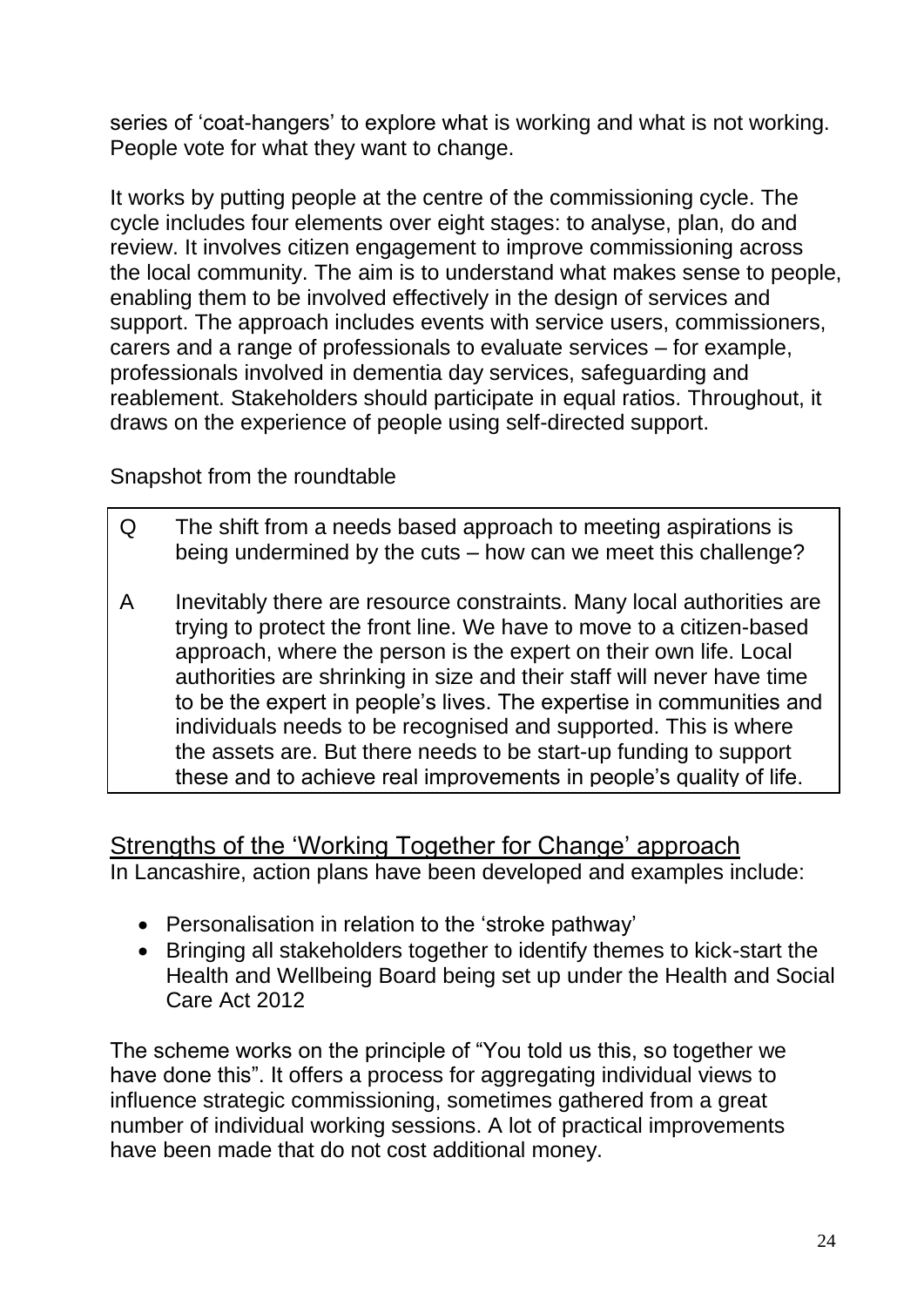WTFC has raised many issues which have been taken forward under these arrangements, for example over balancing safeguarding against choice and control. Progress is tracked, and milestones are incorporated into strategies (for example, a dementia strategy). Issues are also incorporated into service specifications and regularly monitored. For example, the approach has been used to track service development with people who had recently experienced a stroke. Action plans have been cross-referenced with the quality markers that are part of the local stroke strategy. The process provides evidence to drive improvements and help make 'universal' services more responsive. In turn, disabled and older people who have been involved are now telling a different, more positive story about their services, and this has positive knock-on effects on their networks, neighbours and friends as potential service users as well.

Hartlepool has applied the WTFC approach to its day opportunities provided in-house. This has likewise led to an action plan based on what is working, not working and needs to change. The WTFC process has also been used to provide people with Autism the opportunity to develop a commissioning strategy (currently being drafted by a user-led organisation). Taken together, the outcomes from both reviews have enabled two of the in-house services to offer supported employment and also opened day services to people with Autism. Furthermore, the reviews have informed initiatives to align the council's services and to provide greater flexibility and extend the use of personal budgets from other funding streams in health (Personal Health Budgets) and education (Education Funding Agency).

#### Further steps in 'Working Together for Change'

The approach helps gather a lot of data on user experience for quick implementation across whole systems, but it does not necessarily shift these systems more fundamentally towards user-driving commissioning. The drive towards improvements still largely rests with professionals and their networks which reinforces the current divisions of care areas and social care departments. To an extent, these limitations can be overcome. Hartlepool has handed over a significant part of the approach to a local user-led organisation, and the approach created momentum reaching far beyond social care where it had been initiated. Lancashire has used the approach to ensure that 'potential' and not just current service users can be integrated from the start to ensure a much wider community focus.

#### Snapshot from the roundtable

- Q How could building stronger and more sustainable user groups of disabled and older people strengthen this approach?
- A Stronger groups can have more influence. But it's important to gather all views – those of potential service users and families as well as existing service users. It's about bringing these different perspectives together.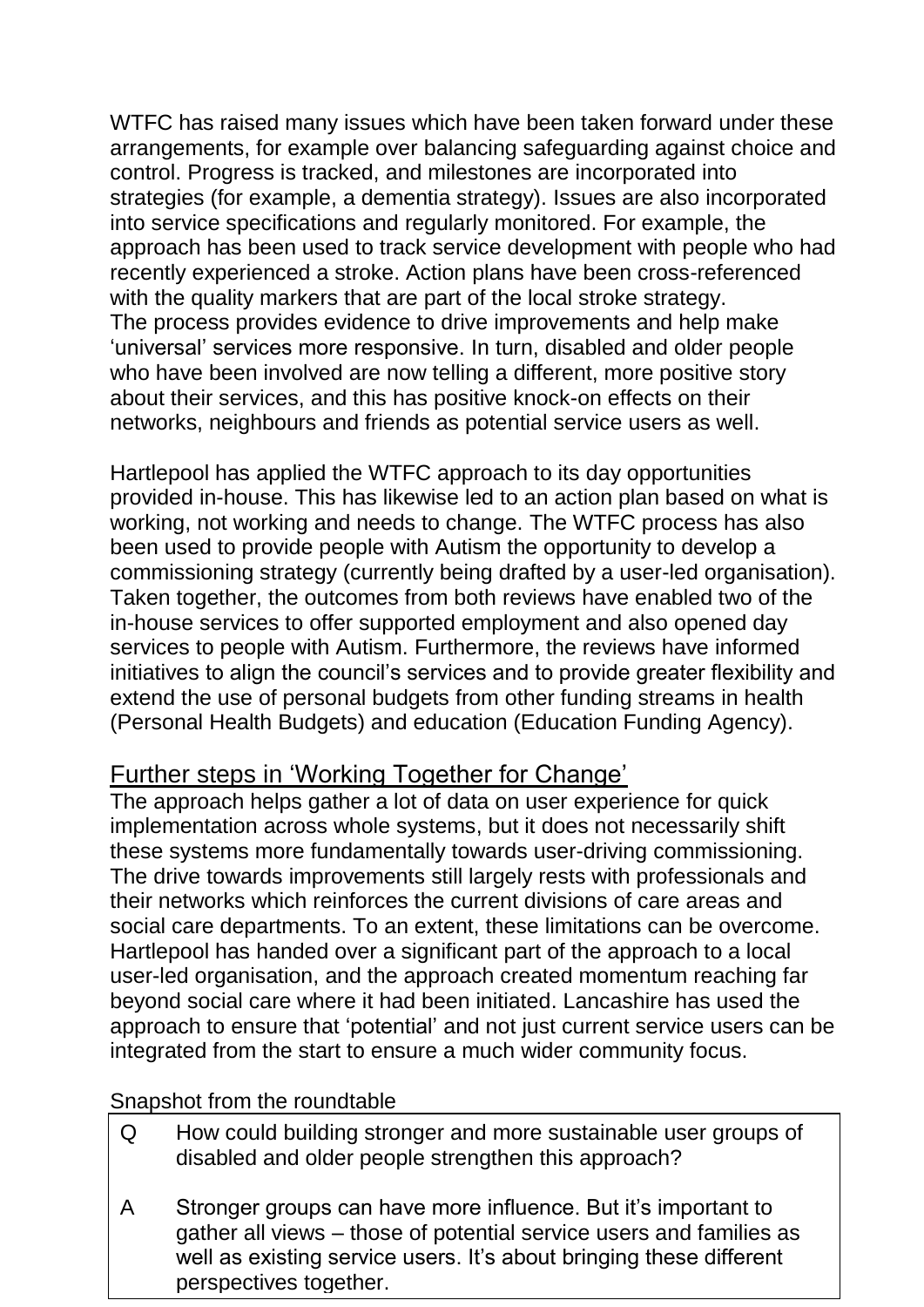## De-commissioning in-house care and block contracts to free up resources and innovate: a chicken and egg dilemma?

The Essex site focused on how best practice in user-driven commissioning can evolve in the longer term. There is a long established, positive but challenging relationship between the Essex Coalition of Disabled People<sup>25</sup> (ECDP) and Essex County Council. The user-led organisation ECDP has focussed on the 'lived experience' of disabled people, developing collaborative services that are designed and delivered by disabled people. They create a disability voice through collaborative approaches. In a commercial context, this would be called 'market intelligence' or 'customer insight' – hardwiring demand into the ways care and support is being provided to ensure that care and support is personal, effective and efficient.

#### Snapshot from the roundtable

- Q Can you explain more about what you mean by "lived experience"?
- A "Lived experience" is about capturing what day to day life is like for disabled people and other service users. This data should feed into Healthwatch and inform commissioning, through service user champions. It is also about tapping into resources, aspirations and enabling disabled people to be part of the solution – that means, for example, disabled people delivering better services for peers. Coming together and using lived experience can be very powerful.

Essex started discussing and introducing personalisation very early. The personalisation strategy was taken forward rapidly. A formal strategic partnership was established to do so, based on the goal of co-production and involving a secondment to the ULO from the local authority of a key worker to support it. This would not have been possible at the time if it had been competitively tendered. It needed a strategic partnership approach.

Personalisation has shifted the primary relationship. Formerly, this was between the local authority and care and support providers. Now instead

 $\overline{a}$ <sup>25</sup>[www.ecdp.org.uk](http://www.ecdp.org.uk/)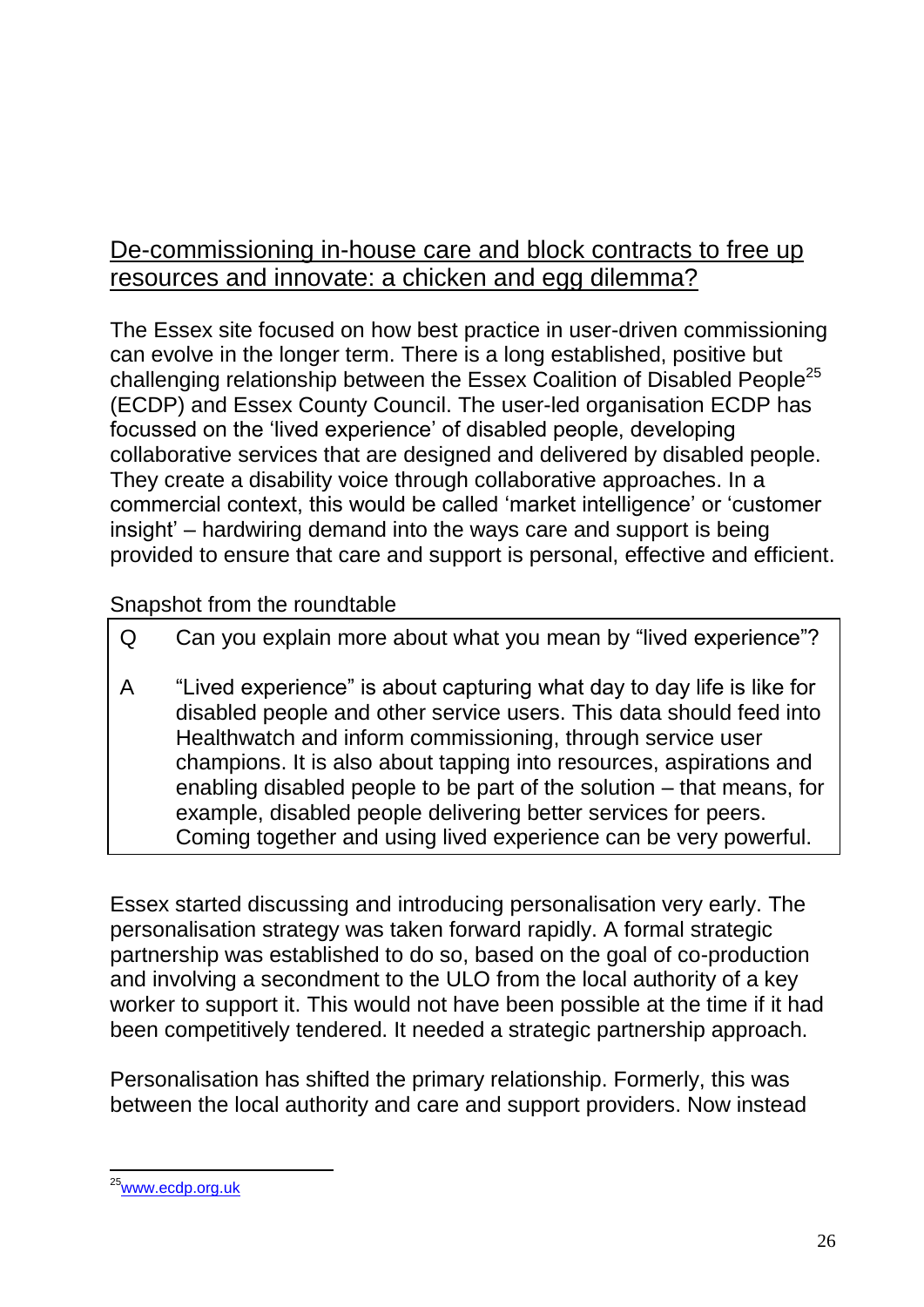the relationship is between the service user and the provider, with the userled organisation acting as a go-between in a supporting and facilitating role.

Strengths of continuous user input in de- and re-commissioning On the back of this clear and mature long-term relationship, the strategic partnership in Essex has made a number of achievements.

There has been an 8% increase in the number of service users receiving Direct 'cash' Payments as opposed to care and support managed by the council 'in-house'. Interestingly, there was also a 10% increase in the actual value of those cash payments (when many other councils have been reported to cut spending in the transition from council-managed care to a Direct Payment). ECDP has also been instrumental in proposing improved regulations for the Right to Control<sup>26</sup>, and Essex has become one of seven Right to Control Trailblazer sites. As a result, user-led organisations are now able to carry out non-complex reviews in social care for example.

#### Snapshot from the roundtable

 $\overline{a}$ 

- Q Have local authority staff felt undermined by ECDP doing noncomplex reviews?
- A There were concerns among social workers at first that this undermined their role, but they are now on side. There is likely to be a shift towards more self-assessment, but there will still be a role for social workers. A good communication strategy is needed to win hearts and minds. Local authorities are increasingly becoming commissioning organisations, not providers. As staff leave, Essex County Council considers whether their salaries could be better used to commission more support from ECDP and others.

In the meantime a real shift towards user-driven commissioning has taken place. This is reflected in a number of further significant improvements:

Essex County Council has moved away from large block contracts to framework agreements in 2011. A framework agreement does not commit the council to purchasing any volume of work from any one provider, but it allows the council (and potentially personal budget holders and pooling

<sup>&</sup>lt;sup>26</sup> The Right to Control is a new legal right for disabled people. It gives disabled people more choice and control over the support they need to go about their daily lives. Disabled adults living in seven test areas will be able to combine the support they receive from six different sources and decide how best to spend that funding to meet their needs. See<http://odi.dwp.gov.uk/odi-projects/right-to-control-trailblazers.php>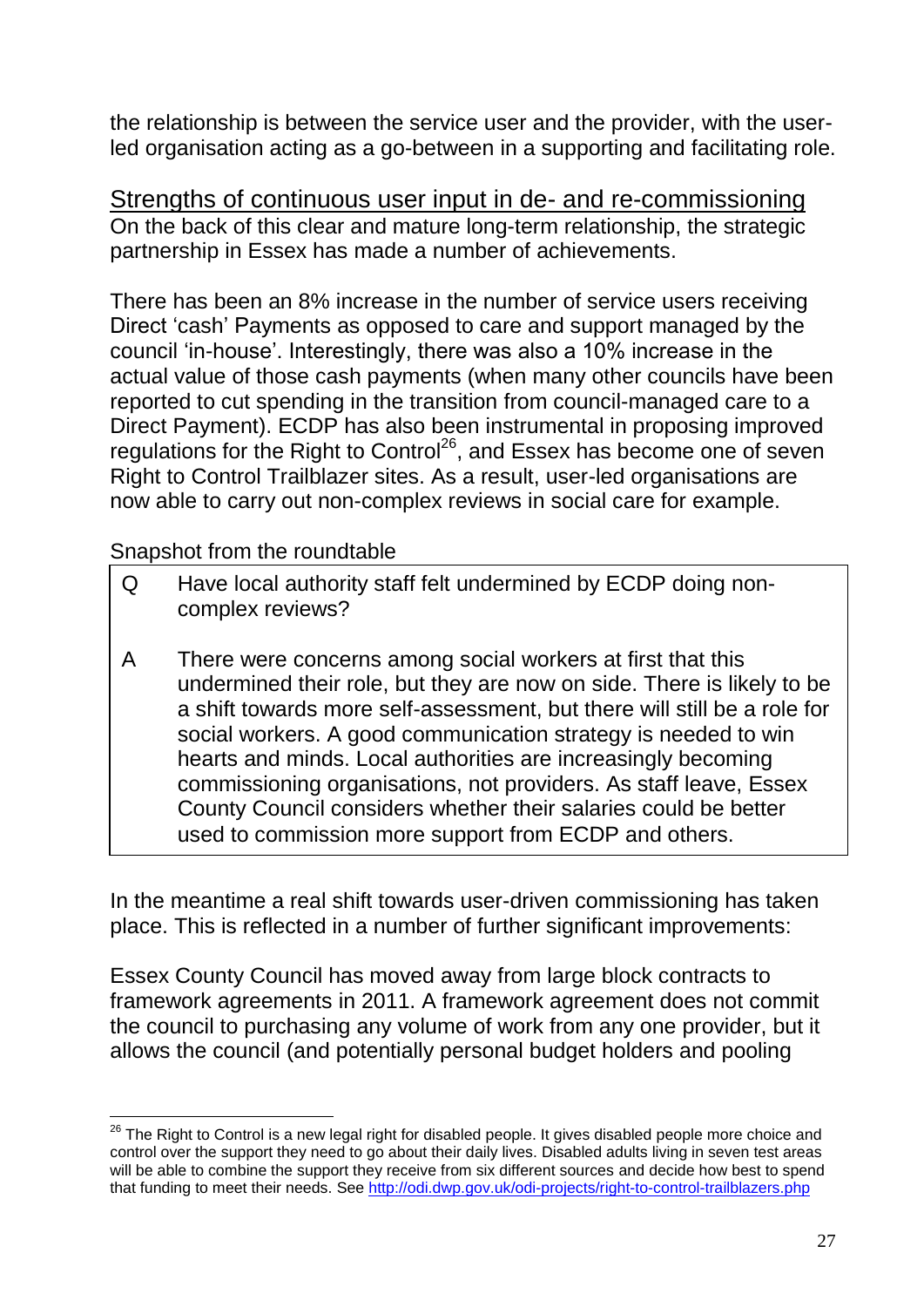teams) to select an appropriate service for a shorter period of time from a wider selected range of providers.

It is now not just the case that services are being procured but performance is measured on the basis of outcomes achieved for and with the individual. There is also a more balanced weighting of criteria, with less emphasis on price, approximately 60% weight on cost and 40% weight on quality.

ECDP won a tendered service for support planning, and peer support was put in place to deliver non-complex reviews. All forms were overhauled to ensure a simple, user-friendly presentation that does not need guidance.

#### Further steps in continuous user input in de- and recommissioning

A number of challenges are also still apparent all of which emphasise the coherence of the path the strategic partnership in Essex has taken so far.

1) De-commissioning needs to lead to greater resources for peer information, advice, advocacy (strengthened customer insight role) Quick wins should not overshadow the need for the delivery of sustainable long-term solutions. If the default position for service users is to take cash payments as Direct Payments, then there is a need for the provision of high quality information, advice, advocacy and guidance to empower people to take on that role. This is a particular difficulty in a time of heavy cuts. Yet, peer information and advice are critical to manage and make the most of Direct Payments – both for the council and the people who hold them. Therefore, proper information, advice, advocacy services and guidance need to be commissioned alongside core services in social care and health, and a business case for those supporting services has to be made.

More support planning means there must be resources freed up by decommissioning large block contracts by local authorities to avoid double running. There is a risk that local authorities will still use in-house staff and that this will create barriers to real transformation. Conversations are needed about further innovation such as pooling personal budgets – in the absence of funding ECDP has had to set up its own pilot selling peer support units to self-funders for a trial period. There are also many other conversations to be had – this is only one of a number of priorities.

In turn, ECDP needs to compete to provide services for disabled people. There are risks and challenges around the transition. ECDP knows its unit costs, but must move on to think about costing and pricing its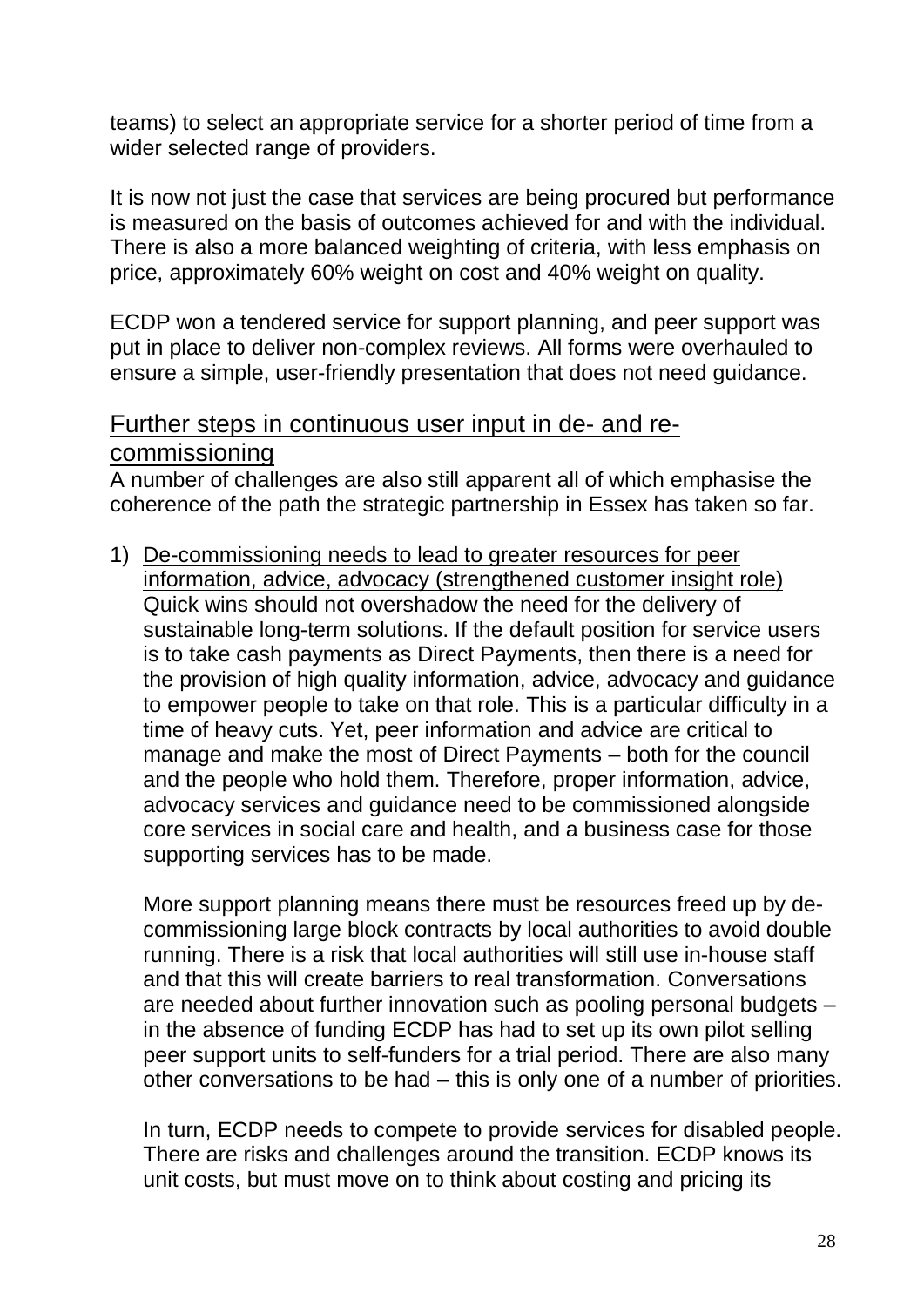services, based on a contribution towards outcomes which ECDP can reasonably claim and which have been co-produced with disabled and older people beforehand.

2) Joint commissioning must be reflected in integrated care and support pathways with a range of providers

While delivering its part of the transformation in commissioning, ECDP's primary relationship must continue to be with disabled people to gather and voice needs, experiences and aspirations. At the same time, ECDP needs to engage with the emerging structures under the Health and Social Care Act 2012, eg HealthWatch, Joint Strategic Needs Assessments and the Health and Well-Being Board.

Furthermore, ECDP is having to learn to work with commercial organisations, that is to operate in a commercial environment and in partnership with commercial organisations. Like some larger providers ECDP itself has had to shift from tendering for block grants to hourly rates for services. The lesson for ECDP (and for other providers) is that new types of support have to be co-produced with and then marketed to disabled people. As a result, ECDP are anticipating and preparing themselves for new joint venture models and governance arrangements involving commercial organisations to deliver pathways together. This requires news skills and understanding on both sides. This uncharted territory carries risks, but ECDP does not feel there is any going back to traditional arrangements. IF ECDP is to maintain its commitment to a social model of disability based approach, there will be new and additional tensions coming up.

Snapshot from the roundtable

- Q How will you deal with these pulls in different directions between functioning in an increasingly commercial context, alongside and in partnership with commercial organisations and retaining the values of a user-led organisation?
- A Our values and the primacy of "lived experience" need to inform the strategic direction. In terms of governance, ECDP would retain at least 51% of the business to ensure it is led by disabled people.

Conclusions on the prospects of collective user insights to inform de/re-commissioning?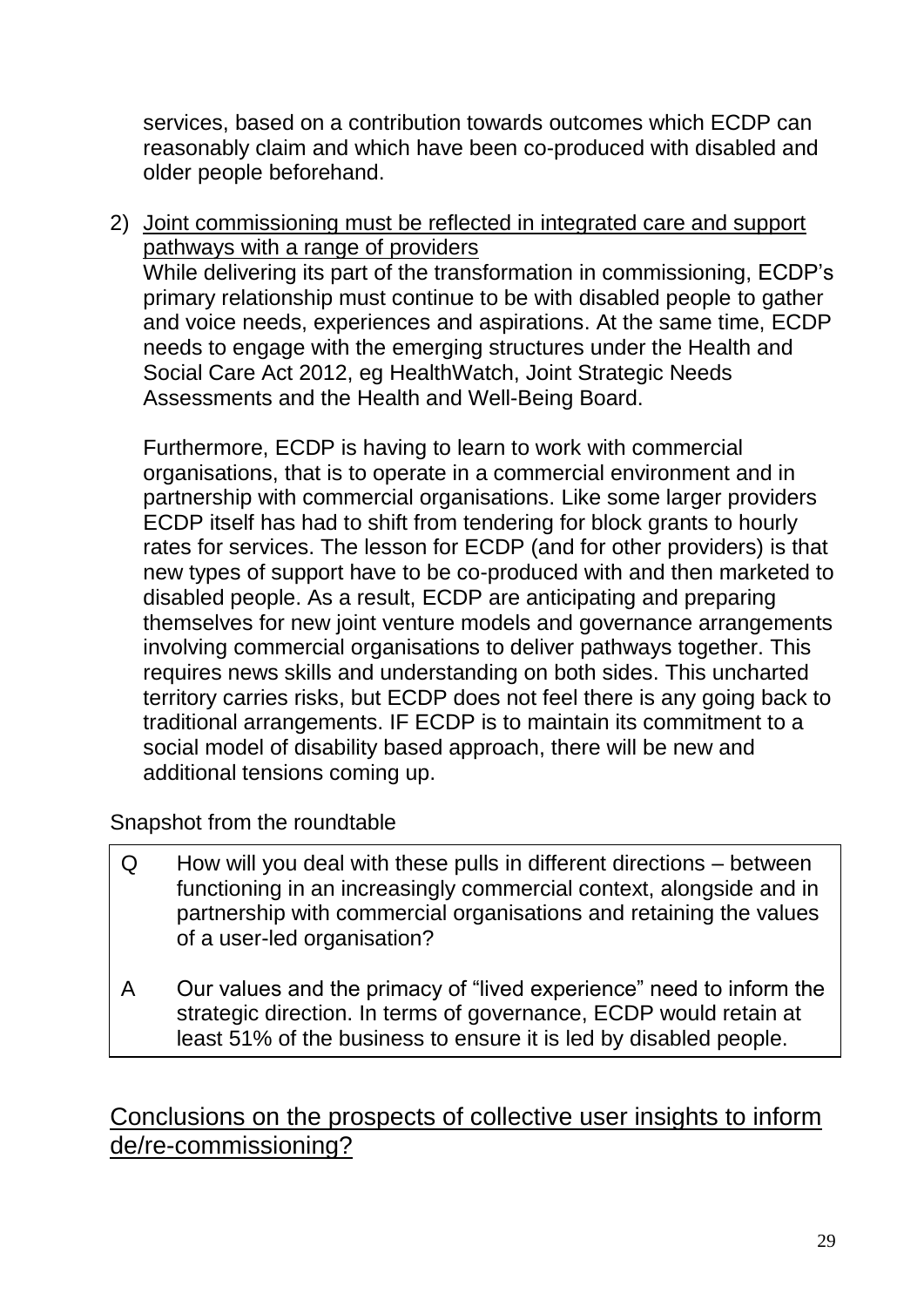The Lancashire and Hartlepool sites have shown how quick wins can be achieved by adopting the 'Working Together for Change' approach on an *as and when* basis. This process can act as a significant push for and align 'internal' improvements between different care areas and even spark new day and employment opportunities. Thereby, disabled and older people are not directly acting as the driving force, and control is largely retained inhouse. The approach does not seem to be easily adoptable for a Pan-Disability perspective across impairments. That is, once the findings have been gathered, it is usually for the professionals to act on them for each single care area. On the other hand, a council-managed impairmentspecific approach may well engage wider sections of the community and also reach potential rather than just existing service users. It is then for the council to bring the different perspectives together and achieve consensus.

By contrast, ECDP and Essex County Council have engaged in a long-term strategic partnership and both have built on high visibility and reputation in the local area. They have demonstrated some of the multiple benefits that can be reached on the back of strong and lasting co-production between innovative user initiatives and commissioners. They have also found that – once they have taken that path – they need to continue in transforming the ways care and support are commissioned or risk losing everything.

This also means engaging with the emerging local democratic structures such as HealthWatch (replacing former Local Involvement Networks LINks) with a seat on statutory Health & Wellbeing Boards, which can all helpfully pave the way for greater investment into user-driven commissioning as a whole. By building on existing and far-reaching user involvement, Joint Strategic Needs Assessments (JSNAs) can truly evolve from and be directly informed by the expressed needs of people with support needs themselves. Mapping services and community assets and resources that reflect those expressed needs comes next, and this would be fed back to the Health & Wellbeing Boards via the new Health & Wellbeing Strategies.

This approach requires a certain power shift from local authority, clinical commissioning groups and contracted providers to innovative user groups of disabled and older people and patients. We have yet to see what works to change the culture and approach of providers and more traditional commissioners. Empowering user-led organisations to carry out noncomplex reviews is certainly an essential step in that direction.

A strong local market firstly consists of a large number of providers and a great range of innovative types of support available for disabled and older people to choose from. Secondly, there is free entry into and exit from any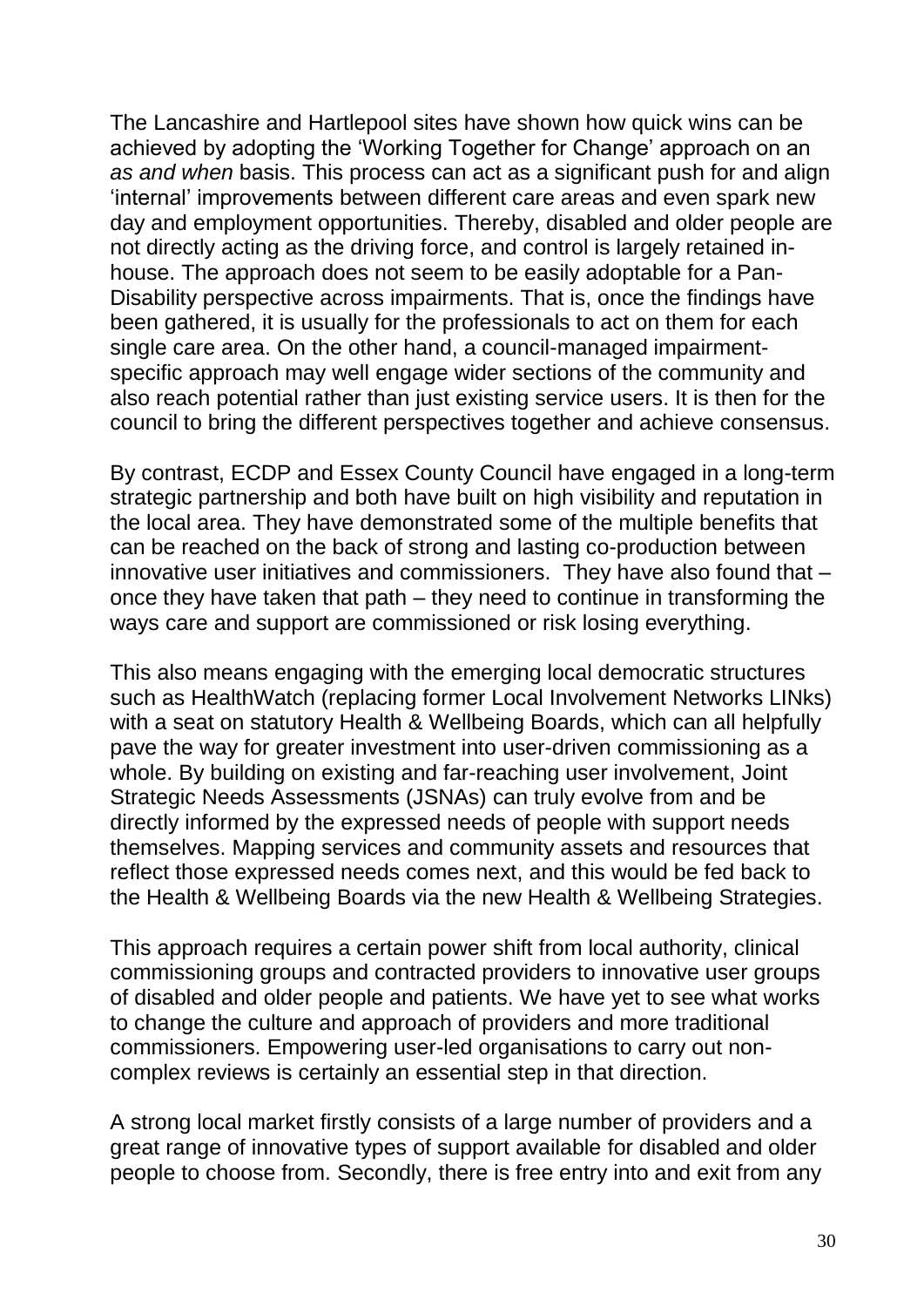market-customer relationship – moving from block to spot contracts (eg providers offering those who have pooled their personal budgets maximum flexibility for unplanned homecare arrangements). Thirdly, there is a comprehensive information strategy to gather insights from disabled and older people and patients and inform them continuously about how commissioners have acted upon those insights – by setting up new support.

Commissioners need to define – by means of evidence from comparable projects – what they may get out of investing in continuous user input in deand re-commissioning in order to put in that investment. We have found commissioners much more ready to be engaged with co-production where the emphasis is on 'reconfiguration of services' – shifting and freeing up existing resources to do new things – rather than requesting new resources.

To this end, user projects need to push commissioners for information on existing budgets spent on traditional care and support. Only from such open access to budget information and contract monitoring can meaningful debates, relationships of trust and sustainable win-win solutions evolve.

As a matter of fact, direct payment holders already act as micro commissioners but this role in shaping the local social care and NHS market needs to be much more readily recognised. There is plenty of evidence of positive outcomes as a result of the independent choices taken by individuals who have been supported and empowered to make them by user-led organisations, including potential productivity gains $27$ . One of the questions arising from this is how these innovative individual choices can be built into the support portfolio available to everyone with support needs – with or without a Direct Payment in social care or the NHS.

Finally, local stakeholders need to be incentivised to collaborate in providing care and support – with individuals exercising informed choices between the diverse support options. Any transition from institutional care (eg day centres) to more innovative types of support should be coproduced, comprehensive, viable, clear and transparent. With their work on de-commissioning block contracts Essex has paved the way for user-driven commissioning and increased use of peer support at all junctions of care and support pathways. Other local areas may take this up by setting out integrated cross-sector pathways with bundled, proportionate tariffs for every agency involved. Particular pathway stages (associated with specific outcomes) could then be costed and allocated between a range of ('any qualified') providers. Peer support – and communicating the benefits of

 $\overline{a}$ 

<sup>&</sup>lt;sup>27</sup> <http://odi.dwp.gov.uk/docs/ils/support-planning-and-brokerage-project-report.pdf>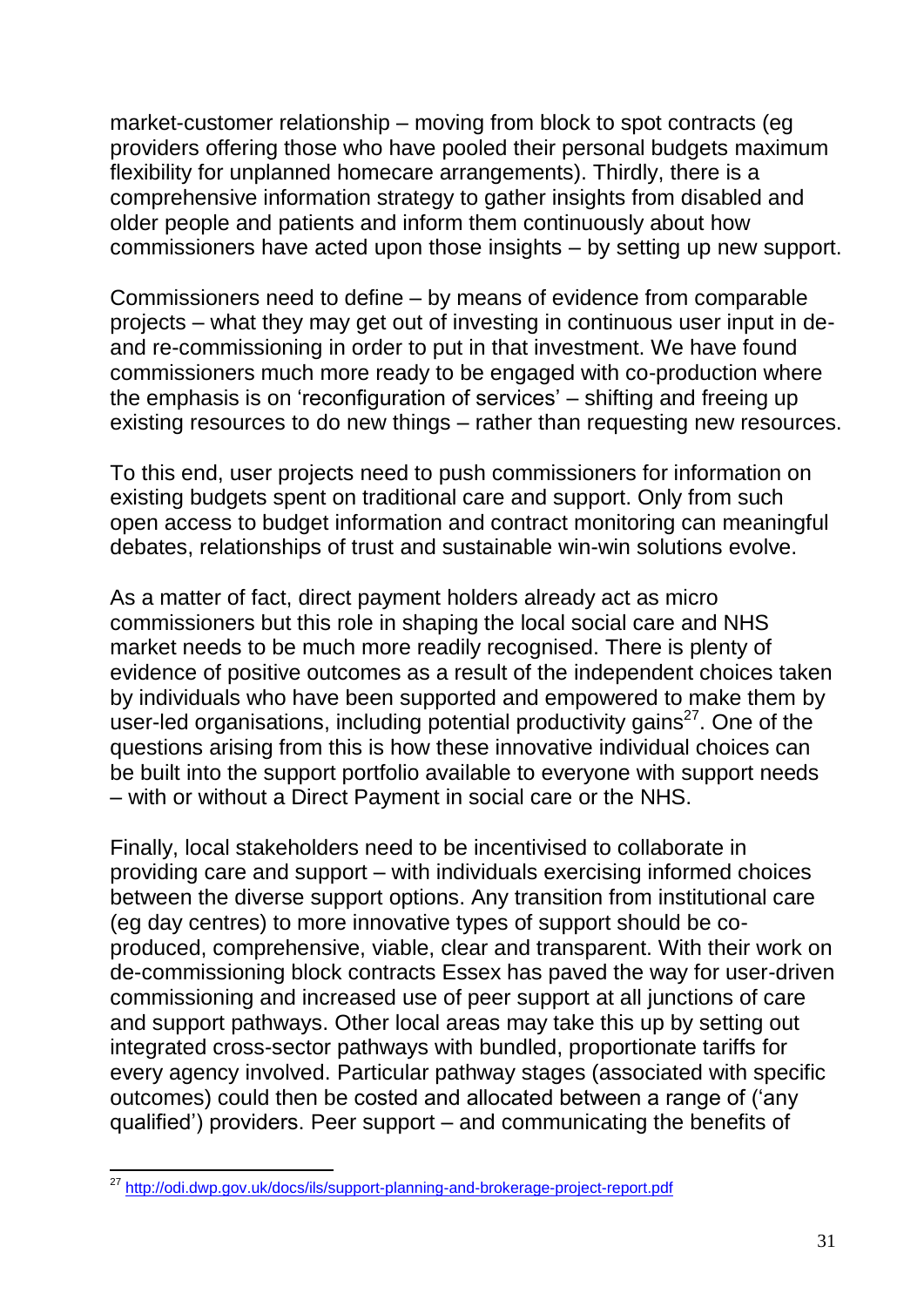hearing from someone who has walked a similar path before – should be a defined element of these new pathways.

## **Third stepping stone – how can peer support from service user/staff-led mutual organisations achieve better quality and value for money?**

We expected to gather insights leading to some kind of route map on how disabled and older people could be supported and funded to both access and deliver peer support. Peer support can help contextualise a condition or support solution within the person's whole life domains – for instance, 'how best to go about preventing soars?' or 'how will this equipment or new medication affect my work and social activities?' Another role is to facilitate choice between different support options. After all, peer support is often experienced as the greatest contributor to positive health and quality of life outcomes by those few who have come to know about and access it. Most peer support is non-tangible, that is people subconsciously pick up on what peer supporters do and wish to prove to themselves 'I can do this or get it done by myself'. Peer support also offers considerable productivity gains to be made for commissioners, if there is sufficient backing behind it.

However, in many local areas the commissioning process already feels fragile. Creating paid opportunities for and building peer support into care and support pathways is often the least commissioners have in mind. More than once we have faced reservations like 'I've got to fill a day care gap in learning difficulties by next Tuesday so better don't come up with that now'. Innovation of the kind we were focusing on demands taking risks and a strategic approach, but the current environment is not an easy one to support that. On the other hand, which climate would support tapping into user expertise more consistently if not the current austerity measures?

There are a great number of initiatives to put in place volunteer 'peer supporters' to support service users to get the support they want. However, this risks that neither the volunteers nor the commissioners (or providers) commit to fully delving into peer support. It has become clear that there is a long way to go to create fully fledged mutuals and social enterprises that are either user-led or at least jointly led by peers and social care staff – which have clout locally and can pay everyone involved.

Three sites in our programme focused on peer support with the aim to make it a more or less independent and costed element of care and support provision in the longer term. The first two of the sites acted on their own initiative without any funding from commissioning budgets (solely relying on fundraising and a small allocation from a development grant held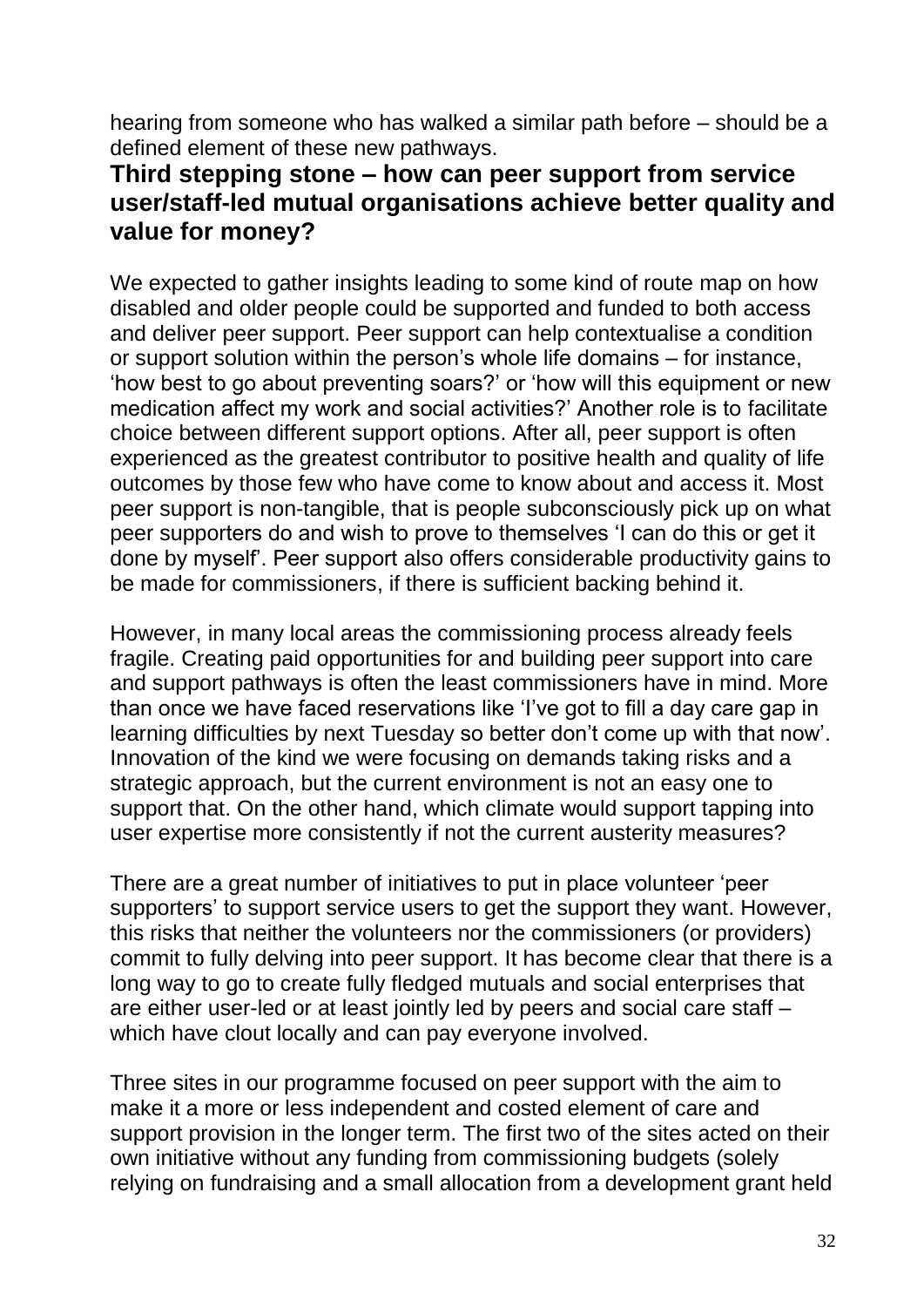by Disability Rights UK). The 'user-driven commissioning' programme has enabled both these sites to start making a business case to commissioners so that innovation can first be tested out and then mainstreamed locally. The third site has embarked on a journey to set up peer support 'in-house' from within the adult social care department of the local council, and over time a critical mass was achieved to win over staff and change the culture.

## Peer Mentors established by a voluntary community sector (VCS) consortium – Gateshead "Seed Commissioning**"**

A consortium of voluntary community sector (VCS) agencies in Gateshead was formed (led by Sight Service<sup>28</sup> together with Age UK; Alzheimer's Society; Your Voice Counts; Mental Health Matters), and a programme board was established. Their key aim from the outset was to develop a social enterprise that would create employment for disabled people to support peers in navigating the health and social care system. Peer mentors were then recruited as volunteers to support disabled and older people in accessing personal budgets – directly building on their own experience in managing personal budgets.

#### Snapshot from the roundtable

| How is the project managed with all the different partner agencies |
|--------------------------------------------------------------------|
| involved? What holds them together?                                |

A Different partner organisations have recruited different peer mentors. There is a co-ordinator and they have developed good relationships across the organisational boundaries of the partners.

The project provides a user-led one stop shop for people taking up personal budgets, along with training and employment opportunities for disabled people. It has now been running for almost three years and has 20 peer mentors reaching 350 people with a wide range of support needs every month. These encounters provide disabled and older people with first-hand insights on what differences personal budgets can make to independent living and choice & control. Later on, peer mentors would support their peers across the whole personal budgets process from (self-) assessment, resource allocation, support planning through to review stages.

Snapshot from the roundtable

 $\overline{a}$ <sup>28</sup> [www.sightservice.co.uk](http://www.sightservice.co.uk/)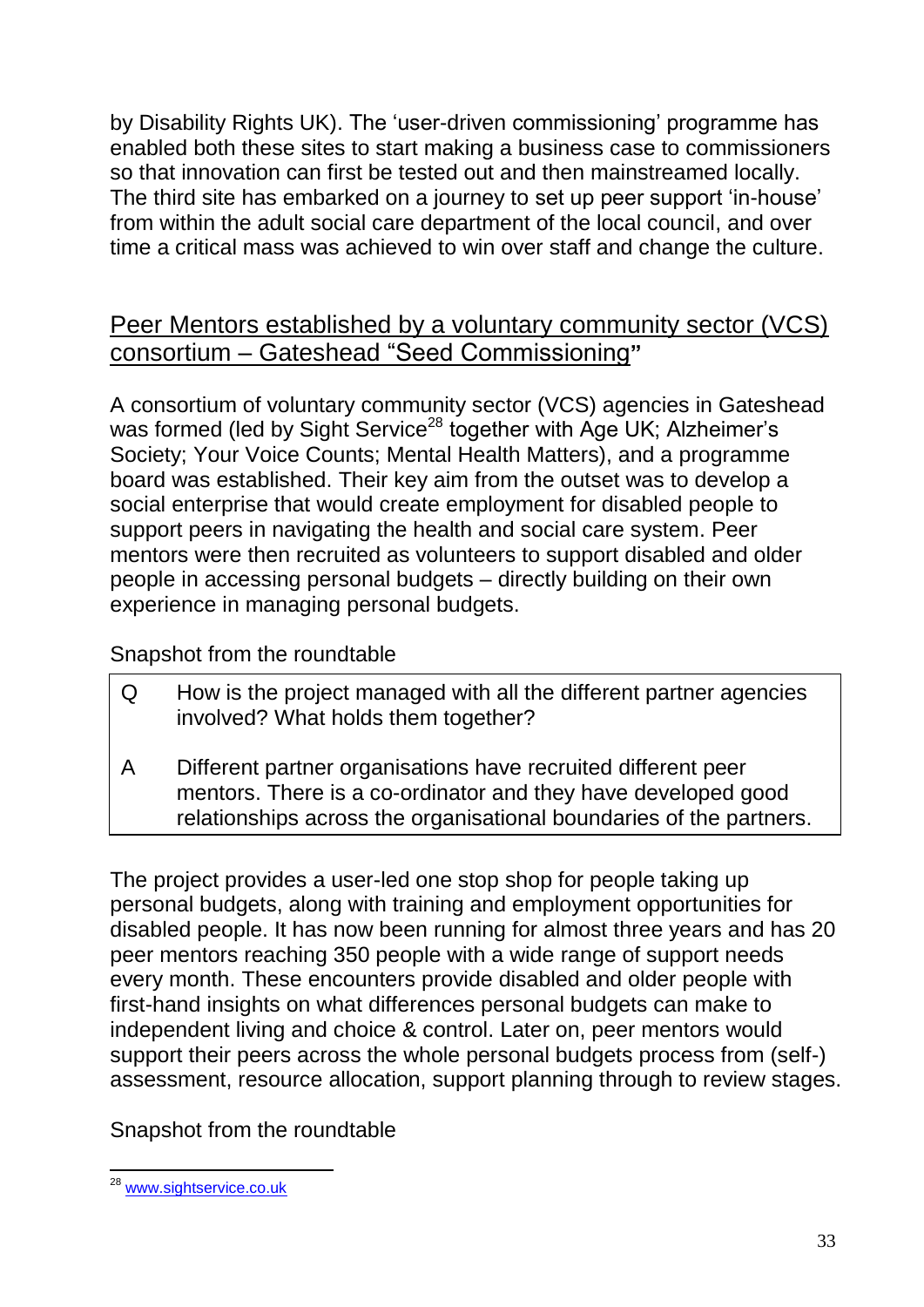- Q Do you aim for an inter-generational approach?
- other older people, so there is an opportunity to match people in  $\frac{1}{2}$  older performance are plane are plane and the different ways in available what works hest for them A This can happen. Older peer mentors may not necessarily support different ways, maximising what works best for them.

extend peer support around welfare reform and benefits such as Employment & Support Allowance and (forthcoming) Personal Independence Payment (PIP). Some consortium partners also support disabled people into employment, a role which may likewise be increasingly passed over to peer mentors.

A further line of work is about engaging with care providers (beyond those directly represented in the VCS consortium) to establish an independent and direct 'quality checking' role for peer mentors. Furthermore, some peer mentors contribute their insights at strategic levels, eg the council's Personalisation Board. In the process some peer mentors have gained an NVQ3 in advocacy, and there is now increasing recognition at the council that (peer) advocacy not only enhances positive health and service quality outcomes but also improves efficiency (as bottlenecks in the system are more easily spotted and more readily rectified).

The programme board has founded a Community Interest Company (CIC). Several successful funding bids have – independently of the council – enabled the programme board to work with and strengthen the voice of disabled and older people and also to prepare a business plan to ensure sustainability. The key aim now is to find a mechanism to pay the (as yet voluntary) peer mentors, offer annualised hours and enable them to obtain stakes in the CIC. As yet, two of the three directors are disabled, and the programme board is writing up a strategy for the CIC to become fully userled in everything it does.

## Strengths of peer mentoring established by voluntary community sector (VCS)

With its plans to extend peer support beyond social care and health to welfare benefits, this VCS consortium shows remarkable capacity to join up support around the 'real' whole life domains of disabled and older people. This rationale is also reflected in the engagement with a wider network of local care providers to establish an independent and direct 'quality checking' role for peer mentors.

Both approaches to expand the role of peer mentors help make peer support rooted in a better joined-up universal system while increasing its accountability to the users of its services. Taking on such a far-reaching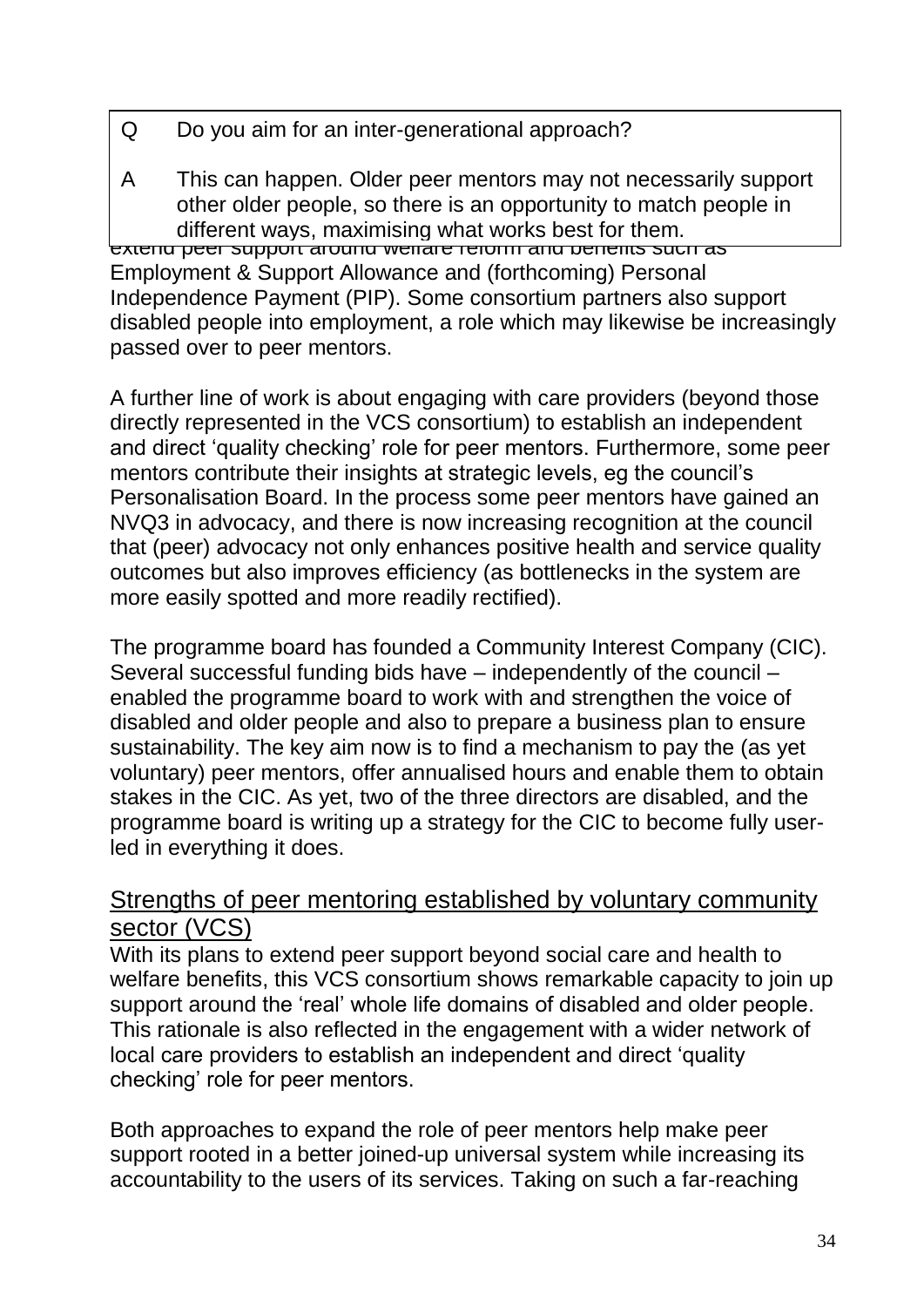initiative is certainly a great advantage of working through a consortium of established local voluntary community sector (VCS) partners.

#### Further steps in peer mentoring established by voluntary community sector (VCS)

#### 1) Building user voice as key asset into the governance of the CIC

The downside is that with such great momentum direct user voice may not have had the attention required to form a fully-fledged user-led mutual. Important questions need to be asked and resolved. For instance, how and by what methods will a mission statement be set out and consensus be reached between peer mentors? How can the peer mentors be empowered in identifying and using their very personal assets and sometimes very fresh and frustrating experiences with social care, health, welfare reform and employment? For peer support to reach its greatest effect, the peer mentors need to be empowered to find their own diverse ways of supporting others – without replicating what professionals do but acting truly independently of them.

This may be the time for the three CIC directors to allow for space to strengthen the company's user-led asset and adjust its pace if necessary.

#### 2) Contracts and legal matters

Business planning, contracts, and legal matters need to be further addressed on the terms of the peer mentors themselves. What is the *cutting edge* peer mentors feel they can bring to the care and support system as a whole? How can their added value be established and marketed? In all this there should of course still be infrastructure and facilitation support from the programme board and other agencies to the CIC, but a pathway to increasing independence should be set out.

When it comes to formal trading, contracts and public liability issues will arise as concern every social enterprise – some of these challenges we have addressed in the chapter on the first stepping stone, i.e. pooling personal budgets. For most of these questions there should be a range of local infrastructure support organisations (such as user-led organisations<sup>29</sup>, local members of the National Association of Voluntary Community Action NAVCA $30$  and Community Catalysts<sup>31</sup>) who can help.

 $\overline{a}$ 

 $^{29}$  NHS Choices list a range of independent living support agencies including user-led organisations [http://www.nhs.uk/servicedirectories/pages/servicesearchadditional.aspx?ServiceType=SocialCare](https://remote.radar.org.uk/owa/redir.aspx?C=00be5726bd8840db92d0cf6d10ce4737&URL=http%3a%2f%2fwww.nhs.uk%2fservicedirectories%2fpages%2fservicesearchadditional.aspx%3fServiceType%3dSocialCare) [www.navca.org.uk](http://www.navca.org.uk/)

[www.communitycatalysts.co.uk](http://www.communitycatalysts.co.uk/)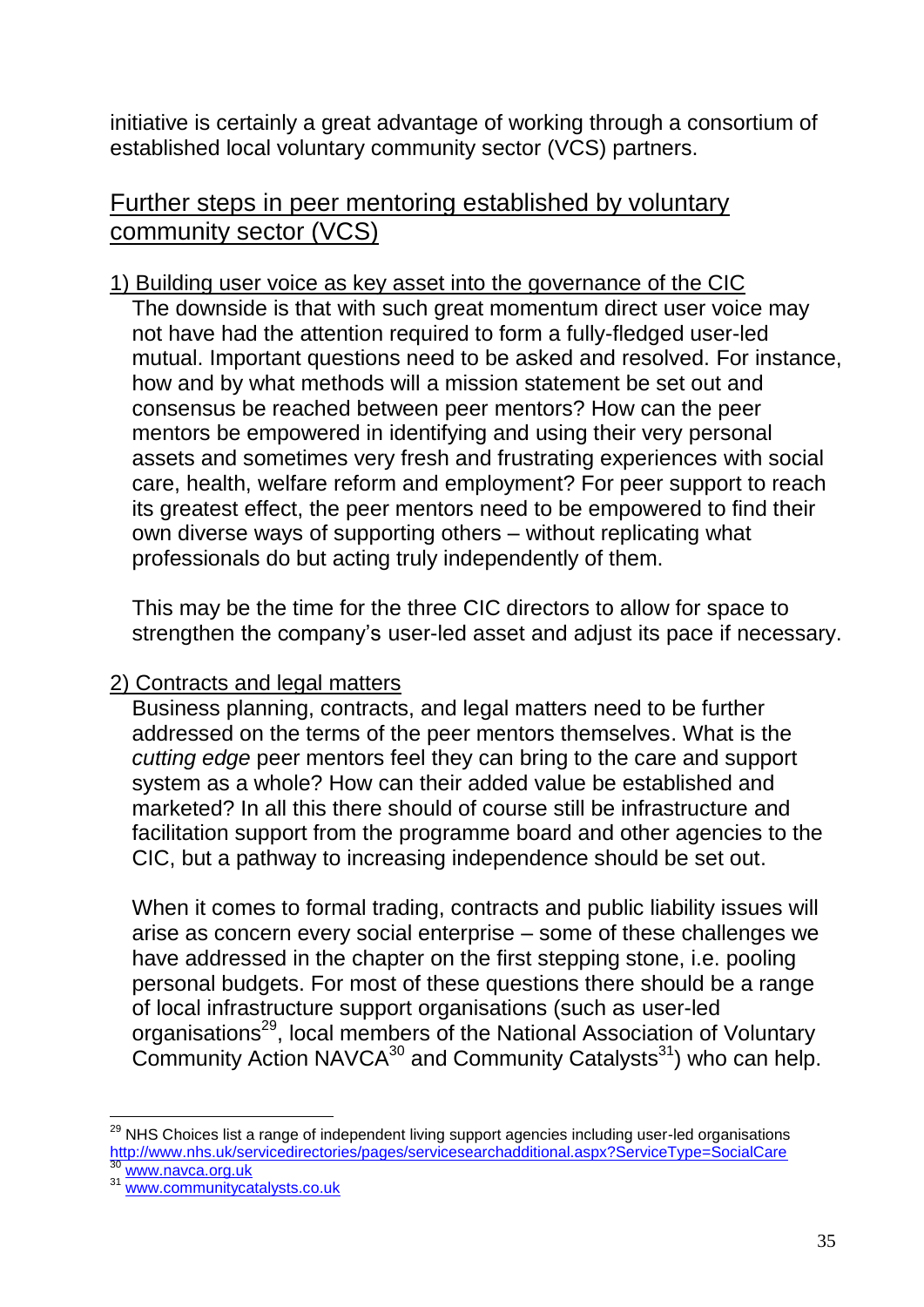#### 3) Aligning service development with (joint) commissioning from council NHS and further statutory providers

With the fast pace and largely independent journey taken by the VCS partnership there is a risk that plans are not sufficiently joined up with support commissioned by the council, NHS and Jobcentre Plus. There could be duplication of efforts and spending with disabled and older people missing out on the sustainability of the good outcomes which may otherwise be achievable. Therefore, it is crucial to build up an evidence base for statutory services to draw on and increasingly bring in and align their commissioning budgets with the support that has been set up.

In the spirit of shared learning, the CIC should early on identify some outcomes which they hope they can most readily impact on with their service of peer mentoring. This will help to keep the focus on real, hands-on improvements (and also help commissioners to justify any investment in this and related peer mentoring projects elsewhere).

To this end, an evaluation at baseline and follow-up time points is key. Just as outlined for pooling projects (in the chapter on the first stepping stone), those benefiting from peer mentors could assess themselves on fairly straightforward indicators such as 'quality of life', 'activation measures for self care and peer support', 'amount of GP visits per quarter' and any health and employment outcomes (insofar as applicable). There will be further productivity gains which can be measured and compared over time such as the number of referrals into A&E and any other routine data on service use. Finally, integration, i.e. the extent to which services and support have been joined up and centred around the individual across social care and health and community and primary and secondary care levels – both at the start and midway through the project –, is also an important outcome. Pathway protocols combined with 'quality of life' indicators would potentially be very important measures. An academic partner may be available to support the evaluation part. Or this can be delivered by the commissioner's team directly.

#### Peer support piloted with self-funders

Building on their high visibility as a local user-led organisation, the Essex Coalition of Disabled People (ECDP) has put in place a pilot to test a peer support service. This relates to peer support across the personal budget process from assessment through to review stages. The service is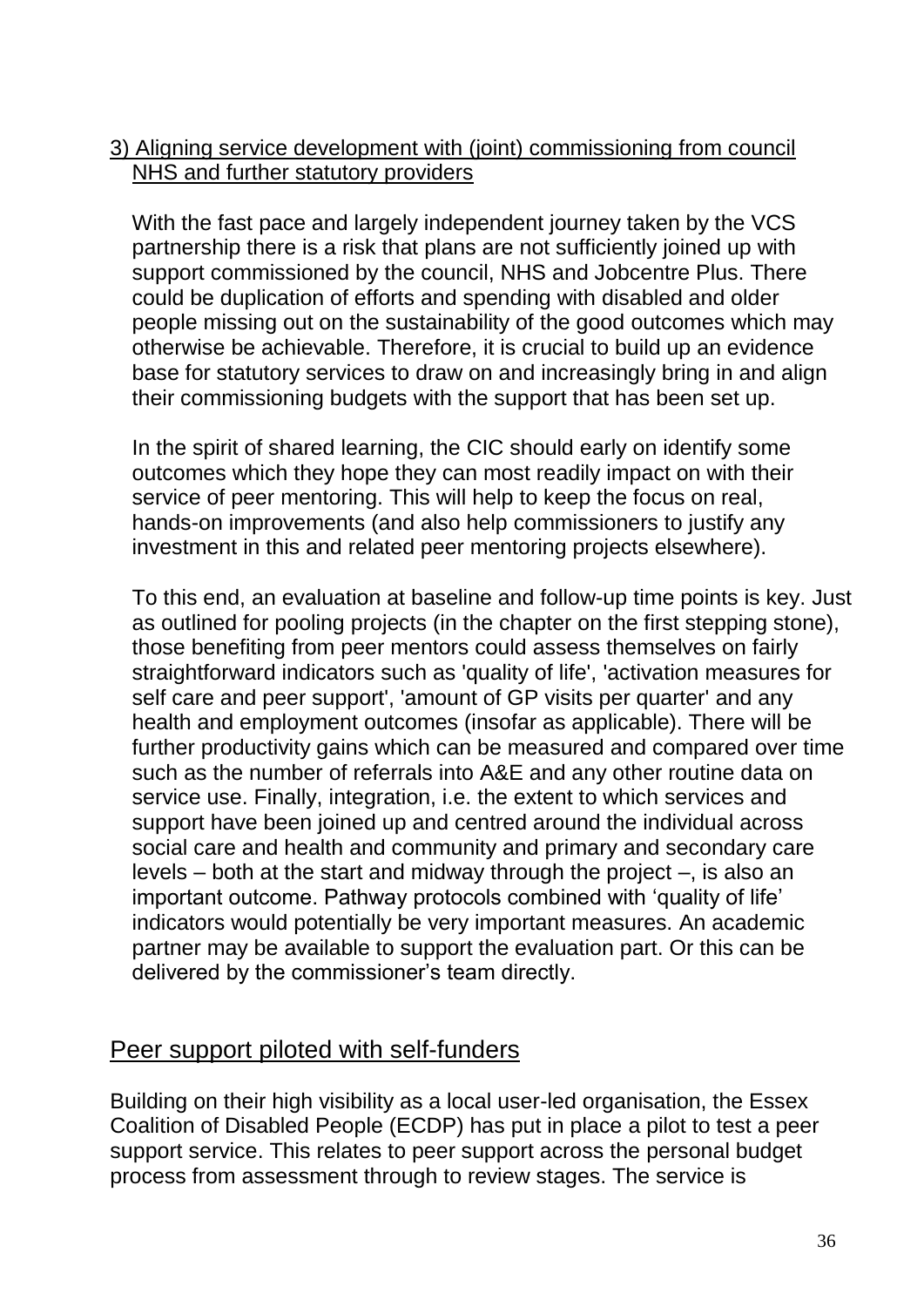marketed to self-funders in the first instance. The approximate cost for the service charged to self-funders is £200 for support from a peer over a defined period. Peer support can be accessed on an as and when basis but – depending on the pilot findings – there may be a time limit or an account of hours put in place to access peer support.

This pilot rather than a fully-fledged service has been established due to the lack of funding. The findings will help build up the much needed evidence base for Essex County Council so that peer support can be delivered to older and disabled people who (start to) manage councilfunded personal budgets.

#### Establishing peer support from within a commissioning team

Ten years ago Stockport<sup>32</sup> ran a traditional mental health service. Mental health commissioners saw their role in ensuring statutory and acute provision. There was little preventive work or support. User voices were not strong or developed let alone taken on board.

Over time, a partnership with Stockport MIND<sup>33</sup> and the user-led organisation 'All Together Positive<sup>34</sup>' developed a number of initiatives. This included value-based awareness training. It sought to shift the focus from rehabilitation and 'curing' towards 'recovery'. A value-based approach was introduced, which placed the emphasis on 'seeing the person, not the patient'. There was a clear commitment to positive risk taking. People were seen as assets, who were able to contribute. This approach is consistent with person-centred support and personalisation.

Stockport council then ran a pilot scheme using Direct Payments to enable people with mental health difficulties to do very different things. Support planning was aimed at supporting people to take up and follow their aspirations and dreams.

Nevertheless, it turned out that clinical support planning was still very different from what was by then envisaged as 'peer-led support planning'. The council recognised that professionals tend to professionalise support

 $\overline{a}$ 

<sup>&</sup>lt;sup>32</sup> [www.stockport.gov.uk](http://www.stockport.gov.uk/)

*<sup>33</sup>* [www.stockportmind.org.uk](http://www.stockportmind.org.uk/)

<sup>34</sup> <http://www.alltogetherpositive.org/>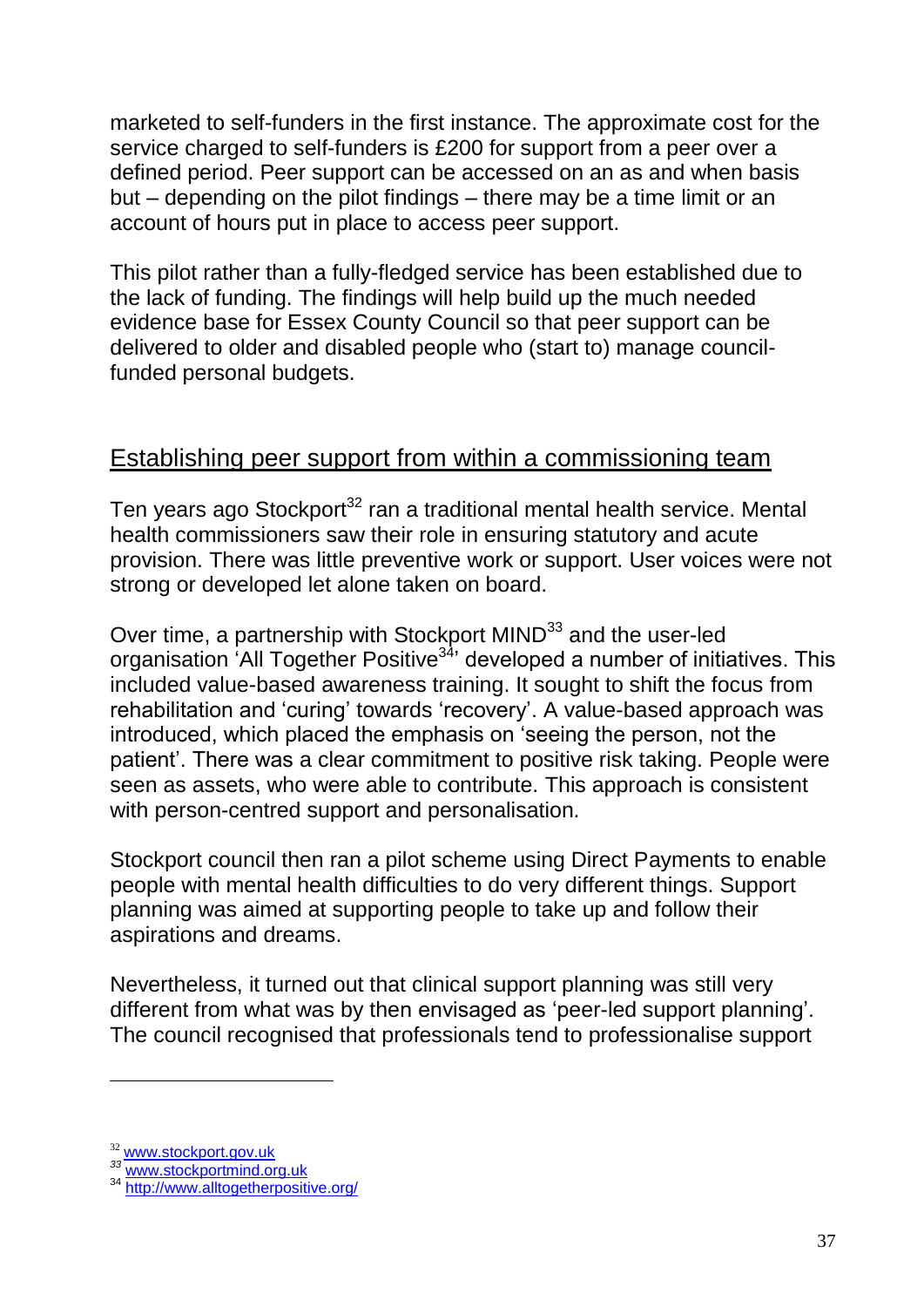planning without necessarily passing on choice & control and seeking solutions rooted in the person's strengths. While at the surface this can look like proper support planning, it may in fact still be very similar to traditional care planning. By contrast, peer-led support planning has made it possible to co-produce more creative support plans at people's own pace in their own styles. Key to this is that peers are supporting each other with support planning and training. This has begun to change the culture inhouse including for those mainly supported by council-managed care and support.

#### Snapshot from the roundtable

- Q For peer to peer support to work, we need to change the traditional dynamic with professionals. How do we break this down? A It's a journey. For Stockport, this journey started ten years ago.
- There have been a number of watershed moments recognition of the importance of user voice and the need for leadership to drive forward a recovery approach. Narratives of success stories win the argument. You need to build a critical mass of support.

This move towards the recovery approach was heavily driven by the engagement of external agencies. The user-led organisation All Together Positive and Stockport MIND have jointly developed 'wellbeing pathway planners'. This is a peer review service to help people review their plans which they own themselves. Other resources that have been developed include a one-stop shop, a peer brokerage service to provide advice and support about what support is available and the 'My care, my choice' website which offers information, support and guidance. This is neatly summed up by All Together Positive's strap line: *Inform, involve, inspire.*

At the same time, commissioners managed to set out more holistic support pathways and along the way reaped financial benefits as well. Mental health services in Stockport scrutinised and aimed to avoid unnecessary admissions to the acute trust where this previously would have been accepted as a matter of routine. Instead of waiting for people to reach crisis, mental health services improved the ways people can get support in the community at much earlier stages (improved access pathways). If people do have to be admitted, much greater efforts are now being taken to support them to get out of the mental health system earlier or at least be referred to lower intensity support (improved discharge processes).

To being with, peer volunteers and social networks were established to spot and focus on particular 'early warning signs' of: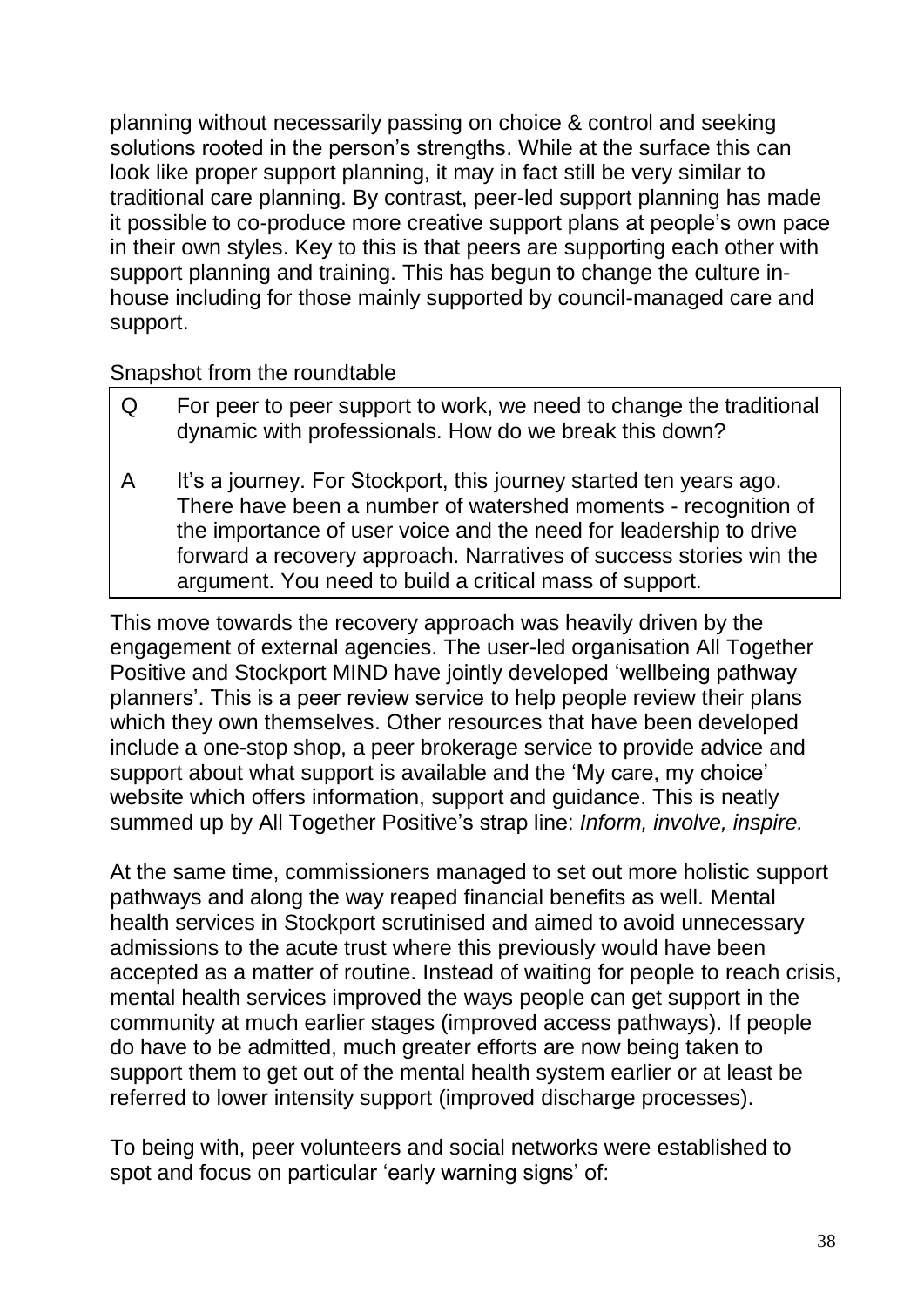- people on the care programme approach (CPA) who had specific barriers to discharge
- outpatients of psychiatrists who were only being seen once a year

This has led to a number of schemes and initiatives to focus on specific barriers. These initiatives included:

- a peer prevention service (where the support from peers right at the outset establishes self-help and thereby helps prevent a crisis)
- stepped support (where the person does not face an *all or nothing* choice but can engage flexibly in support and then step up or down)
- a community-based well-being hub (which brings together a diverse range of support all available in a one-stop drop-in setting)

All these initiatives and schemes involved rethinking relationships and power as people with mental health issues were co-producing them.

Strengths of establishing peer support from within a council Stockport council has acted in line with the national policy context by introducing stepped support, revamping the 'Care Programme Approach' and generally enhancing pathways to recovery. This has certainly happened in many places over the last few years. However, in doing so, Stockport has over time managed to *let go* bit by bit in favour of the partnership with the user-led organisation All Together Positive and Stockport MIND.

Together they have gathered and shared a lot of evidence as to why commissioning peer support (to hear first-hand about positive recovery pathways) is beneficial for people with mental health problems, the peer supporters themselves and crucially the mental health system as a whole.

As a result of the productive partnership, there are now a range of beneficial flexible and personalised pathways (including peer support as a defined element) which have been made accessible to people with mental health problems across social care and the NHS. At the same time, adversarial pathways have been reduced or abolished. A great deal of this agenda will be taken further by linking GP practices and outpatient clinics to the well-being hub. There is no reason why such cross-sector integrated pathways with a range of providers to choose from should not be replicated in other care areas beyond mental health.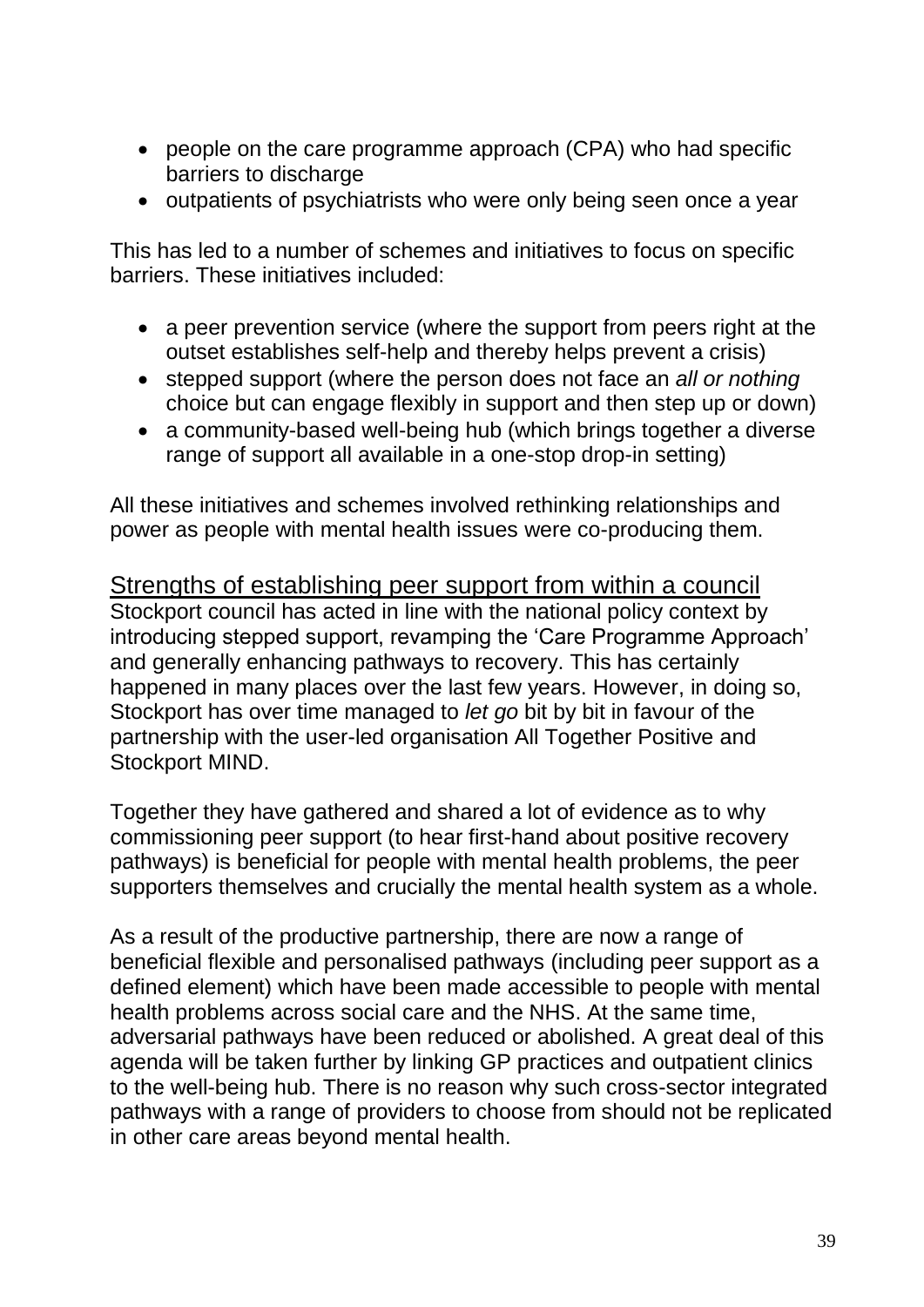Further steps in establishing peer support from within a council The journey to offer more community-based solutions that are designed and jointly delivered by service users and carers continues very effectively.

There have been plans for peer volunteers and social networks to spot and focus on particular 'early warning signs' of people attending accident and emergency services (A&E) with mental health or alcohol problems. This could further improve access and discharge pathways. However, political sensitivities (between foundation trusts and Primary Care Trust) required Stockport Council to put these plans on hold for the time being.

Stockport Council have set up a co-produced Mental Health Collaborative Co-Design Forum to inform commissioning decisions with provider, user and carer representatives alongside clinicians and commissioners – to receive data, analyse, interpret and inform changes. A business case is being developed supplemented by a data warehouse. As part of this they have begun to gather several measures at baseline and follow-up time points over the next two to three years:

- Reduction of referrals to Pennine Care NHS Trust Access Point from GPs
- Reduction in returns to Pennine Care Access Point for the presenting problem or similar
- Reduction in returns to GP for the presenting problem or similar
- Reduction of the average length of stay within Pennine Care community MH services
- Reduction in returns to Pennine Care community MH services for people discharged
- Self Directed Support savings achieved by attaining outcomes
- The sustainable outcomes achieved, as measured within the newly developed Social Inclusion Outcomes Framework

In all this there is however a danger that the partnership relies too heavily on agenda-setting by the council and on commissioning imperatives per se. For peer support to reach its greatest effect, the peer mentors need to find their own ways of supporting others – without replicating what professionals do but acting truly independently of them. As for the VCS-led peer mentoring project in Gateshead, this may be the time for the partnership to allow for greater space to further strengthen its user-led asset and focus and adjust its pace if necessary.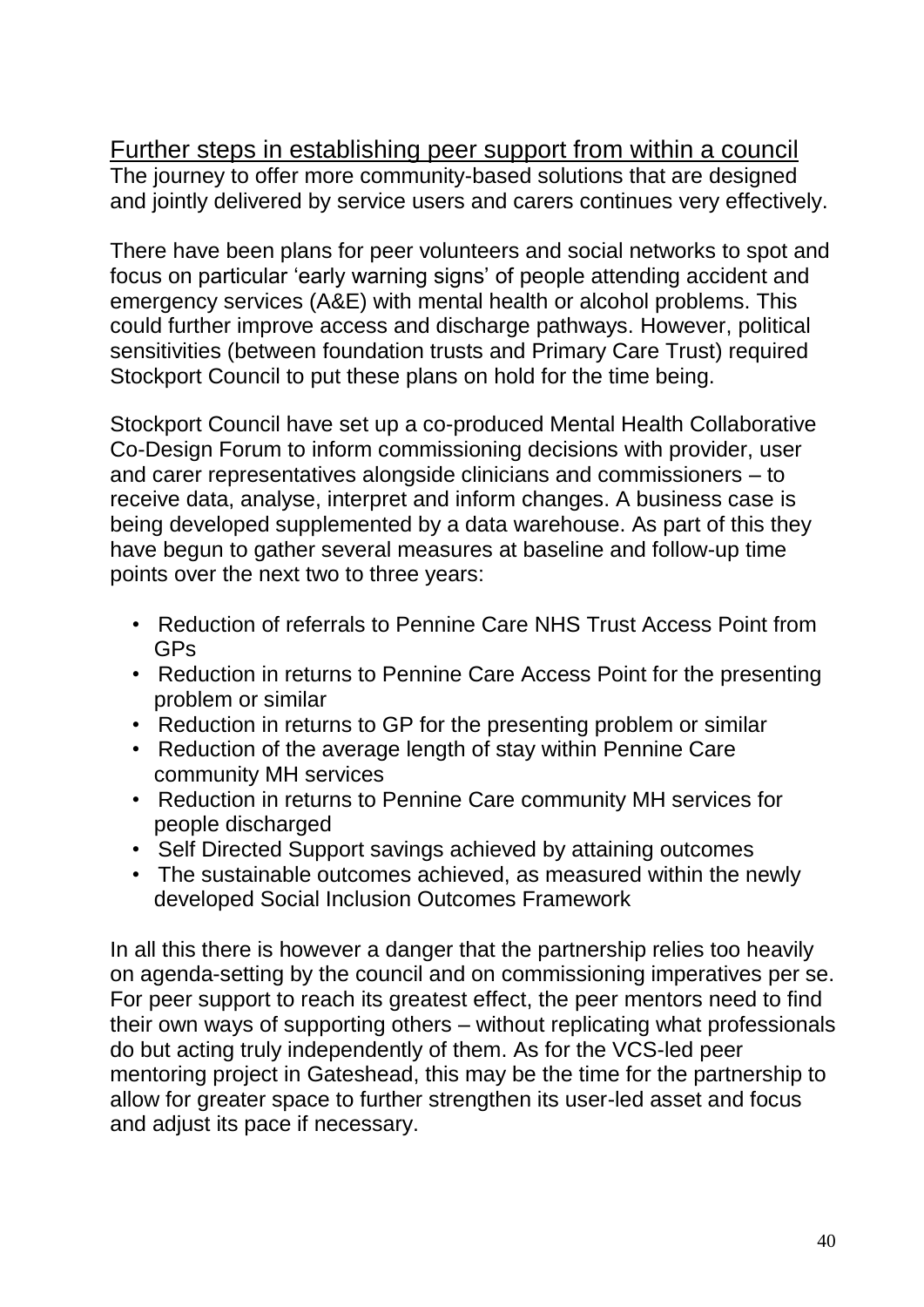## Conclusions on peer support from service user/staff-led mutual organisations to achieve better quality and value for money?

Traditional mainstream cultures remain the biggest barrier for user-led mutuals to be recognised and accepted, so that they can serve as a catalyst to real and long-lasting whole systems improvement and more positive health and quality of life outcomes. Fundamental change in service, organisational and commissioning cultures is still needed.

The three sites have revealed interesting and distinct points of departure in proactively establishing peer support. Unfortunately, - unlike the project examples for pooling in the corresponding chapter - for peer support there was no initiative departing solely from a small group of disabled and/or older people without back-up from an established organisation at the outset. It would have been interesting to explore their journey to providing (paid) peer support – if this had been possible at all. On the other hand, across the country there is certainly a lot of diverse activity in setting up peer support but the question is how independent, comprehensive, influential and sustainable such schemes (mostly provided by volunteers) truly are.

For peer support to reach its greatest effects, people with support needs and their organisations should not be trapped in service delivery. One certainly needs to be involved in delivery to make a change. But of equal importance is the capacity to step back from the system and reflect on what peer support is and how it can be further developed in its own right. It can be difficult to strike that balance as for any new user-led organisation.

New innovative and cost-effective care and support pathways are often informed or even sparked by peer supporters (eg in mental health).There is a stark contrast between the compelling evidence for the positive outcomes delivered through peer support<sup>35</sup> and also the softer evidence for user-led organisations<sup>36</sup> (which we hope to replicate in this programme) and the modest financial commitment to those mainly achieving those outcomes, peer supporters themselves: employment or stakes in fully-fledged user-led mutuals are often out of reach. The findings from the diverse imminent evaluations may demonstrate the win-win solutions from hardwiring paid peer support into the ways care and support is provided across the board.

 $\overline{a}$ 

 $35$  See for instance report from former National Centre for Independent Living (now Disability Rights UK) [www.thinklocalactpersonal.org.uk/Browse/SDSandpersonalbudgets/Supportplanning/?parent=2673&child](http://www.thinklocalactpersonal.org.uk/Browse/SDSandpersonalbudgets/Supportplanning/?parent=2673&child=5962) [=5962](http://www.thinklocalactpersonal.org.uk/Browse/SDSandpersonalbudgets/Supportplanning/?parent=2673&child=5962)

<http://odi.dwp.gov.uk/docs/ils/support-planning-and-brokerage-project-report.pdf>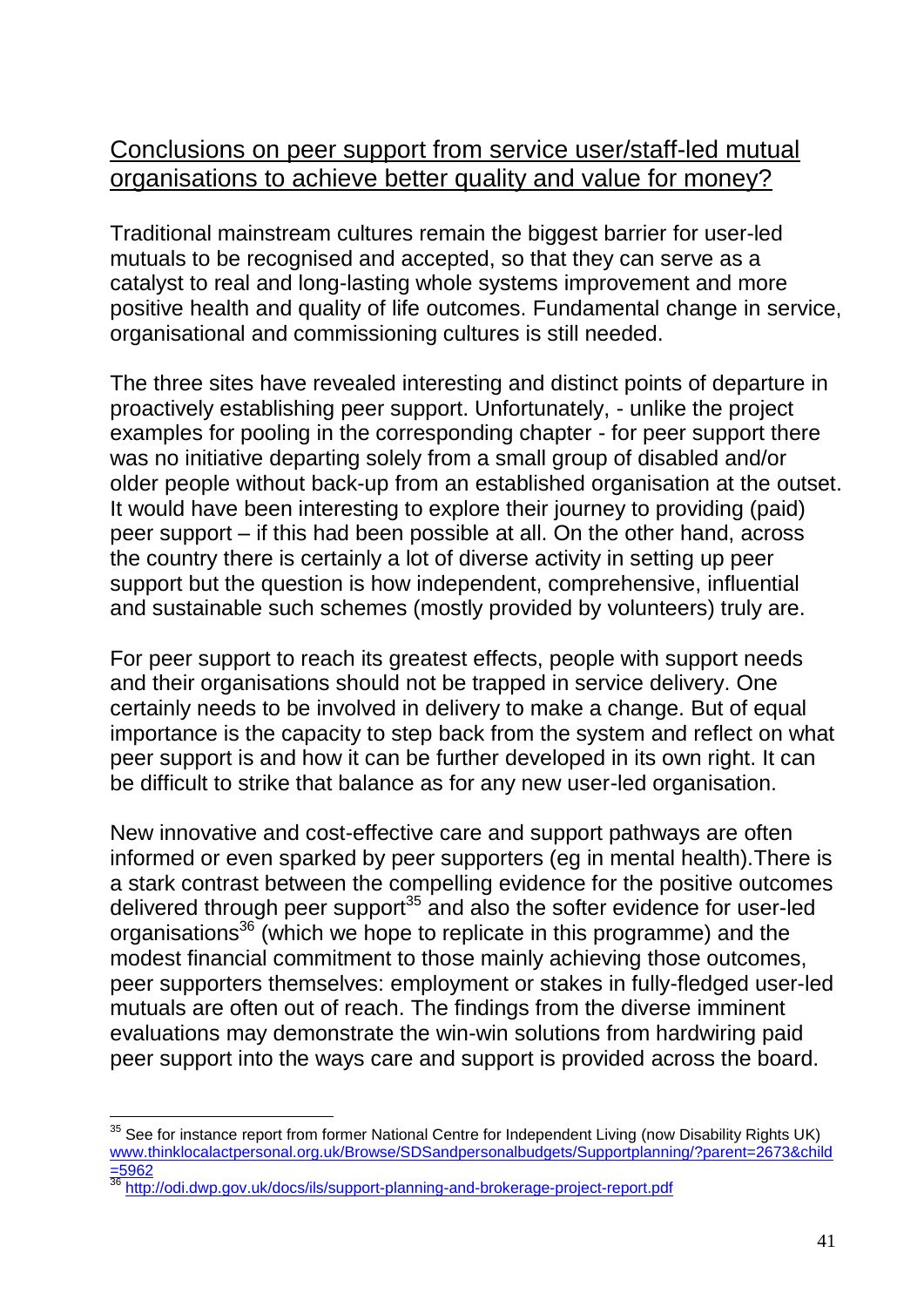Effective commissioning systems should pick up on the insights gained from peers and systematically build the learning into commissioning crosssector pathways (such as those advanced in Stockport for mental health) with bundled, proportionate tariffs – including for peer support as a defined and integrated element. Particular stages (associated with specific outcomes) could then be costed and allocated to a range of providers.

Through their informed choices along these pathways, disabled and older people themselves would then validate what makes valuable contributions to their positive health and quality of life outcomes. The VCS partnership in Gateshead has paved the way for such pathways to go even further and include peer support across whole life domains such as welfare benefits and employment support. This way, holistic care and support would not only be led by actual demand – rather than capacity set by providers – but also joined up around people's needs and aspirations. As a result, providers would be strongly incentivised to establish personalisation more akin to the levels enjoyed by those who hold and manage Direct Payments.

In conjunction with peers and VCS providers, this would certainly be one way for councils to implement one of the latest programmes put in place by the Department of Health to develop care markets for quality and choice<sup>37</sup>.

Finally, there is still a range of more practical challenges to be tackled. Commissioners (and those subcontracting peer support at their own initiative or by way of a contractual term) need to consider longer and hence more sustainable contract periods confined to mutuals covering smaller geographical areas, improved regulations for permitted work and test-trading (for those on benefits) in addition to safe profit margins. There are also still difficulties with Criminal Records Bureau checks as they cannot be obtained for oneself. What may help for tendering is that mutuals and user-led organisations more widely (irrespective of the business purpose at stake) can be exempted from the EU procurement rules if at least 50% staff are disabled.

 $\overline{a}$ 

<sup>&</sup>lt;sup>37</sup> The Developing Care Markets for Quality and Choice (DCMQC) programme runs from September 2012 to January 2014 and is available to all local councils, fulfilling the Government's commitment in the Caring for our Future White Paper to provide support to help develop their market facilitation capacity. See <http://ipc.brookes.ac.uk/>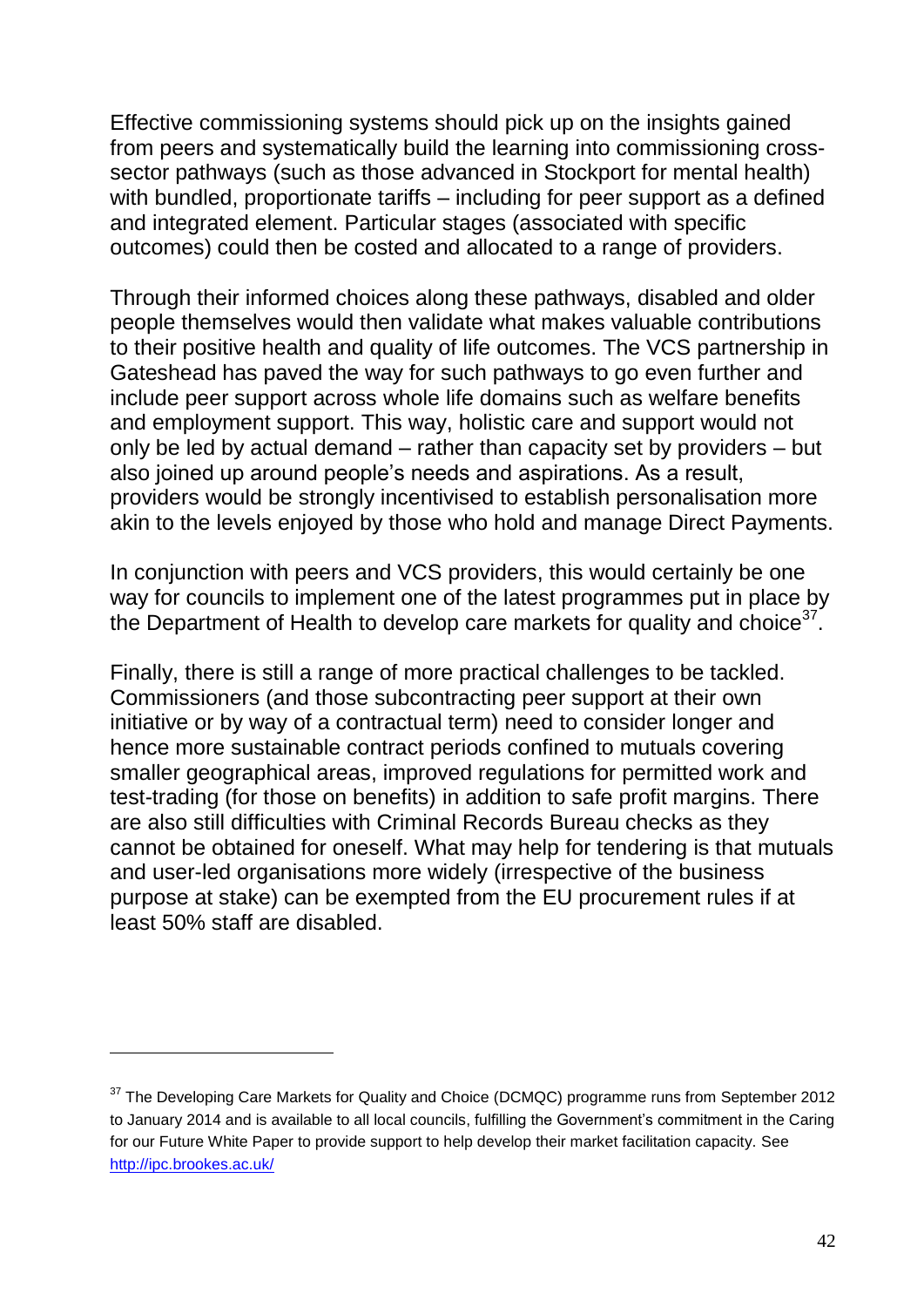## **Break-out Session: Stakeholder-based discussions at roundtable**

A key aim for the roundtable was to bring together for the first time all stakeholders involved in developing user-driven commissioning across the sites. This enabled us to share and synthesise views, ideas and experience. But an opportunity was also provided for commissioners, user-led organisations and people with support needs to have their own discussions and then feed back to each other. The aim was for each to work on some kind of 'offer' to make to the other.

This final chapter therefore illustrates the direct contributions from all stakeholders as 'declarations of intent', further building on the concrete projects of the local sites.

## 1) Commissioners' discussion – strategic dialogue and open access to budget information

The starting point for this discussion was that joint commissioning of outcomes, alongside co-production, is vital for getting people's support right for the future and this requires dialogue. Existing procurement rules, or their interpretation, can act as a barrier. This is a systems issue – commissioners need to be creative. But it can be challenging for councils with their corporate procurement procedures, traditions and functions.

There needs to be an open, transparent conversation about budgets. This requires a maturity in the relationship between commissioners and service users and their organisation to enable up-front discussions about costs and budgets. For example, local authorities need to be clear and open about their unit costs to help user-led organisations develop meaningful business models. It still happens that a single service user can manage a great allocation of money attached to their support plan but in order to do so must choose from a limited, pre-set list of options; this means considerable user expertise and insight is being wasted while the individual is denied real empowerment. If one does not look at individuals but at pooling teams seeking to pursue shared interests, this waste from ignoring combined expertise and insight is multiplied.

There is a need to balance an 'evidence-based' approach with a valuesbased approach in order to secure senior management and elected members' buy-in for user-driven commissioning. This involves getting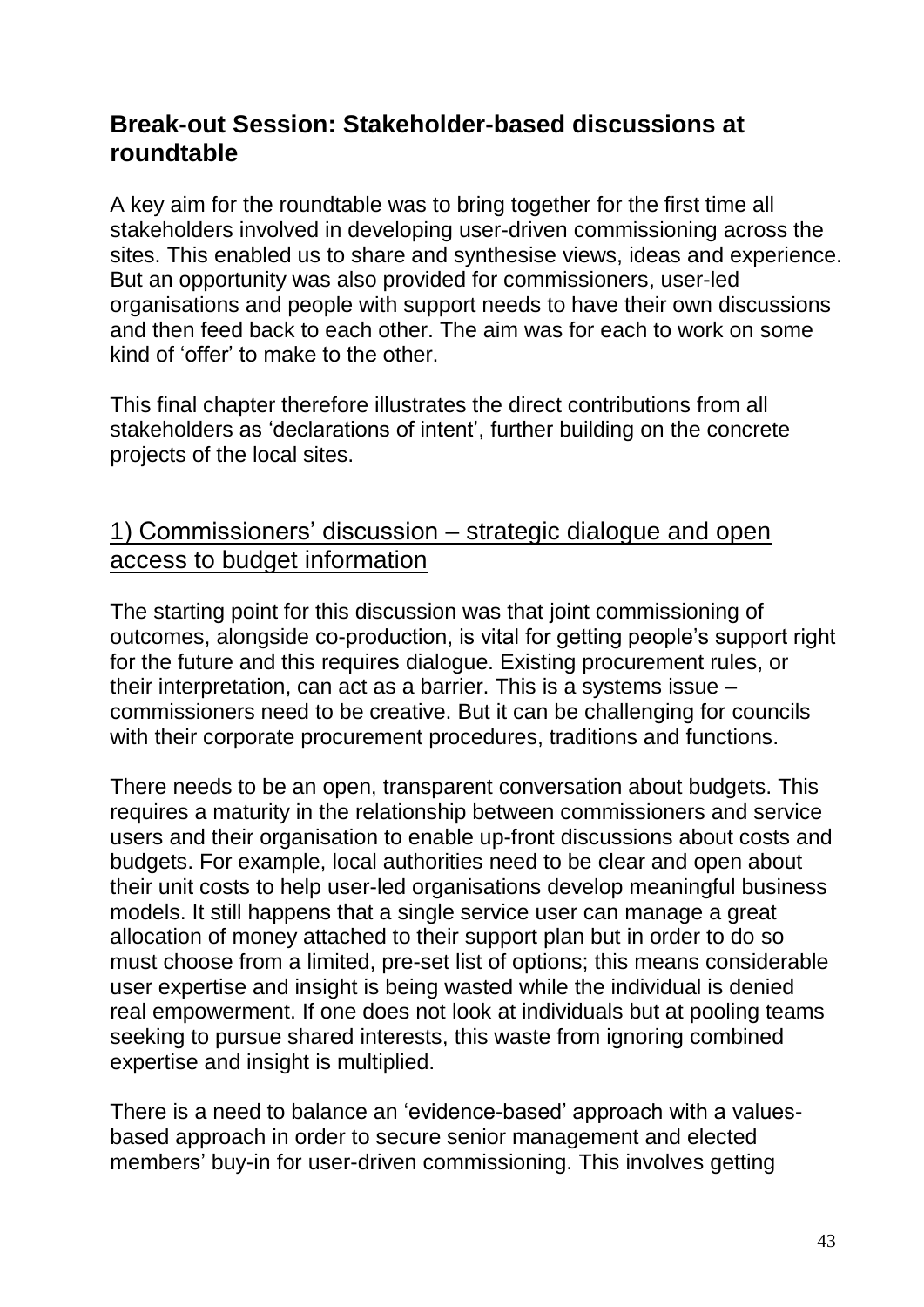better at evidencing well-being and social value, using social return on investment (SROI) or other models to help. The added value derived from support schemes to empower active and contributing citizens, paid peer supporters and whole sections of local communities needs to be taken into consideration in commissioning processes.

Some overarching issues:

- Local authorities are increasingly moving towards becoming slimmeddown commissioning only bodies, which requires a strategic enabling rather than 'doer' role.
- Local authorities need to get better at joining up commissioning not just commissioning for social care in isolation, but taking a much broader perspective – a place-shaping approach. Leadership is needed in order to create and sustain this role for commissioning.
- There is still a lack of confidence about user involvement amongst many commissioners. This needs to change if we are to strengthen relationships with user-led organisations. A roundtable like this one can bring a lot of input for further whole systems improvement.
- Commissioners need to be proactive in nurturing new models and supporting user-led organisations to enter the market place. The policy environment needs to support this at a local and national level.

## 2) User led organisations' discussion – building up the evidence

The pooling guide produced by Richmond User Independent Living Service (RUILS) is seen as a good start. We need to know how we could approach a commissioner and engage in a more strategic dialogue to create win-win solutions. We need to package up our offers as viable business plans.

Pilots of at least three years duration are needed to see if projects will work and to create a product or establish a marketable offer.

In Richmond and elsewhere relationships are starting to develop with other London boroughs and across regions. This has the potential to develop into a cross-borough or regional model.

There is also a need to understand the commissioning language and framework to be able to negotiate it. User-led organisations need support to develop a more commercial approach. In all this, user-led organisations must continue to focus on the experience of and outcomes for the service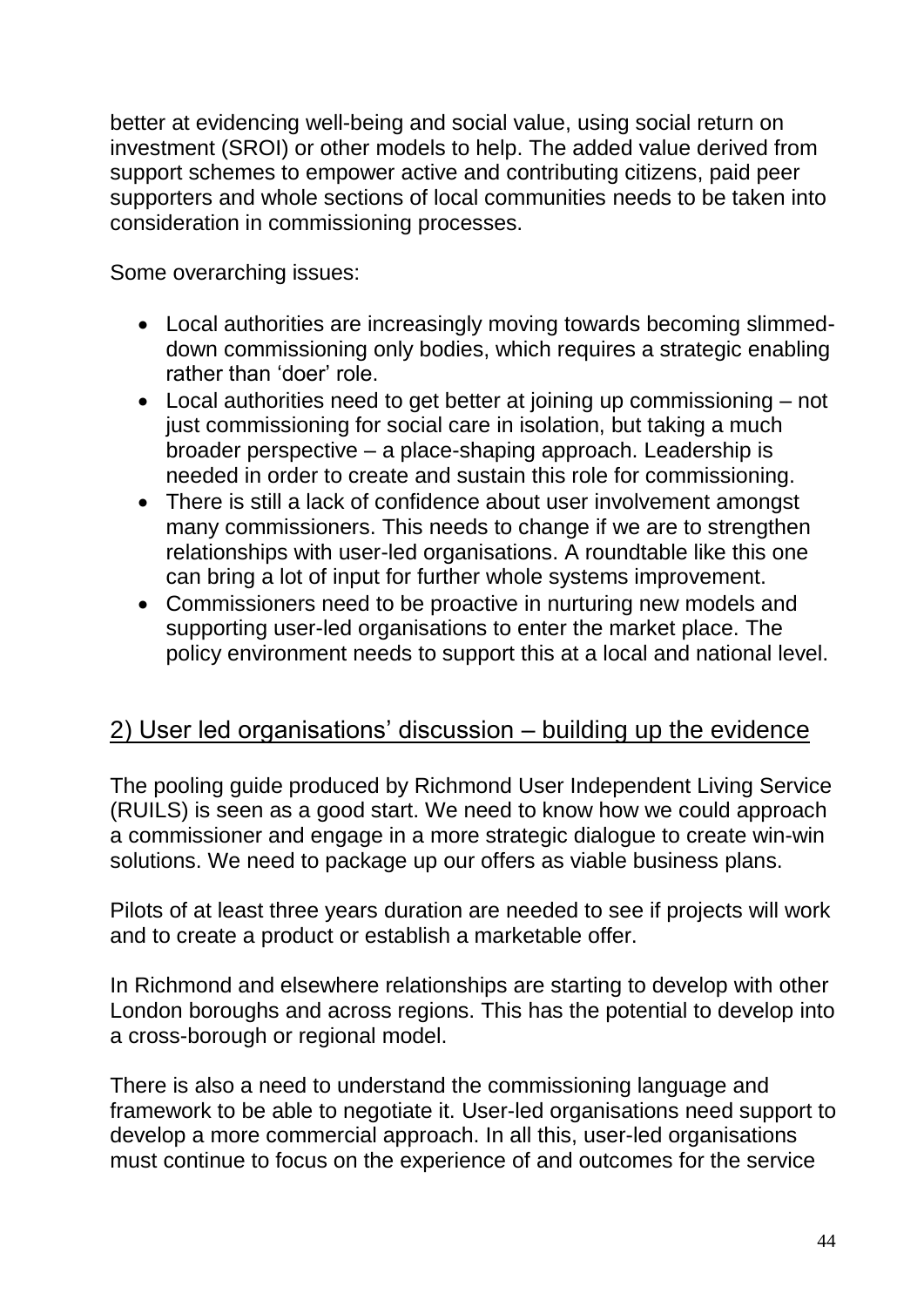user. It is crucial not to lose sight of this. Finally, points of departure differ greatly between ULOs across the country, as is reflected by the diversity of the applications to the Office for Disability Issues' (ODI's) Facilitation Fund<sup>38</sup>. Hartlepool has been funded to provide disabled people with the skills and knowledge to understand personalisation and build up local voice while developing its ULO Incontrol-able. By comparison, the South East Network of Disabled People's Organisations (SENDPO) has been funded to build up further evidence and toolkits for commissioning (greater volumes to) established user-led organisations.

## 3) Service users' discussion – start-up funding for off-springs from user-led organisations

The current context for most service users is unfortunately one of fear and anxiety rather than opportunity. We face a double whammy, encouraged by policy rhetoric. First there is a lack of work opportunities and second, there are difficulties with accessing and maintaining welfare benefits where necessary.

Procurement and sourcing policies need to change. We feel that more strategic and comprehensive action is needed for more user-led projects to evolve and become providers. The same is true for local community organisations and black and minority ethnic (BME)-led organisations.

- There is a need for cultural change and leadership at councils.
- There is a need for positive risk taking, but also a need to minimise negative risk (which results in cases like Winterbourne View in Bristol where people with learning difficulties were appallingly abused).
- Local authorities could offer low-cost loans to user-led organisations / community interest companies, along with free access to their resources, including training, buildings, infrastructure and other inkind support – some of this may be realised under the community 'right to challenge'<sup>39</sup> to get hold of unused community assets but further guidance is needed to inform such initiatives.
- An example was given of "care farms", an initiative where farmers offer disabled people live and work opportunities.

 $\overline{a}$ <sup>38</sup> [www.odi.dwp.gov.uk/odi-projects/user-led-organisations.php](http://www.odi.dwp.gov.uk/odi-projects/user-led-organisations.php)

<sup>39</sup> [www.communities.gov.uk/publications/communities/righttochallengestatguide](http://www.communities.gov.uk/publications/communities/righttochallengestatguide)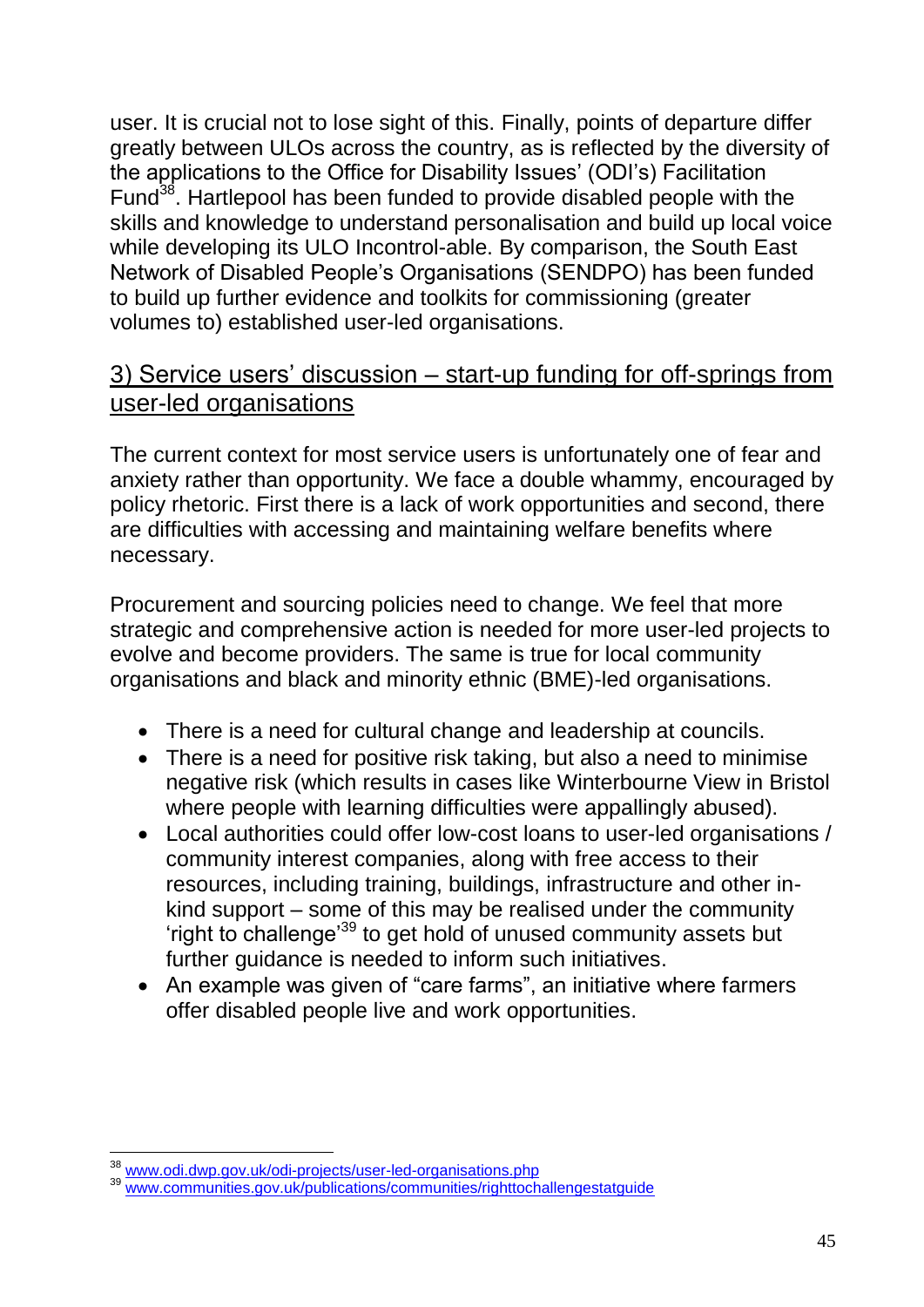## **Final conclusions – moving from positive experiences with user-driven commissioning to mainstreaming them**

A concluding session to the roundtable gave us the opportunity both to take stock of the learning on the sites and also to consider next steps. A major concern is how we can further develop and translate the existing initiatives and ideas for user-driven commissioning into workable win-win solutions across systems and sectors, involving all key stakeholders, most crucially disabled and older people, service users and their organisations.

## Taking stock

First we reminded ourselves of the context and some of the key issues facing us. These are difficult times and what the programme has so far highlighted is the crucial importance of bottom-up change, alongside topdown reform. Many councils find themselves at the crossroads between taking back control in-house versus reaching out towards whole systems improvement. User-driven commissioning is concerned with the latter and with improving lives – at all levels. Revamping commissioning systems creates win-win solutions for everyone.

We have grown used to large systems, bulk purchase and one-size fits all approaches to meeting rights and needs. In reality, these are waning – despite councils' often resistant corporate procurement procedures, traditions and functions. At the same time, further promising steps have been made. A few councils such as Essex County Council have increased their credibility and commitment to personalisation by actually increasing the cash value of Direct Payments as an overall percentage of spending rather than just increasing the numbers of Direct Payments. At the same time more resource has gone into support planning. By contrast, many other councils have used the transition from council-managed care to personal budgets to cut spending – and thereby undermined transformation.

We need to rethink what micro and macro means – which is which? It is actually a macro issue to transform the lives of each and every individual service user. So why do we not systematically capture and replicate the choices for support being made by empowered Direct Payment holders (or pooling teams) so that a far greater number of service users can access a similar level of choice & control in both social care and the NHS to start with?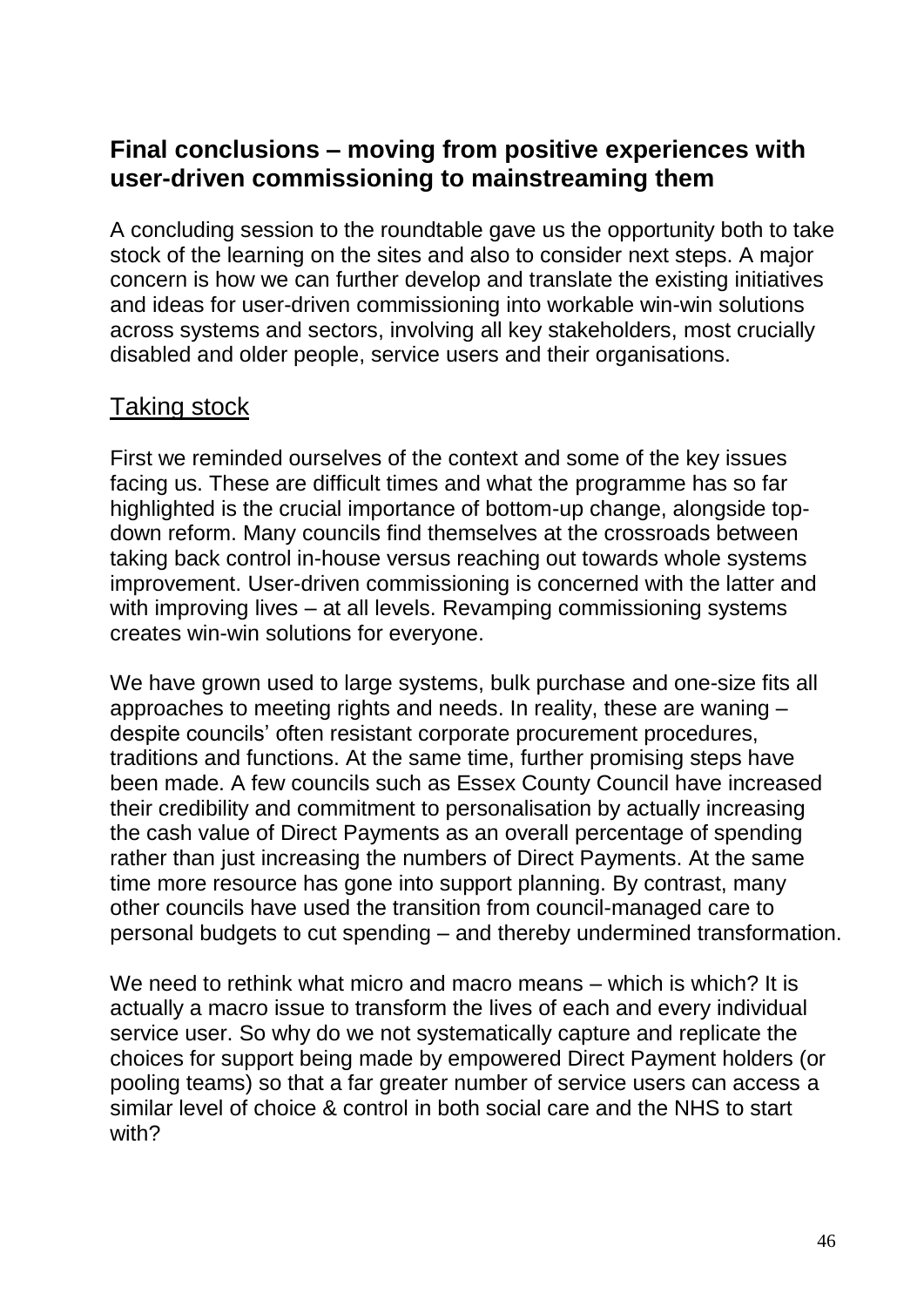There was strong agreement that all three stepping stones of user-driven commissioning are valuable to advance where we could already see meaningful gains and progress:

- Pooling personal budgets
- Collective user insights to inform de- and re-commissioning
- Peer support to achieve better quality and value for money

There was a strong sense that all three of these 'stepping stones' to userdriven commissioning need to be based on as well as geared towards enhancing lived experience. There can be a striking discrepancy between what commissioners set out as care and support pathways and how disabled and older people and service users themselves go about finding or missing out on support. People pursue their own pathways, and their lived experience needs to be far better understood and factored in. New care and support pathways have been informed and often sparked by peer supporters (eg in mental health), going way beyond set provisions under Shared Decision-Making and current Choice Frameworks<sup>40</sup> for example.

There are clear benefits of hardwiring paid peer support into the ways care and support is provided. The presented innovation should not be mistaken as some fringe experiments – our sites and those in many other areas (which we could not all identify and present within the constraints of this programme) may well act as early adopters for much wider efforts to increase choice & control and reduce health inequalities across the country<sup>41</sup>.

The social model of disability and the philosophy of independent living are seen as key underpinnings for these developments. The Essex Coalition of Disabled People raised new issues. If user-led organisations are to survive then they need to develop new relationships, notably with the commercial sector. They may enter into new partnerships and consortia – potentially to co-produce integrated cross-sector pathways with bundled, proportionate tariffs for every agency involved and with peer support established at all junctions. This is likely to pose risks as well as opportunities. The message from Essex is that this is a development that must be explored. It is also one we need to make sure to monitor and evaluate properly.

41 Incontrol-able Hartlepool carries out the project CHERISH ('Creating Health Equalities, Rights,

 <sup>40</sup> <http://consultations.dh.gov.uk/choice/choice-future-proposals>

Inclusion in Stockton and Hartlepool') to assist the NHS Tees in the uptake of Health Action Plans, Annual Health Checks and Screening by people with learning disabilities. Further down the line, this ULO

will have potential to link in their grassroots work with more dedicated work on user-driven commissioning.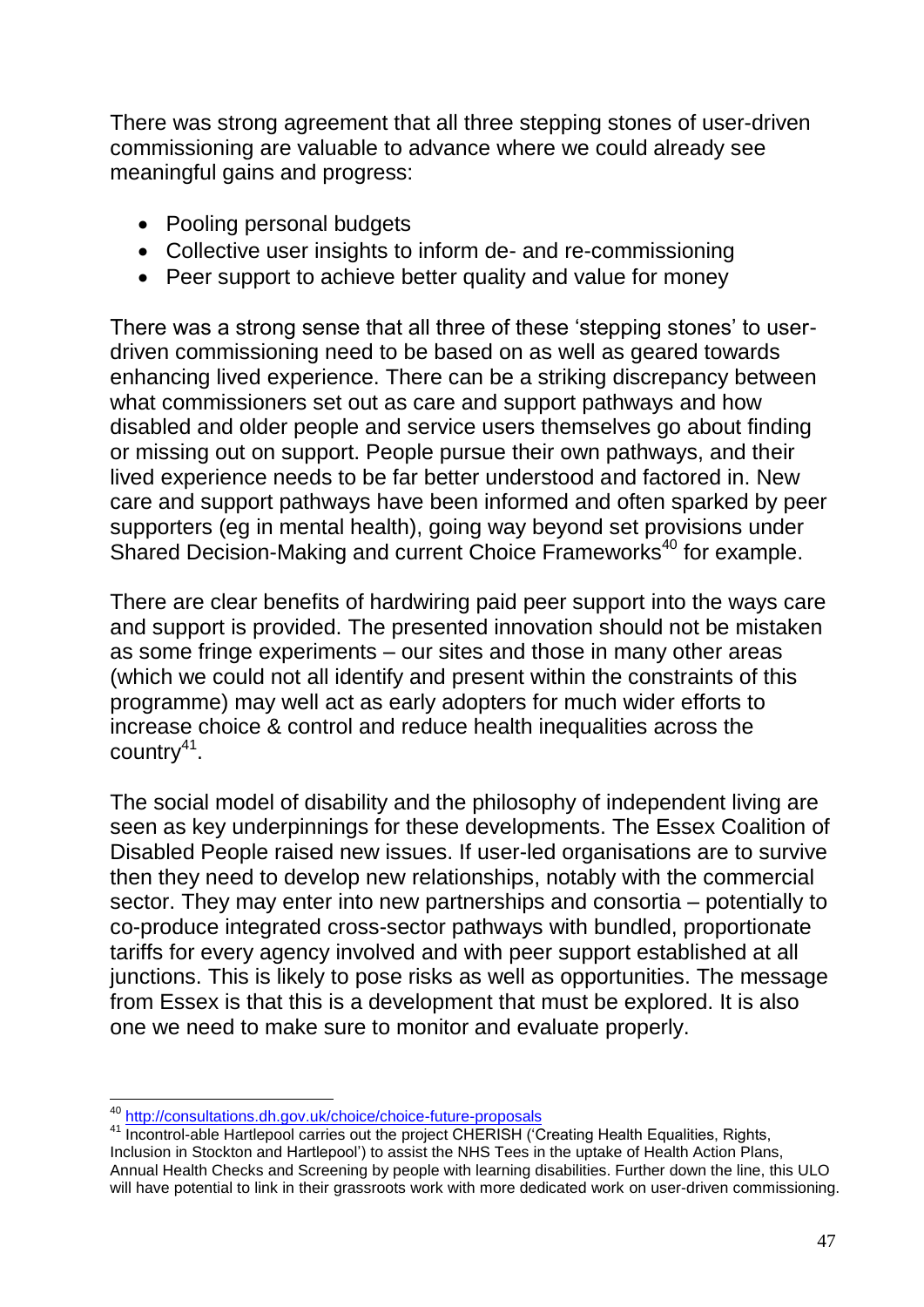## Setting and achieving co-produced 'universal' outcomes

To take the goals and approaches within our programme forward, we need to create models and blueprints which carry force and conviction and will gain significant support. We need to develop an evidence base which reflects the complexity and subtlety of user-driven commissioning, for instance knock-on effects from improved quality of life, independent living and joined-up support on healthier communities and productivity gains. Evidence needs to centrally include lived experience as both input and outcome measure – no matter how soft this may be considered by some.

Outside of this programme, some general exemplary summary business cases have been produced, highlighting key costs, benefits and return on investment, albeit without a co-production angle and for defined care areas only such as the termination of pregnancies – produced by In-Health. $^{42}$ 

We believe that user insights should inform commissioning across public service areas to make support more personal, effective and efficient. The Right to Control trailblazers have been found to be more advanced where co-production has been invested in from the outset (qualitative evaluation wave  $1^{43}$ ). We hope to see from further evaluations what improvements could be made by asking users (eg of Access to Work) for their support preferences and then systematically capturing, costing and comparing those support preferences against actual support provisions people have been allocated. The *value* of lived experience could then be established.

Commissioners – for the time being – act in an environment of corporate procurement procedures, traditions and functions. This means they need to have a clear understanding of the outcomes to be achieved – the 'what'; only then can they move on to the 'how' to go about commissioning those outcomes. Richmond, Essex and Stockport have begun to co-produce and evaluate outcomes that are much closer to the lived experience of people than more traditional measures. The forthcoming 'Long-term Conditions Outcomes Strategy<sup>44</sup> by the Department of Health with its emphasis on the lifecourse and whole life domains (rather than impairments or care areas) may further inform and support this process. Only by co-producing 'universal' outcomes at a much greater scale will we be able to support disabled and older people to co-deliver these outcomes through peer support and user-led mutuals or mutuals that are jointly led by disabled

 $\overline{a}$ 

<sup>42</sup>[http://www.inhealthassociates.co.uk/uploads/documents/An%20economic%20case%20for%20involvem](http://www.inhealthassociates.co.uk/uploads/documents/An%20economic%20case%20for%20involvement%20v4.pdf) [ent%20v4.pdf](http://www.inhealthassociates.co.uk/uploads/documents/An%20economic%20case%20for%20involvement%20v4.pdf)

<sup>&</sup>lt;sup>43</sup> <http://odi.dwp.gov.uk/docs/wor/rtc/rtc-process-evaluation.pdf>

<sup>44</sup> [http://www.longtermconditions.dh.gov.uk](http://www.longtermconditions.dh.gov.uk/)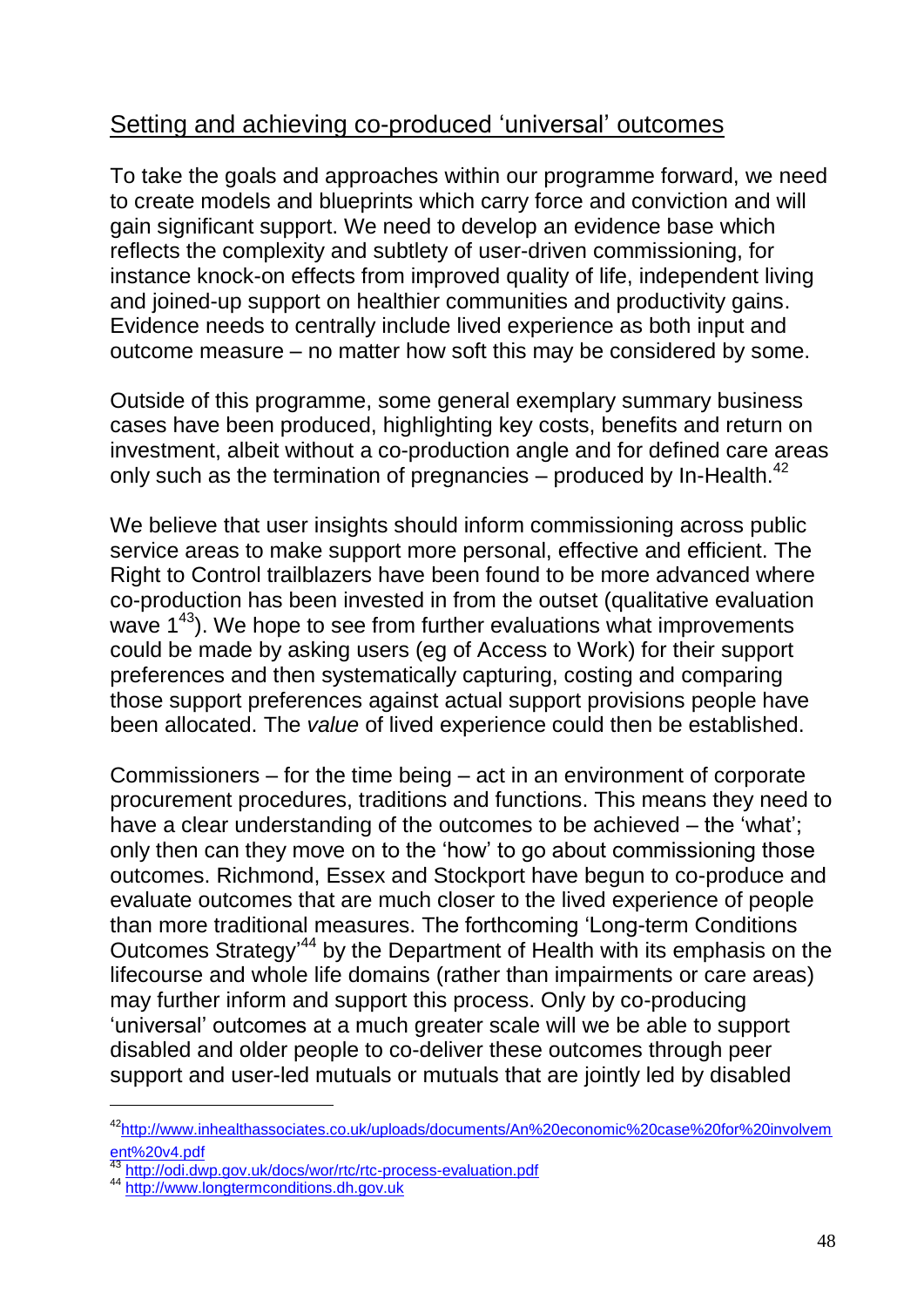people and other staff. Then we can also aim for, define and share any productivity gains between users of services, commissioners and the wider community – perhaps the last stepping stone which could not yet be explored further and still needs to be addressed.

## Next steps

Our strong aim is to keep this discussion and work programme with commissioners and people with support needs alive – to encourage a snowballing approach, spreading insights locally, in neighbouring local authorities, amongst other user-led organisations (ULOs) and service users and through our national organisations.

The conversation ranged from the reality of how things are on the ground to big issues arising from the wider policy environment and strategic vision for the future.

We have begun with a virtual network – sharing our ideas and building our confidence. We have heard about the good cutting edge of user-driven commissioning (perhaps the furthest personalisation can go), and we need to spread this innovation as widely as possible.

Contact:

Bernd Sass, Disability Rights UK [Bernd.Sass@disabilityrightsuk.org,](mailto:Bernd.Sass@disabilityrightsuk.org) mobile 07906 521536 12 City Forum, 250 City Road, London EC1V 8AF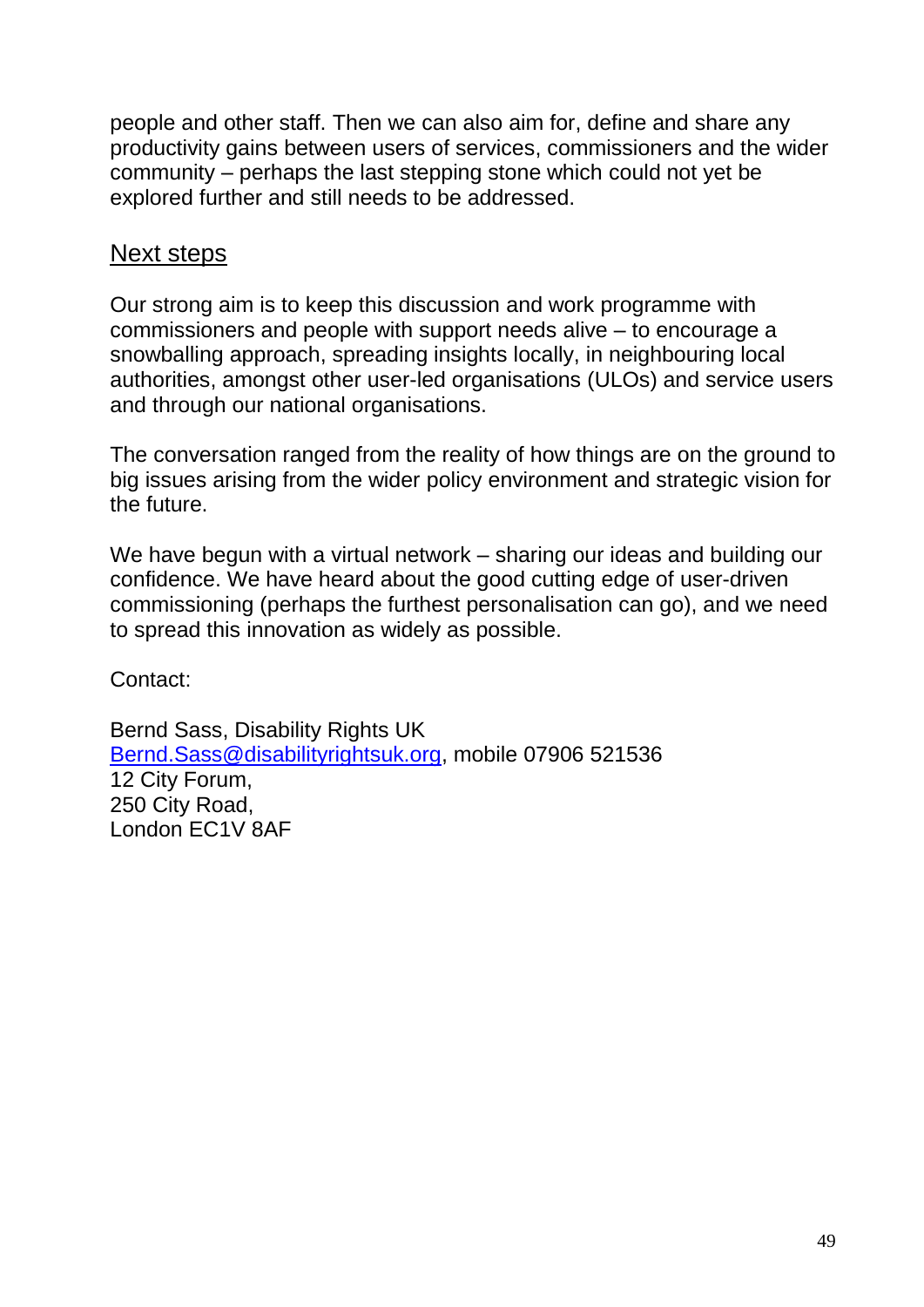# **Appendix**

# **Commissioning support in practice**

## **Three case studies on current and future roles of peer support and disabled people's user-led organisations (DPULOs)**

#### **Introduction**

Present moves and policy commitments to mainstream 'personalisation', person-centred support, self-directed support, personal budgets and direct payments have fundamental implications for the future of health and social care commissioning. The policy direction is away from top-down, centralised commissioning and block contracts, towards more user-led, customised approaches, which recognise the role and contribution of disabled people and other service users as both commissioners and microproviders.

Local disabled people's user-led organisations (DPULOs) have been in the business of providing services and supporting people to run their own selfdirected support schemes since at least the 1990s. Despite the value attached to such 'user-led services' by disabled people and service users, they are still relatively marginal in the overall pattern of service provision<sup>45</sup>. However the evidence suggests that DPULOs have a number of gains to offer as both commissioners and providers of services and support. This requires that they are better supported and funded and given equal recognition with other providers in the social care and health market.

DPULOs can substantially improve choice and control by disabled people and the integration of health, social care and other services by enhancing access to new types of support. DPULOs have been and are instrumental in acting as a hub to support disabled people to come together and develop shared insights and support networks freely on their own terms. In this way they can build skills and capacity, through increasing disabled people's self-confidence and self-esteem. None of this could be achieved on an individual basis without supporting DPULOs.

DPULOs have an important role to play in gathering and voicing disabled people's needs and aspirations locally. They can do this, for example by linking and engaging with the new structures of HealthWatch, local

 $\overline{a}$ <sup>45</sup> Barnes, C. and Mercer, G. 2006: *Independent Futures. Creating user-led disability services in a disabling society*. Bristol: The Policy Press.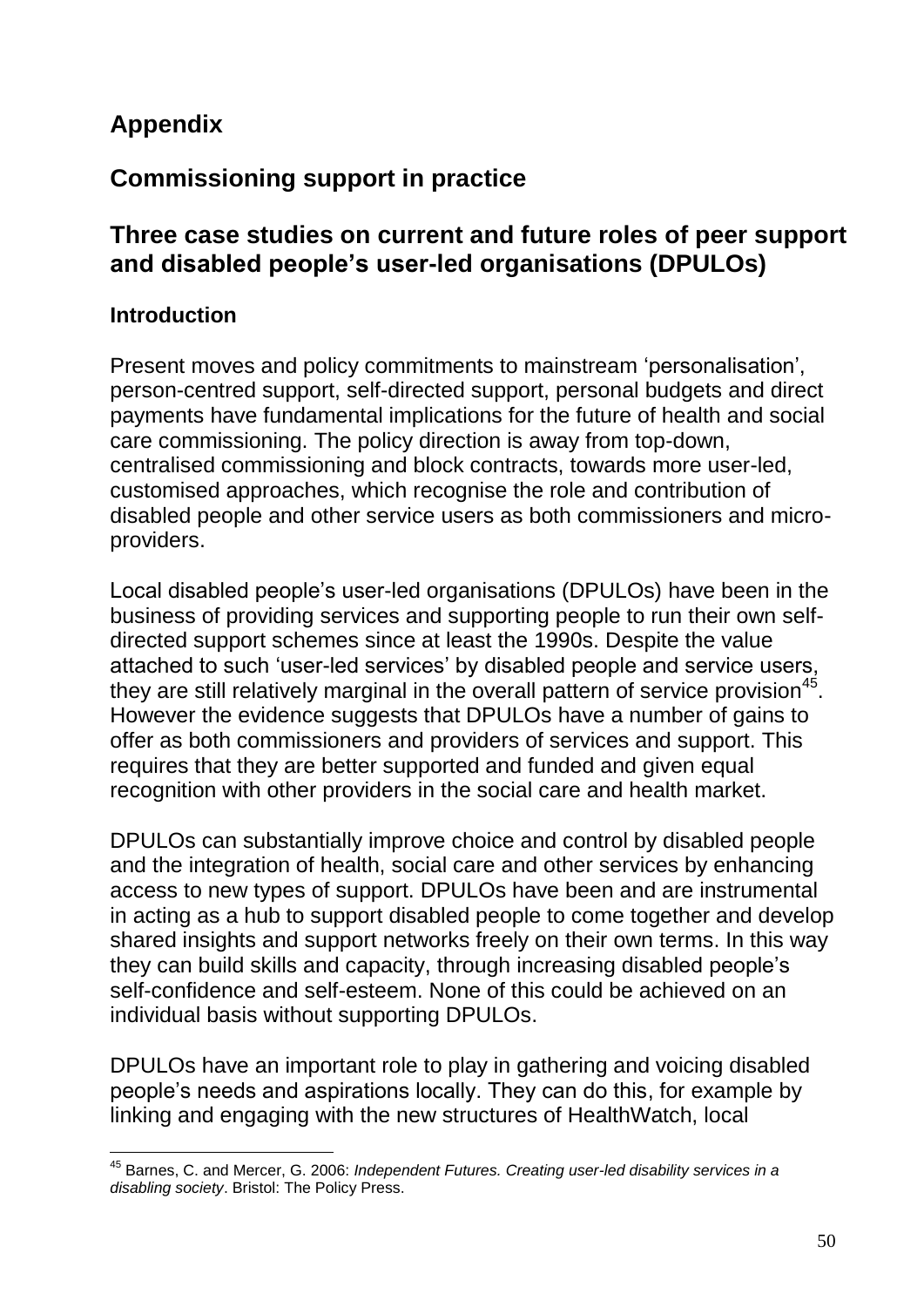authority health and well-being boards and joint strategic needs assessments under the Health and Social Care Act 2012.

Moreover, DPULOs can directly and more effectively than through the use of 'in-house' social workers intervene and advocate in difficulties and disputes on behalf of individual or groups of service users. They can help identify and implement more cost-effective alternatives to meeting a need than the system would normally make possible. There are also multiple roles for DPULOs in facilitating disabled people's choice & control in a social care and health system which we can expect to be increasingly fragmented due to the advent of arrangements for 'any qualified provider' for example. In addition to experiences of improved quality and continuity of care, the involvement of DPULOs can lead to a reduction in unplanned care and further productivity gains in the shift from an industrial model to one that is personalised, effective and efficient.

DPULOs can also help different key players understand and apply:

- what information and advice people will need to help them take greater control of their health and care and make choices;
- how people can be further engaged in their own care and treatment;
- what shared decision-making and choice actually mean for people;
- what roles patients, service users, clinicians, providers and commissioners need to play in making it all happen – from service mapping, outreach (help-seeking behaviour; case-finding) through to new cross-sector or 'whole life' care and support pathways.

#### **Case study examples**

To illustrate the benefits that DPULOs can bring to commissioning, we are now offering a series of illustrative case studies. These highlight the kind of issues to be faced in the new environment of health and social care commissioning and personalised support and the contributions that DPULOs can offer. All draw on real life experience and examples as a starting point and some also reflect emerging structures, although none is intended to portray an actual individual.

**I. Unlocking 'Lived experience' and peer support - the most underused assets in social care and health - with the support of a disabled people's user-led organisation** 

Sarah has a progressive neurological condition. She recently had a visit from the wheelchair service and was also prescribed painkiller medication. This triggered mixed feelings in her. On the one hand, these provisions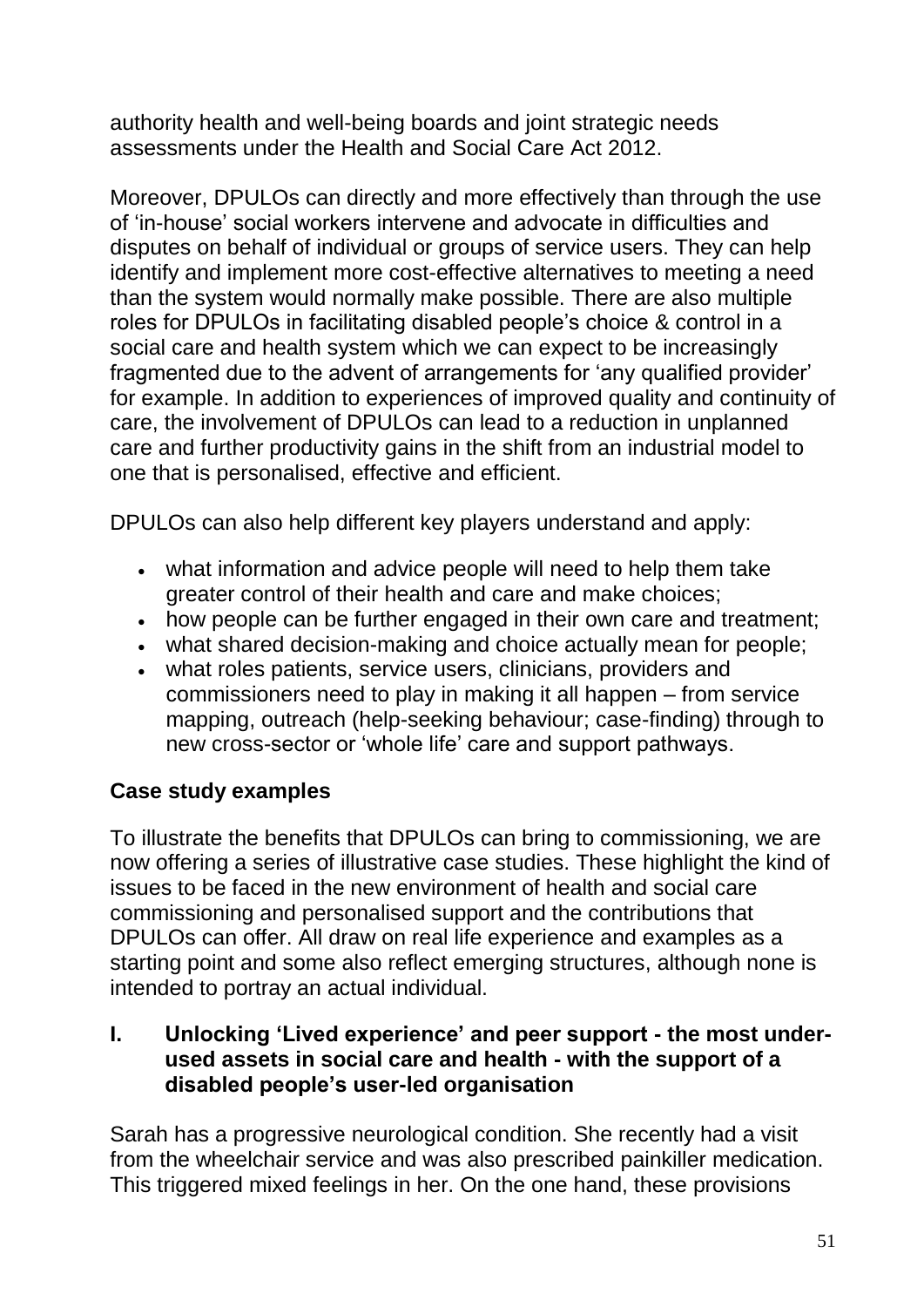meant that her primary health and well-being needs were finally being recognised. On the other hand, she very much felt that she was being forced onto a pre-determined pathway and had to give up what she had put in place as support funded by her direct payment and Disability Living Allowance. The announced change to Personal Independence Payment could also mean that with a wheelchair, she would no longer be seen as in need of support for independent living. It was also unclear whether her direct payment could be transferred to NHS Continuing Care.

In addition she felt depressed in facing the prospects of having a wheelchair in her life. She felt as if the whole system was set up to promote technical solutions and pay for them, rather than building on people's confidence and look out for more imaginative means of support. She was afraid of losing control and being restricted to her new wheelchair for most of the time. This undermined her own sense of independence and created concerns that she would become more dependent more quickly. Sarah's own approach to meeting her needs has always been very much about motivating herself to manage and do without aids and adaptations as long as she possibly can. A significant part of her 'programme' is about going out and spending two hours a day in fresh air in addition to a range of community activities (for example, cooking), but the system struggles to assess such personal needs and pay for 'lower intensity' support.

Sarah is also a member of her local DPULO, who run a user-led one stop shop which had been established as a separate community of interest company (CIC). There she met Janet, a wheelchair user for some years and paid peer mentor, with whom she was able to have very personal exchanges on her feelings about the progression of the condition. These encounters with a peer empowered her to contextualise the condition within her personal life and to take action. Sarah asked the local DPULO to intervene on her behalf directly with the local commissioners at the council and the PCT / CCG. The DPULO did this, deliberately by-passing the care manager who had not been able to make the case for Sarah 'in-house' with her team manager.

The commissioners finally agreed that Sarah could keep her direct payment (the PCT / CCG paying out the major NHS part through adult social care funding), and that it will be for her to decide when more technical support would be required. Engagement and co-production have been recognised as core values and embedded in strategic commissioning. The commissioners have asked clinicians to build and act on the peer mentor's work and consider the various ways in which even a progressive condition can be controlled to an extent by the individual. In turn, de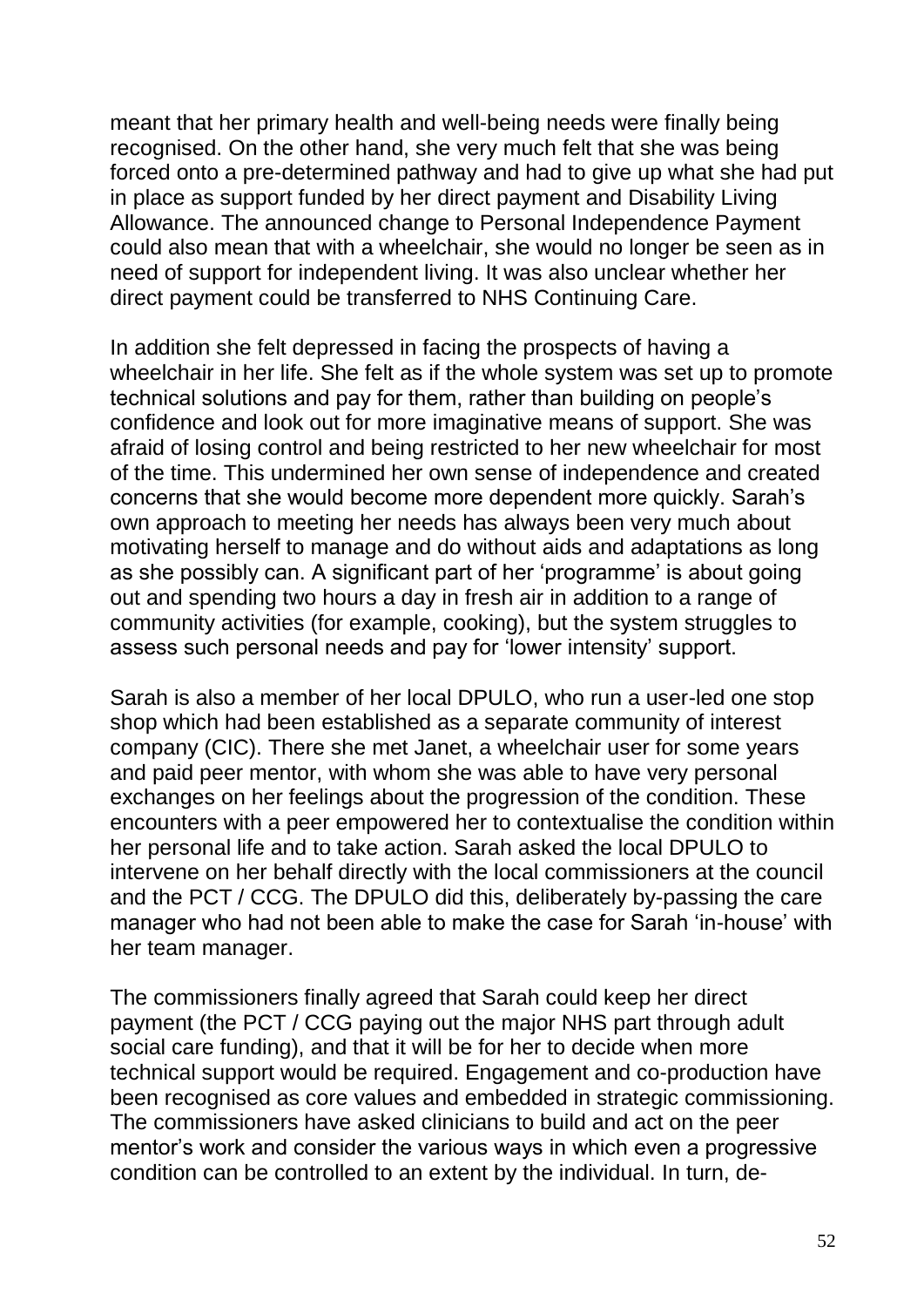commissioning some large block contracts has freed up resources which are being re-invested in more time for support planning. Many clinicians have started to value working together and more flexibly with disabled people. Sarah now works herself as a 'peer mentor' for the CIC to demonstrate to both peers and professionals the value of independent living, self-assessment and support outside of tight traditional service and referral criteria.

#### **II. Supporting peers to develop and multiply insights as experts of social care and health**

A local authority has funded a pilot to set up several initiatives for personal budget holders to pool their budgets on their own terms. To ensure independence, the pilot is being run by the local DPULO, who already have several activity-based groups of disabled people up and running. The groups had been formed on the basis of shared interests – rather than externally defined 'needs'. Members of the group looked for ways to achieve better outcomes and greater choice and control in their lives than they could have done solely with their 'individual' personal budgets. This could be by sharing a personal assistant (PA), arranging joint weekly activities or pursuing ventures unrelated to social care and health provision, such as running crafts-based workshops open for the public. The DPULO facilitated the groups' regular meetings on members' own terms, set the scene and stepped in when interest started to dwindle. Crucially, discussions on sharing arrangements were not disclosed to the local authority, so that nobody could be pushed in any subtle way to pool their personal budget if they did not want to.

Over time members got to know each other better and started to voice and engage on their experiences of the social care and health systems. This was when the commissioners came into play and funded the DPULO to work with interested members to inform the content of a website aimed at comparing local social care support and NHS care. The DPULO shared the work and the funding with interested members of the groups. Again, the acceptance of this website depended hugely on the members' capacity to make it relevant to the diverse walks of lives of disabled people, by using their own words and criteria for what mattered to them. Soon the ball got rolling, and there were plenty of entries from other people who had used local services and rated their experiences. Website hits increased day by day, and this started to have a measurable effect on people's informed choices between services. In turn, commissioners, HealthWatch and Health & Well-Being Boards started to build some of their work on the regular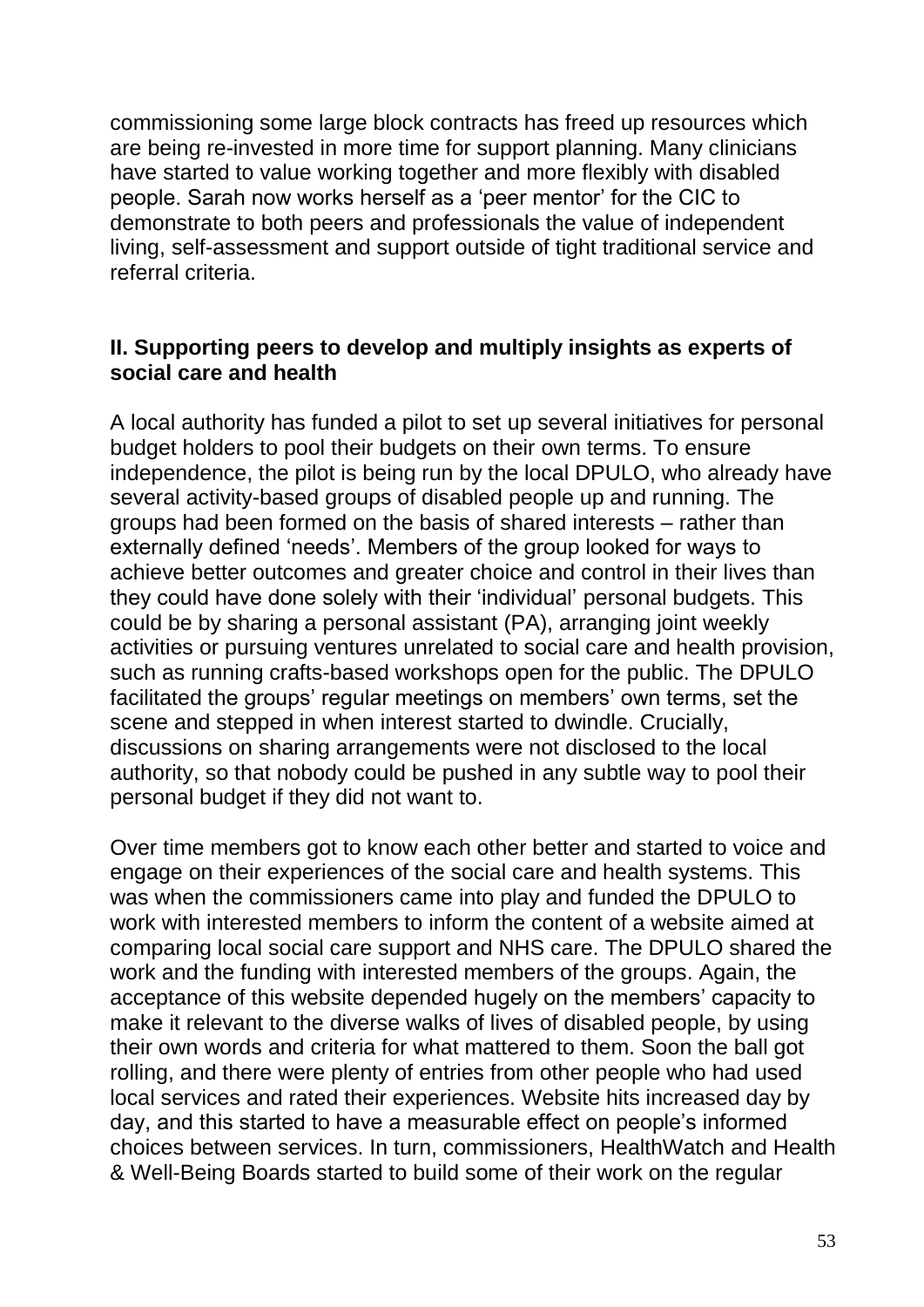reports which could be easily pulled together from this user-driven care and support ratings system. Some user-reported experience measures were directly built into contract monitoring reviews of providers. The website – with its roots in pooled personal budgets – became a key tool in helping people make sense of disability, and of how specific treatments or support schemes might impact on their lives, helped them navigate the system and achieve better health outcomes. Commissioners benefitted from productivity gains, for example a decrease in the need for unplanned care.

#### **III. Engaging seldom heard groups**

Gill and Janek have never met. Gill is 35 and experiences anxiety, and she self-harms. Despite her apparent difficulties, she has never found a way to access benefits. At times, Gill has to 'couch-surf' when her father feels overburdened by her behaviour and 'demands'. Janek is 22 and moved from Poland to England in 2008. He is homeless and has had several encounters with the criminal justice system, mainly for burglaries. It seems that Janek mainly burgles gay men who he comes to know in bars and clubs while working in them short-term. He was recently sectioned under the Mental Health Act and diagnosed with 'personality disorder'.

Gill tries to cope as well as she can on the surface. But having achieved her A levels in maths, she could only hold down the few jobs she had in data-inputting for a month at the most. Both Gill and Janek have difficulties with adjusting to sudden changes in the sensory environment, and they sometimes and to varying degrees show repetitive behaviour which can seem obsessive to the outsider.

A local DPULO of peers had decided to become proactive and systematically reach out to 'find' peers with similar signs among homeless people, in the criminal justice system, the Jobcentre, in mental health recovery and acute settings and in the wider community. The DPULO met Gill, and Janek was signposted to the DPULO by an HIV clinic. It was only through the DPULO's continuous lobbying over a year that the local council's team for learning difficulties assessed Gill's and Janek's needs. But they were both seen to be far too 'articulate' for what was considered an expected level of needs by that team. This required a further referral and the involvement of the mental health team. Only contacting the council's adult social care and housing overview and scrutiny panel finally led to a diagnosis being secured for both Gill and Janek. This was for 'high functioning autism'. Every single struggle they both had experienced from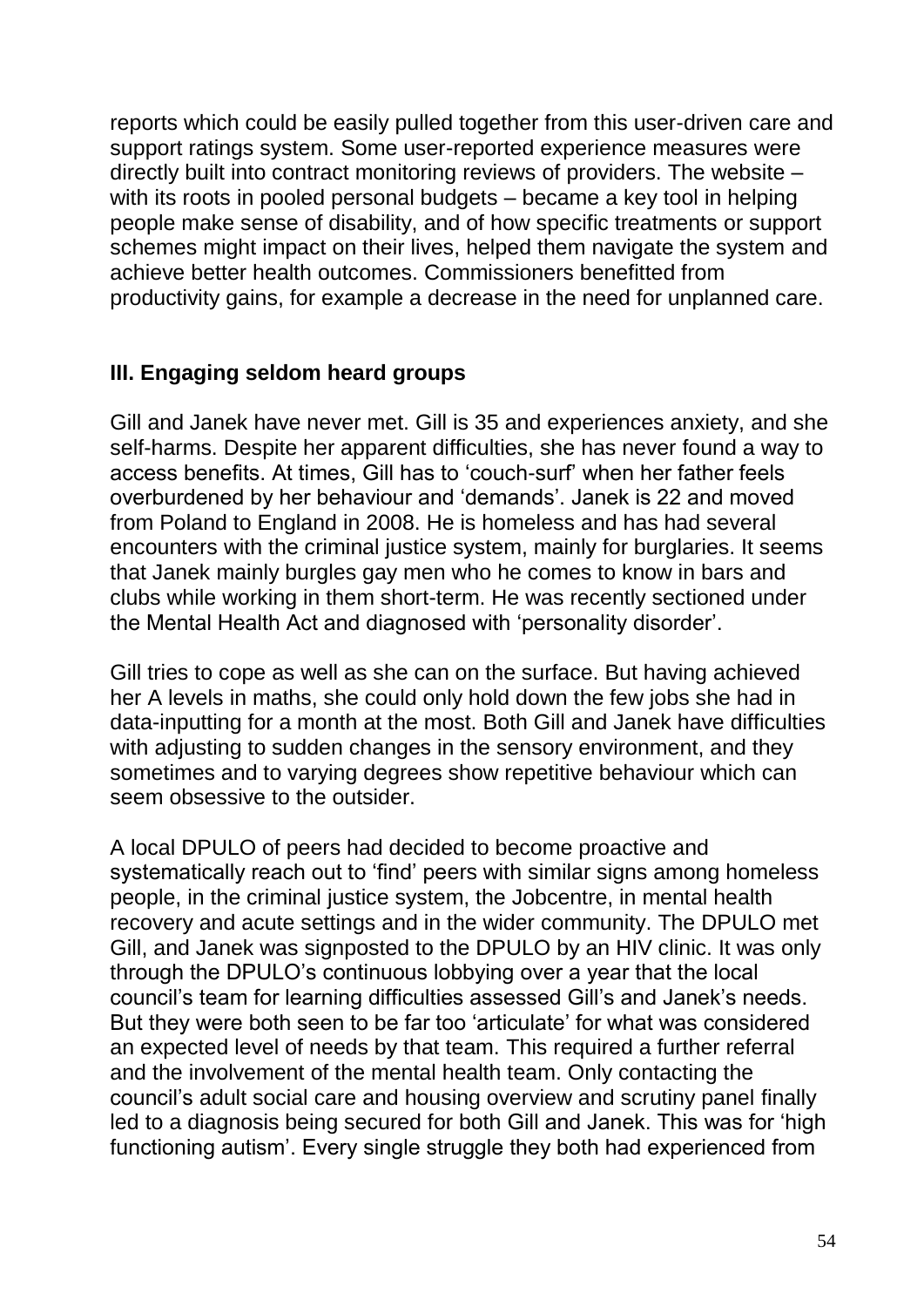an early age with social interaction, communication and imagination – and Janek also with his sexuality – started to make sense and fall into places.

With the support of the DPULO both of them learned to identify and build on their own assets, which proved to be attention to detail, logic and a profound sense of fairness. The DPULO runs a fortnightly drop-in service for peers and offers a range of activities in the community. They offer hands-on support to 300 people, 50 of whom are in crisis at any one time. The support includes guidance and advice to access housing, benefits, volunteering and employment opportunities. In all what they do, they break down information and provide structure and so help people work out and voice their concerns and aspirations. Many people diagnosed with high functioning autism, however, had to realise that even a diagnosis does not always lead to support or sufficient level of provision to be able to participate fully in the community.

Therefore, the DPULO has strengthened its lobbying work with the council's newly formed Asperger Stakeholder Group and with other local decision-makers. As a result, they have managed to influence the environment affecting them, for example working with local employers to set out job descriptions that hint at other skills than just communication when this is not needed to a great extent. They have also put their outreach work on a more systematic footing and ran a service mapping exercise to capture if and how the needs of people diagnosed with high functioning autism are being met in the local area. This involved training frontline council and provider staff.

The DPULO has also supported the local HealthWatch in its diverse roles, i.e. to act as a conduit for many different service user, patient and community groups, coordinate local consultations and contribute to some targeted work to join up services and support. In turn, it is useful to the DPULO and other community organisations that HealthWatch collates all evidence to demonstrate that and how involvement leads to improvement in the quality of life of disabled people.

Together with HealthWatch the DPULO has been instrumental in setting out new care and support pathways that are geared towards the whole life of people diagnosed with high functioning autism. These pathways go beyond departments and sectors (for example, housing, the NHS, social care, police) and include proportionate, bundled tariffs associated with specific (intermediate) outcomes. Thus, each provider can contribute its specific strengths towards set outcomes that have been identified by the DPULO and its members.